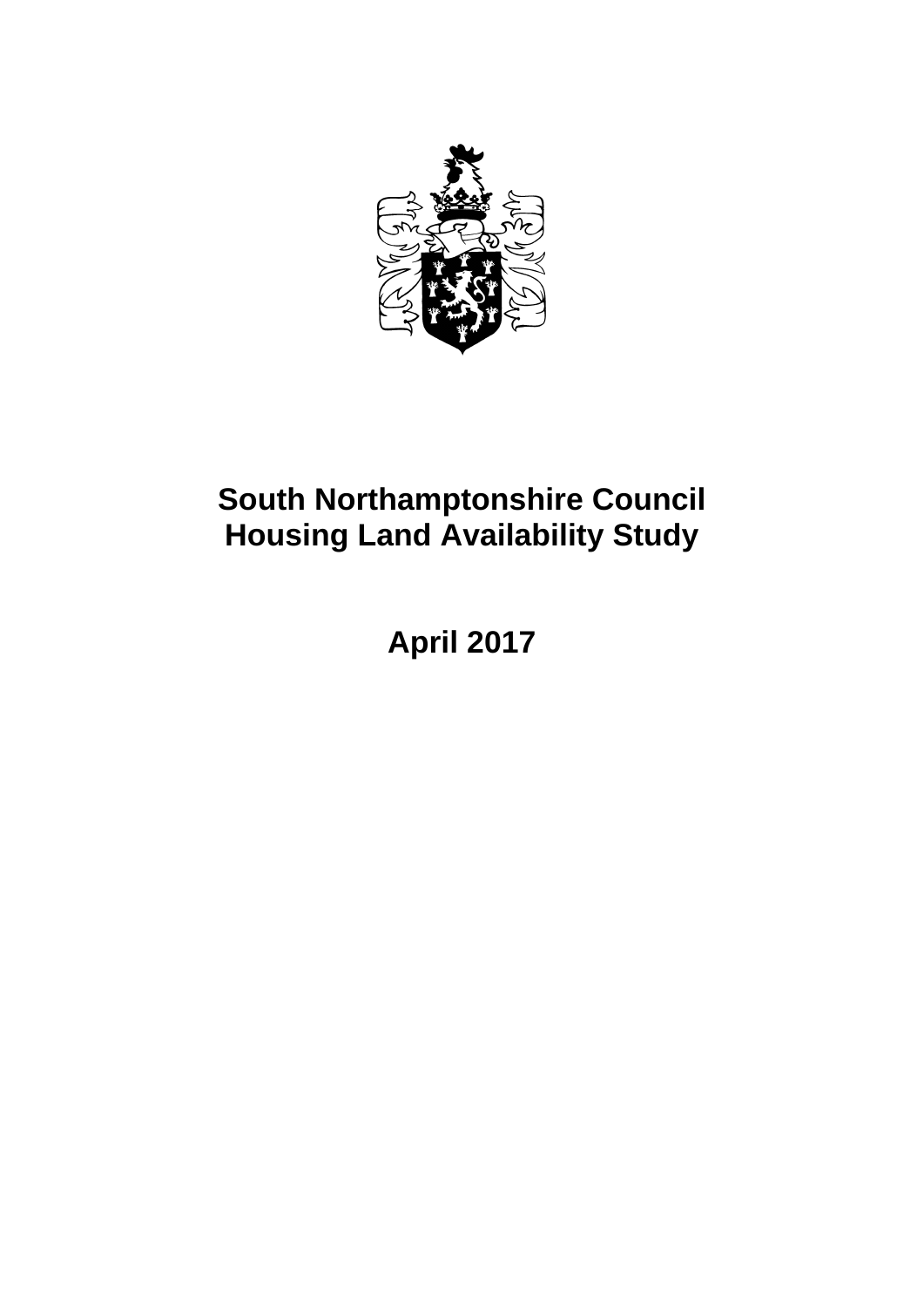### **SUMMARY**

#### **THE FIVE YEAR SUPPLY OF DELIVERABLE HOUSING LAND**

There is a **10.12 Year** Housing Land Supply in South Northamptonshire (excluding the Northampton Related Development Area). This is based on the objectively assessed housing NEED target set out in the adopted West Northamptonshire Joint Core Strategy (WNJCS) (December 2014). This is summarised in Table 1 below.

| LAND | <b>TABLE 1: FIVE YEAR SUPPLY OF DELIVERABLE HOUSING</b>                                         | <b>DWELLINGS</b><br>(OAN) |
|------|-------------------------------------------------------------------------------------------------|---------------------------|
| A    | 5 year housing requirement $(2017 - 2022)^{1}$                                                  | 1,601                     |
| B    | 5% Buffer (5% of A) <sup>2</sup>                                                                | 80                        |
| C    | Total Housing Supply Required 2017 - 2022 (A + B)<br>Annualised Requirement $(1,681 / 5 = 336)$ | 1,681                     |
| D    | Deliverable Supply (Urban Areas Major and Minor sites)<br>$(2, 146 + 48)^3$                     | 2,194                     |
| E    | Deliverable Supply (Rural Areas Major and Minor sites)<br>(738 + 282 ) $^4$                     | 1,020                     |
| F    | Expected Contribution from windfall sites <sup>5</sup>                                          | 225                       |
| G    | Less allowance for future lapsed permissions <sup>6</sup>                                       | 37                        |
| H    | Deliverable Supply $(D + E + F - G)$                                                            | 3,402                     |
|      | Number of Years Supply (H / Annualised requirement in<br>C)<br>$3,402 / 336 = 10.12$            | 10.12                     |

#### **1. INTRODUCTION: THE NEED FOR A HOUSING LAND SUPPLY**

1.1 The Council is required to make provision for land to be available to build a certain number of houses either through allocations in Local Plans or by approving applications on suitable sites. The scale and location of development is governed by national and local plan policy that essentially is to develop in sustainable locations and to meet objectively assessed local needs. In South Northamptonshire this means a predominantly urban orientated strategy. The Council needs to meet housing targets whilst ensuring that its urban focussed

l 1 Explained in paras 3.1 – 3.4

 $2$  Explained in paras  $3.5 - 3.9$ 

 $3$  Explained in paras 4.1 – 4.5

 $4$  Explained in paras  $4.1 - 4.5$ 

 $5$  Explained in paras  $4.6 - 4.8$ 

 $6$  Explained in paras  $4.9 - 4.10$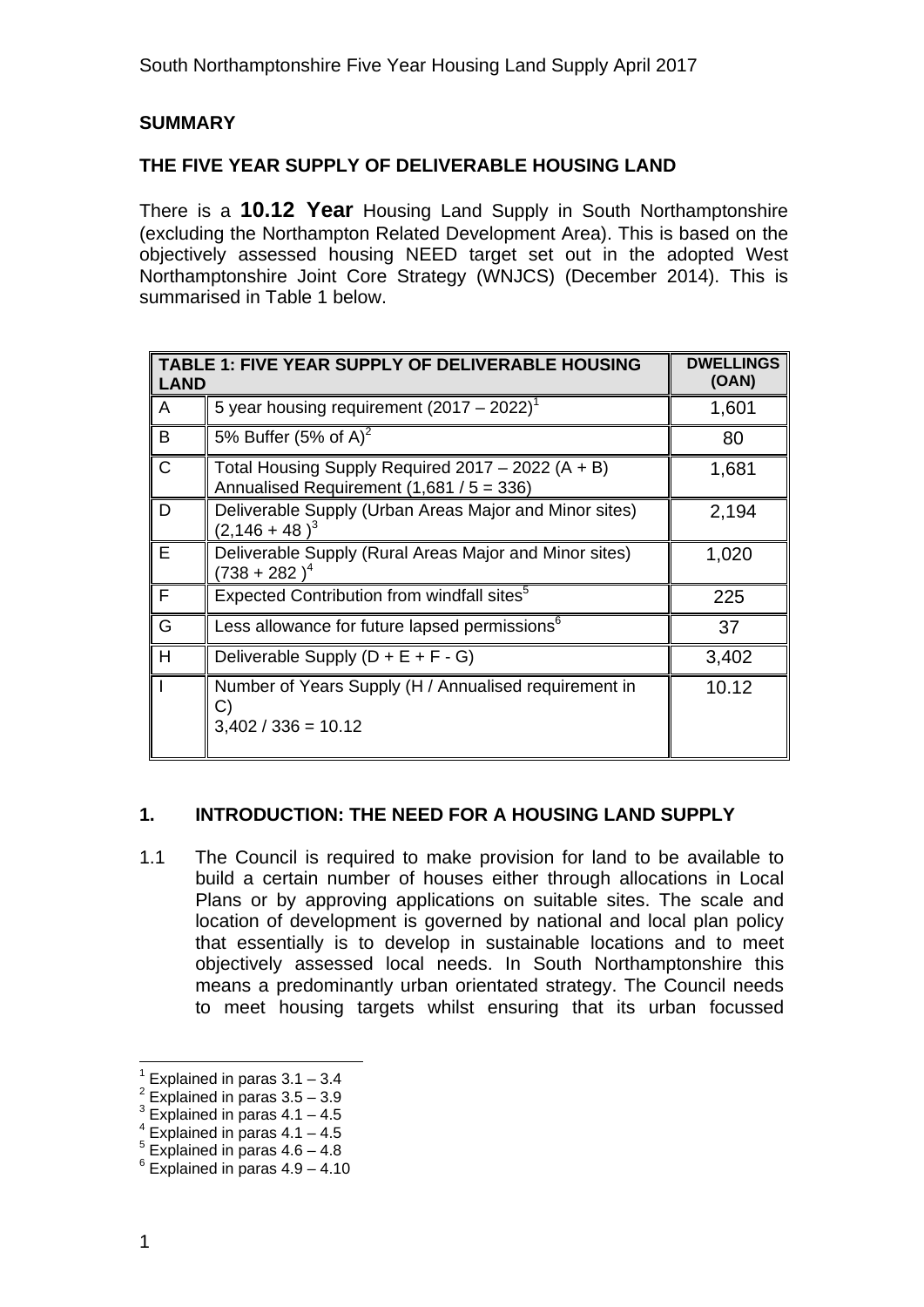sustainable development strategy is not undermined by over delivery within the rural areas.

#### **The National Planning Policy Framework (2012)**

1.2 The National Planning Policy Framework (the Framework) is a material planning consideration in plan making and in decision making and therefore must be given due weight. In order to ensure choice and competition the Framework requires local planning authorities to include a 5% or 20% buffer in the calculation of Housing Land Supply. Paragraph 47 of the Framework states:

*To boost significantly the supply of housing, local planning authorities should:* 

*Use their evidence base to ensure that their Local Plan meets the full, objectively assessed needs for market and affordable housing in the housing market area, as far as is consistent with the policies set out in this Framework, including identifying key sites which are critical to the delivery of the housing strategy over the plan period;* 

- *Identify and update annually a supply of specific deliverable sites sufficient to provide five years' worth of housing against their housing requirements with an additional buffer of 5% (moved forward from later in the plan period) to ensure choice and competition in the market for land. Where there has been a record of persistent under delivery of housing, local planning authorities should increase the buffer to 20% (moved forward from later in the plan period) to provide a realistic prospect of achieving the planned supply and to ensure choice and competition in the market for land;*
- *identify a supply of specific, developable sites or broad locations for growth, for years 6-10 and, where possible, for years 11-15;*
- *for market and affordable housing, illustrate the expected rate of housing delivery through a housing trajectory for the plan period and set out a housing implementation strategy for the full range of housing describing how they will maintain delivery of a five-year supply of housing land to meet their housing target; and*
- *set out their own approach to housing density to reflect local circumstances.*

This is supplemented by two definitions:

*To be considered deliverable, sites should be available now, offer a suitable location for development now, and be achievable with a realistic prospect that housing will be delivered on the site within five years and in particular that development of the site is viable. Sites with planning permission should be considered deliverable until permission expires, unless there is clear evidence that schemes will not be implemented within five years, for example they will not be viable, there*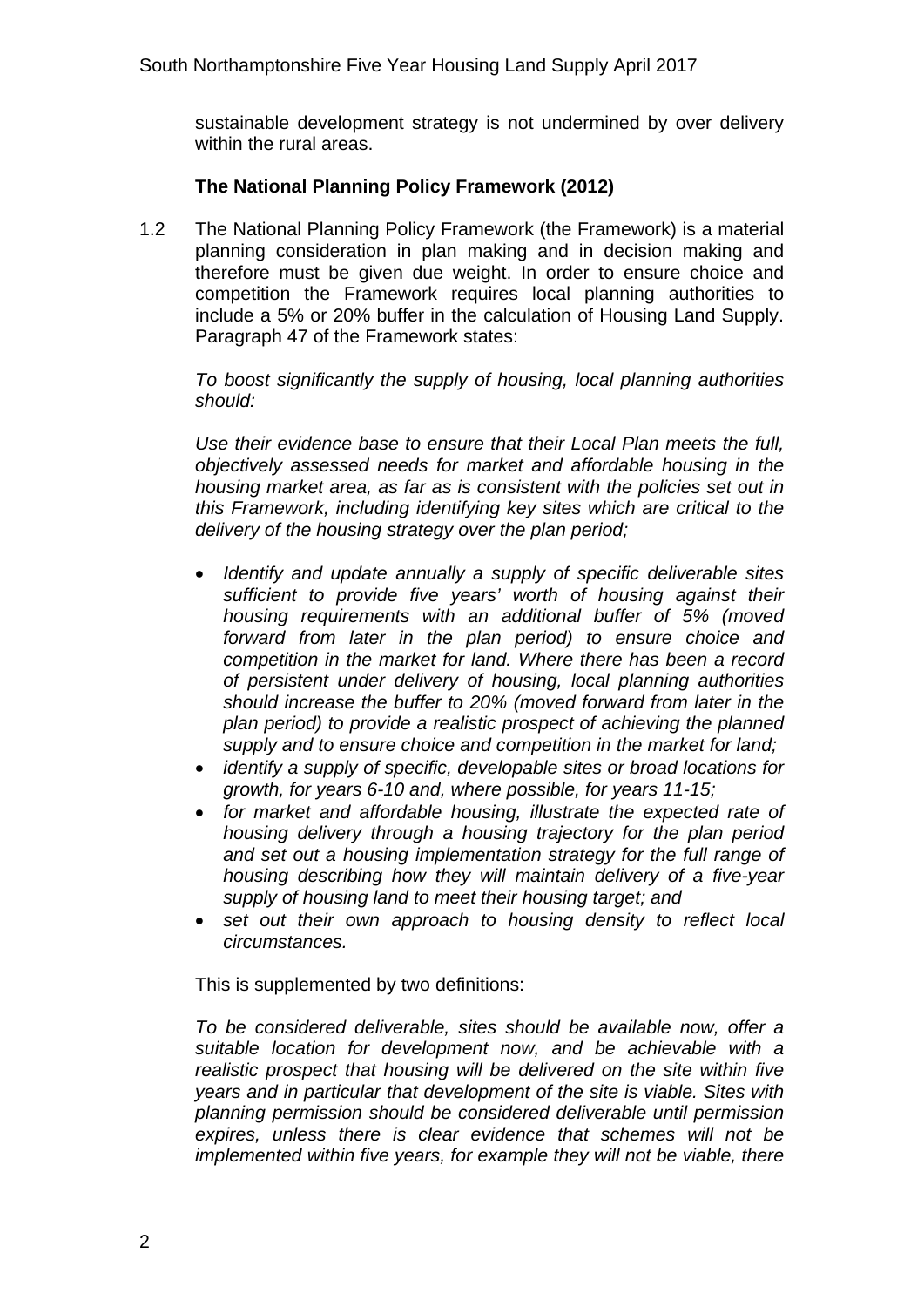*is no longer a demand for the type of units or sites have long term phasing plans.* 

*To be considered developable, sites should be in a suitable location for housing development and there should be a reasonable prospect that the site is available and could be viably developed at the point envisaged.* 

- 1.3 The Framework supports the inclusion of a Windfall allowance in 5 year supply if there is compelling evidence.
- 1.4 Of critical importance is the statement in the Framework that Local Plan policies for the supply of housing should not be considered up-to-date if a local planning authority is unable to demonstrate a five-year supply of deliverable housing sites.
- 1.5 This paper sets out an assessment of whether there is a five-year supply of deliverable housing land in South Northamptonshire District.
- 1.6 There are some key considerations that the Council needs to take account of that affect the way the housing land supply calculation is derived. In reaching the conclusions set out in this report each of these issues has been carefully considered by both senior officers of the Council, the Portfolio Holder for Planning and the Environment and the Portfolio Holder for Economic Development, Regeneration and Housing. The Report has also been considered and adopted by the Council's Planning Policy and Regeneration Strategy Committee.

#### **2 ON WHAT GEOGRAPHICAL AREA SHOULD THE HOUSING LAND SUPPLY CALCULATION BE BASED?**

2.1 The West Northamptonshire Joint Core Strategy (WNJCS) includes housing figures for the Northampton Related Development Area (NRDA) and the remainder of South Northamptonshire District. This is a similar approach to that included in the former Regional Plan that set housing targets for the Northampton Implementation Area and remainder of South Northamptonshire District. The fundamental difference between the two documents is the fact that in the WNJCS the NRDA is defined on a Plan as a geographical area. Therefore both the quantity and phasing of housing required to meet the needs of both areas is known, as is the location of where development is expected. This reflects the purpose of the housing proposed, which is to meet identified local needs (ie: the sites on the edge of Northampton are required to meet the local housing needs of Northampton and thus logically should form part of its housing calculations). The OAN figures have been produced to reflect the NRDA and remaining parts of Daventry and South Northamptonshire Districts.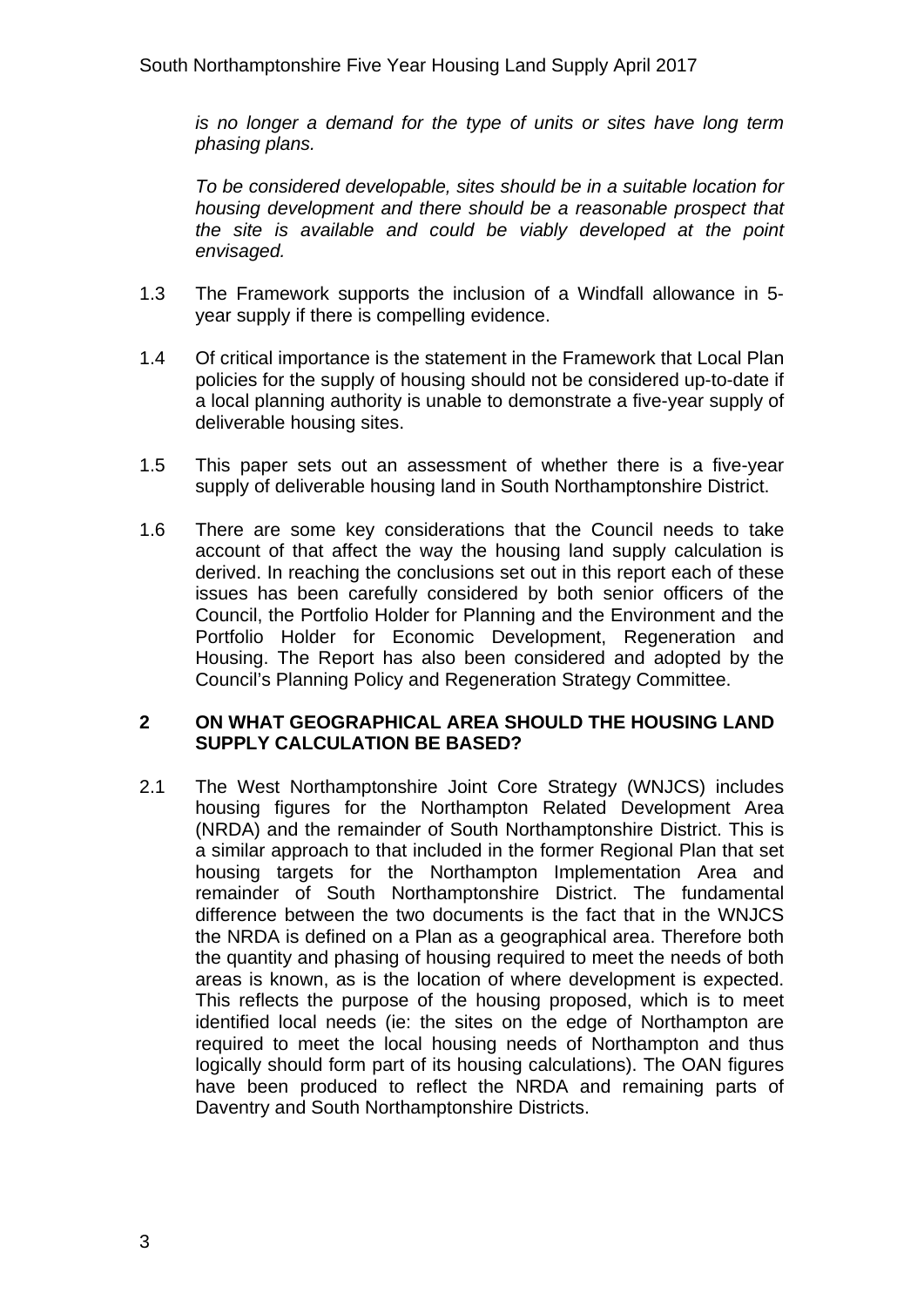South Northamptonshire Five Year Housing Land Supply April 2017

#### **3. WHAT IS THE HOUSING NEED?**

#### **Objectively Assessed Need in WNJCS**

3.1 The adopted WNJCS sets out the housing requirement for South Northamptonshire excluding the NRDA as follows:

Total Housing NEED (2011- 2029) =  $6,318$  dwellings.

3.2 Appendix 3 of the WNJCS sets out the anticipated number of dwellings (the trajectory) that are anticipated to be built in South Northamptonshire (excluding the NRDA) for the Plan period (2011 – 2029). Between 2011 and 2017 the WNJCS expected a total of 2,071 dwellings to be completed. This leaves a residual target of 4,247 dwellings to be built between 2017 and 2029  $(6,318 - 2,071)$ . The WNJCS sets out how it expects this OAN housing need target (excluding any shortfall) to be met for the remainder of the Plan Period. This states that 1,790 dwellings should be delivered over the next five years between 2017 and 2022. This is set out in Table 2 below.

| <b>Table</b><br>2: | <b>OAN</b><br><b>Northamptonshire (excluding NRDA)</b> | <b>Requirement</b><br><b>Housing</b> |             | <b>South</b><br>for |
|--------------------|--------------------------------------------------------|--------------------------------------|-------------|---------------------|
|                    | $2011/12 -$                                            | $2017/18 -$                          | $2022/23 -$ | 2027/28 -           |
|                    | 2016/17                                                | 2021/22                              | 2026/27     | 2028/29             |
| <b>OAN</b>         | 2,071                                                  | 1.790                                | 1,755       | 702                 |

3.3 The Trajectory (Table 2 above) expected that 2,071 dwellings would be delivered for the period  $2011 - 2017$ . In reality 2,260 dwellings were completed. This means that since 2011 the Council has over delivered by a net 189 dwellings against the need requirement. Table 3 sets this out on an annual basis.

| Table 3: Comparison of Delivery against Completions 2011 - 2017 |                |             |                  |  |  |  |  |  |  |
|-----------------------------------------------------------------|----------------|-------------|------------------|--|--|--|--|--|--|
|                                                                 | Target         | Actual      | Under (-) / over |  |  |  |  |  |  |
|                                                                 | Completions    | Completions | supply $(+)$     |  |  |  |  |  |  |
|                                                                 | (Appendix 3 of |             |                  |  |  |  |  |  |  |
|                                                                 | WNJCS)         |             |                  |  |  |  |  |  |  |
| 2011/2012                                                       | 304            | 304         |                  |  |  |  |  |  |  |
| 2012/2013                                                       | 226            | 226         | 0                |  |  |  |  |  |  |
| 2013/2014                                                       | 385            | 333         | $-52$            |  |  |  |  |  |  |
| 2014/2015                                                       | 385            | 343         | $-42$            |  |  |  |  |  |  |
| 2015/2016                                                       | 385            | 465         | $+80$            |  |  |  |  |  |  |
| 2016/2017                                                       | 386            | 589         | $+203$           |  |  |  |  |  |  |
| <b>Totals</b>                                                   | 2,071          | 2,260       | $+189$           |  |  |  |  |  |  |

3.4 There are no policies or guidance at a national level that deal with how to factor a surplus number of completed dwellings into the five year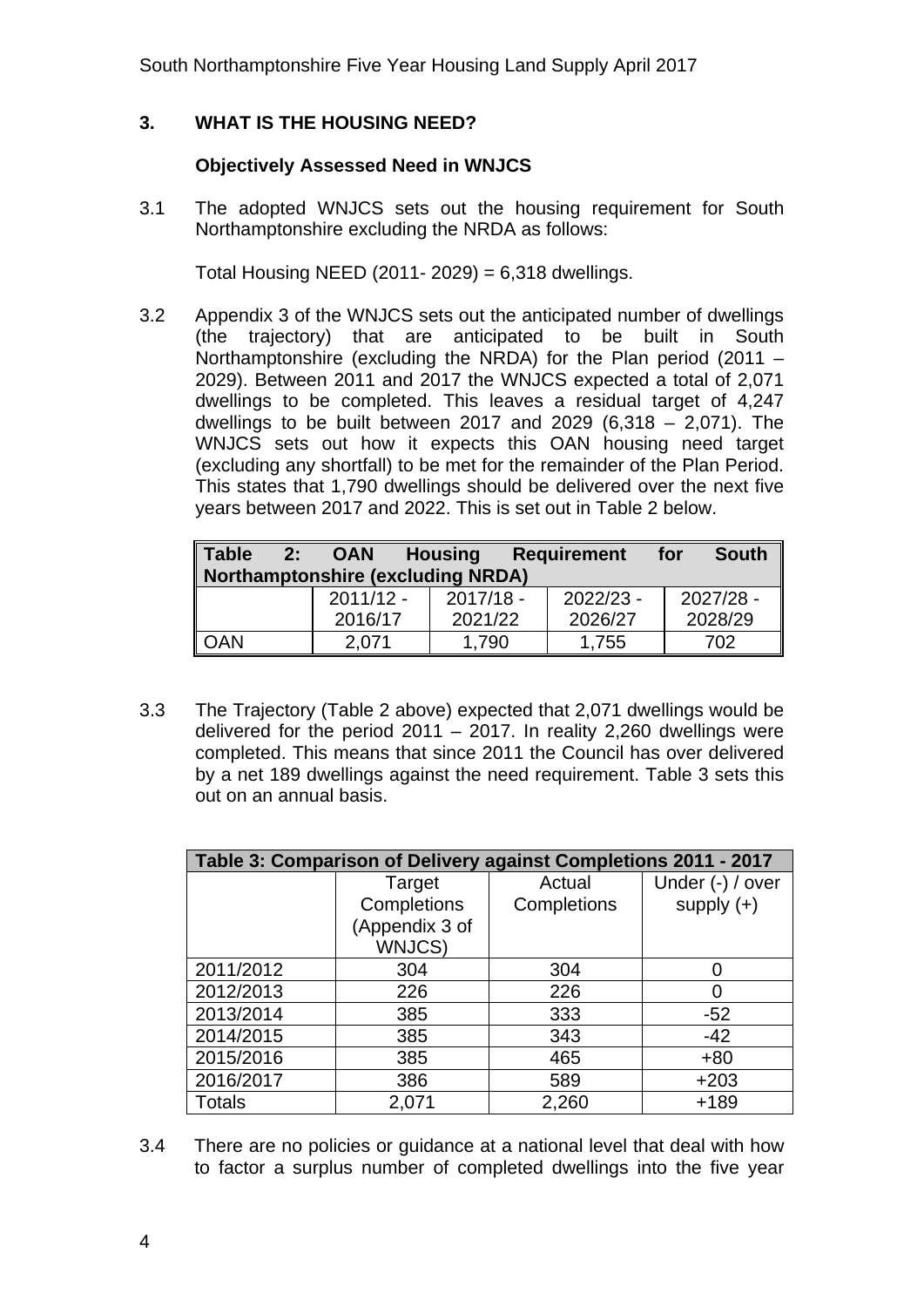housing land supply requirement. However, Appendix 4 to this Report clearly indicates that the Council will provide more dwellings (7,805) than are required by the OAN in the WNJCS (6,318).This excludes any additional housing that may come forward under allocations or policies in the emerging Part 2 Local Plan that are not yet included in the Trajectory. In previous years where the number of dwellings completed were lower than the requirement the total shortfall was added to the requirement for the following 5 years. It is therefore appropriate that any surplus of completions is deducted from the requirement for the next 5 years. This is consistent with the approach adopted by Daventry District Council. This reduces the requirement for 2017 – 2022 from 1,790 to 1,601 dwellings.

#### **The 5% OR 20% Buffer to meet the requirements of the Framework**

3.5 The Framework requires Local Authorities to include an:

 '*additional buffer of 5% (moved forward from later in the plan period) to ensure choice and competition in the market for land. Where there has been a record of persistent under delivery of housing, local planning authorities should increase the buffer to 20% (moved forward from later in the plan period) to provide a realistic prospect of achieving the planned supply and to ensure choice and competition in the market for land'* 

- 3.6 Paragraph 3.3 of this Report states that since 2011 the Council has over delivered by 189 dwellings more than the Trajectory.
- 3.7 Table 2 demonstrates that taken cumulatively, delivery has exceeded the requirement set out in the WNJCS. There is no objectively assessed housing figure for the period prior to 2011. This demonstrates that South Northamptonshire does not show a record of persistent delivery and is therefore a district where a 5% buffer applies. This position is further supported by the level of completions in the last two years (15-16 and 16-17) which have exceeded the WNJCS requirement. The 5% buffer that is to be applied is to be brought forward from later in the Plan period (ie: after year6). A previous appeal decision at Potterspury (June 2015) (APP/Z2830/A/14/2224285) also concluded that the buffer should be added to both the shortfall and basic housing requirement.

Therefore:

The basic housing requirement for 2017 - 2022 is 1,790 dwellings.

- 5 Year requirement = 1,790 dwellings<sup>7</sup>
- $\bullet$  Surplus = 189 dwellings
- Total 5 year requirement less surplus = 1,601 dwellings

TERREVILLE TO SUPPORT THE TABLE TO SUPPORT THE TABLE TO SUPPORT THE TABLE TO SUPPORT THE TABLE TABLE TO THE TA<br>To Support the WINGS of the WINGS as summarised in Table 1 of this Report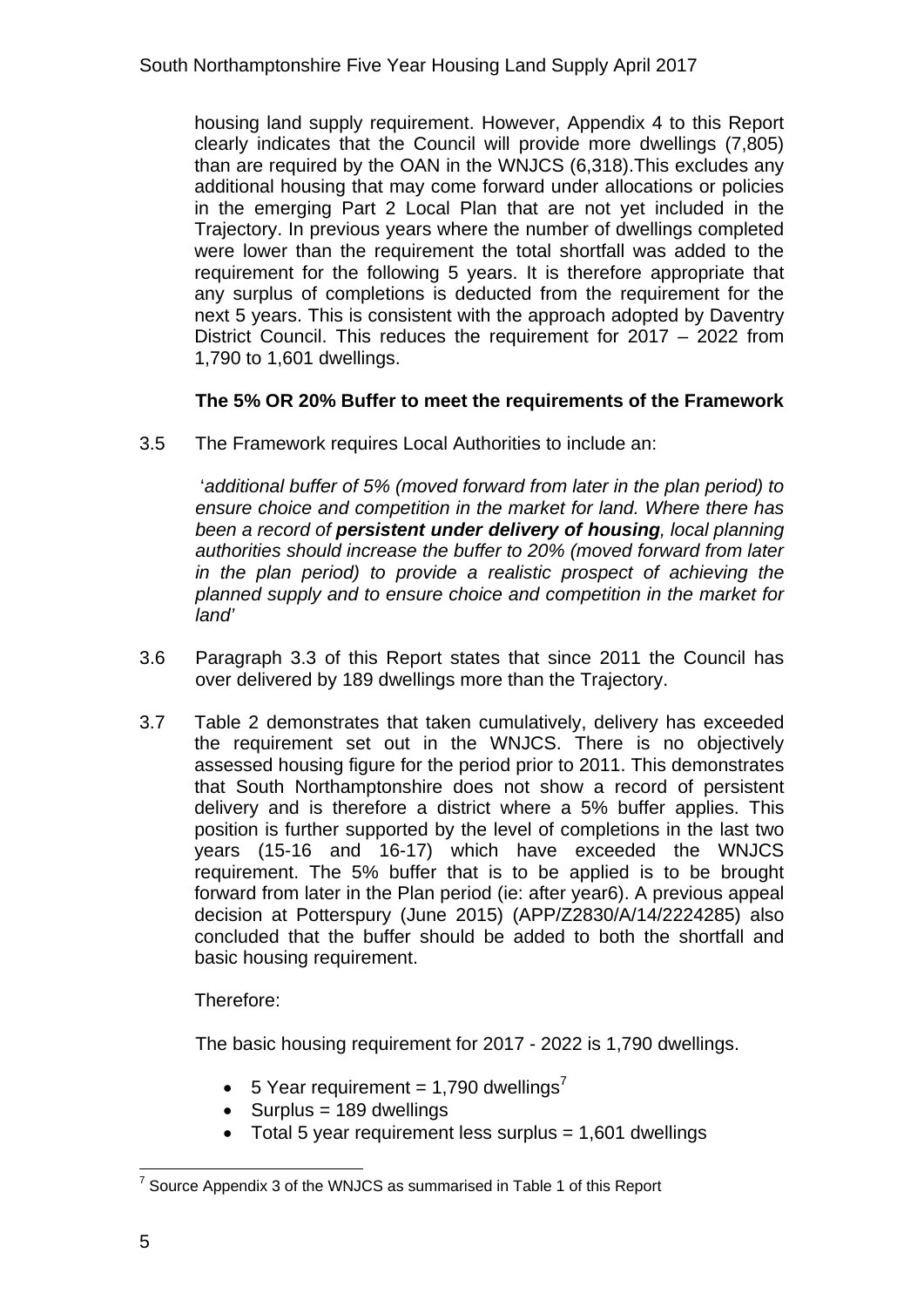- $\bullet$  5% of 1,601 = 80 dwellings
- Revised 5 Year requirement  $+5\%$  buffer = 1,601  $+80$  dwellings  $= 1,681$  dwellings
- 3.8 Table 4 below sets out the revised annual dwelling requirement for South Northamptonshire for the next 5 years (excluding the NRDA) as set out in Appendix 3 of the WNJCS taking into account:
	- the requirement to account for the 189 dwelling surplus in the next 5 year period
	- the requirement to bring forward the 5% buffer (80 dwellings from later in the plan period to the next 5 years
	- the consequential need to reduce the remaining plan period (years 6 onwards) by the 80 dwellings

| Table 4: Housing Target 2017/18 – 2021/22 with Surplus |                             |                                                      |      |  |  |  |  |  |
|--------------------------------------------------------|-----------------------------|------------------------------------------------------|------|--|--|--|--|--|
| Year                                                   | <b>Trajectory</b><br>Target | <b>Revised Target</b><br>with 5% Buffer <sup>9</sup> |      |  |  |  |  |  |
| 2017/18                                                | 386                         | 345                                                  | 361  |  |  |  |  |  |
| 2018/19                                                | 351                         | 314                                                  | 330  |  |  |  |  |  |
| 2019/20                                                | 351                         | 314                                                  | 330  |  |  |  |  |  |
| 2020/21                                                | 351                         | 314                                                  | 330  |  |  |  |  |  |
| 2021/22                                                | 351                         | 314                                                  | 330  |  |  |  |  |  |
| 2022/23                                                | 351                         | 351                                                  | 340  |  |  |  |  |  |
| 2023/24                                                | 351                         | 351                                                  | 340  |  |  |  |  |  |
| 2024/25                                                | 351                         | 351                                                  | 340  |  |  |  |  |  |
| 2025/26                                                | 351                         | 351                                                  | 340  |  |  |  |  |  |
| 2026/27                                                | 351                         | 351                                                  | 339  |  |  |  |  |  |
| 2027/28                                                | 351                         | 351                                                  | 339  |  |  |  |  |  |
| 2028/29                                                | 351                         | 351                                                  | 339  |  |  |  |  |  |
| <b>Totals</b>                                          | 4247                        | 4058                                                 | 4058 |  |  |  |  |  |

**Table 4: Housing Target 2017/18 – 2021/22 with Surplus** 

l

 $8$  This is the identified 189 dwelling surplus included in the first five years of the remaining Plan period.

<sup>&</sup>lt;sup>9</sup> This is the identified 5% Buffer (accounting for surplus (189 dwellings) included in the first five years of the remaining Plan period and reduced from years 6 onwards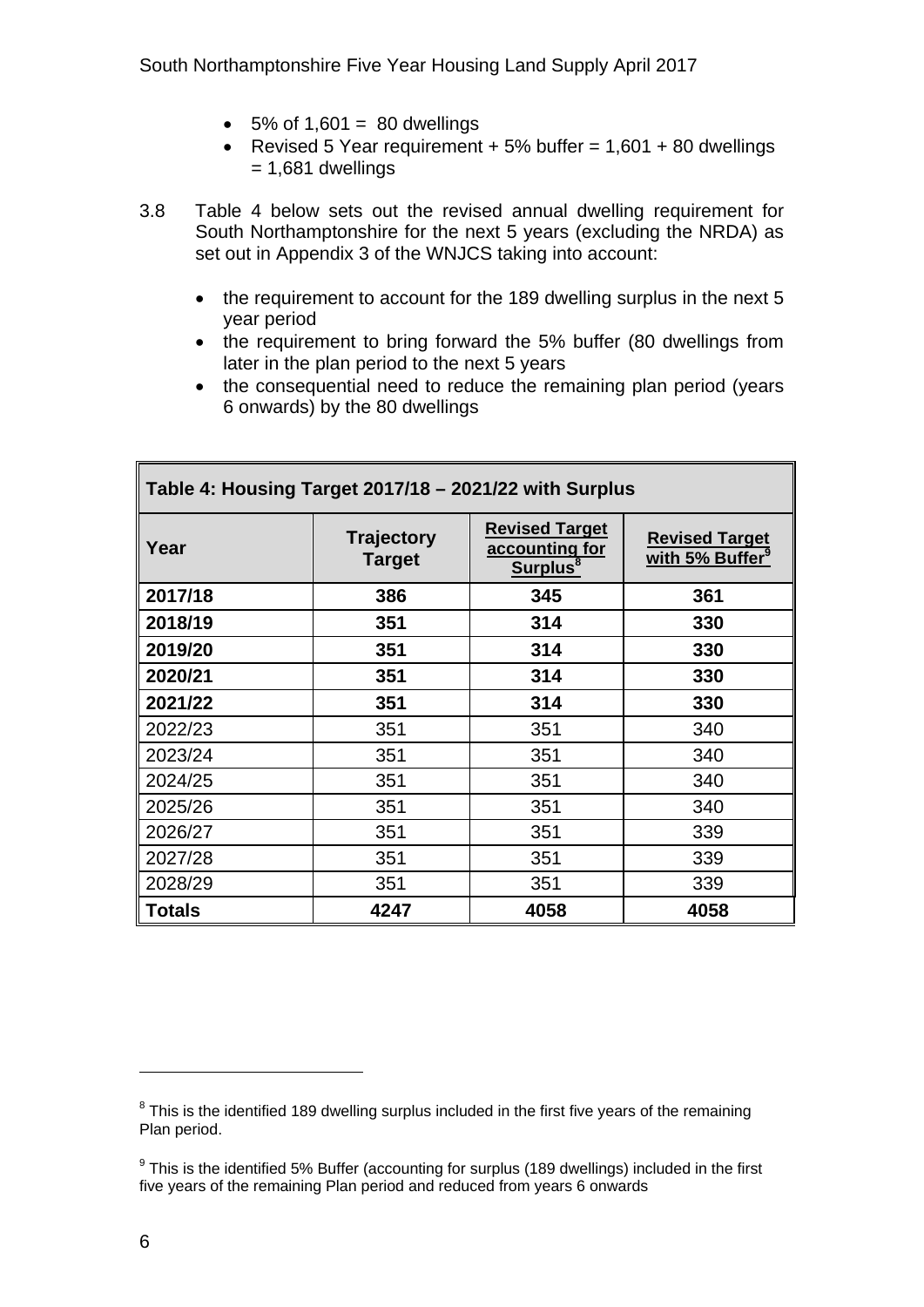#### **4. WHAT IS THE ASSESSED HOUSING DELIVERY?**

#### **Major Sites (10 or more dwellings)**

- 4.1 The Council considers that not all of the housing on permitted major sites will be delivered over the next five years. In order to obtain robust and up to date evidence on delivery, the Council has contacted known developers/landowners or agents associated with major sites where 10 or more dwellings remain to be completed. The Council considers that the developers/applicants themselves are the best source of information as they are fully aware of any outstanding issues that need to be resolved and the time required for a site to be started as well as local market conditions and planned development rates for a particular site. **For the purposes of preparing this Report known developers/landowners were contacted requesting information and it was made clear on each occasion that if no response was received by the prescribed date then the Council's proposed delivery rates would be assumed to be correct**.
- 4.2 Appendix 1 to this Report sets out the expected rate of delivery from major sites based on this information. These are summarised below and will be monitored as rates do change over time for a variety of reasons including for example:
	- Starts and completions
	- Submission of a new planning application or start of preapplication discussions
	- On-going discussions on major sites as a part of the development management process
	- Changed understanding based on revised or new and emerging evidence
	- Changes to the underlying economic situation
- 4.3 In summary it is anticipated that 989 dwellings will be delivered from major sites in Towcester and 1,157 from major sites in Brackley over the next 5 years.
- 4.4 In summary it is anticipated that 738 dwellings will be delivered from major sites in the rural areas over the next 5 years.

#### **Minor Sites (less than 10 dwellings)**

4.5 Small sites with planning permission are expected to be delivered in the next 5 years in accordance with the Framework. The Council is not aware of any issues that will prevent the delivery of the 330 dwellings with planning permission on minor sites in a timely manner. This is reflected in this Report. Appendix 1 to this Report sets out the minor sites.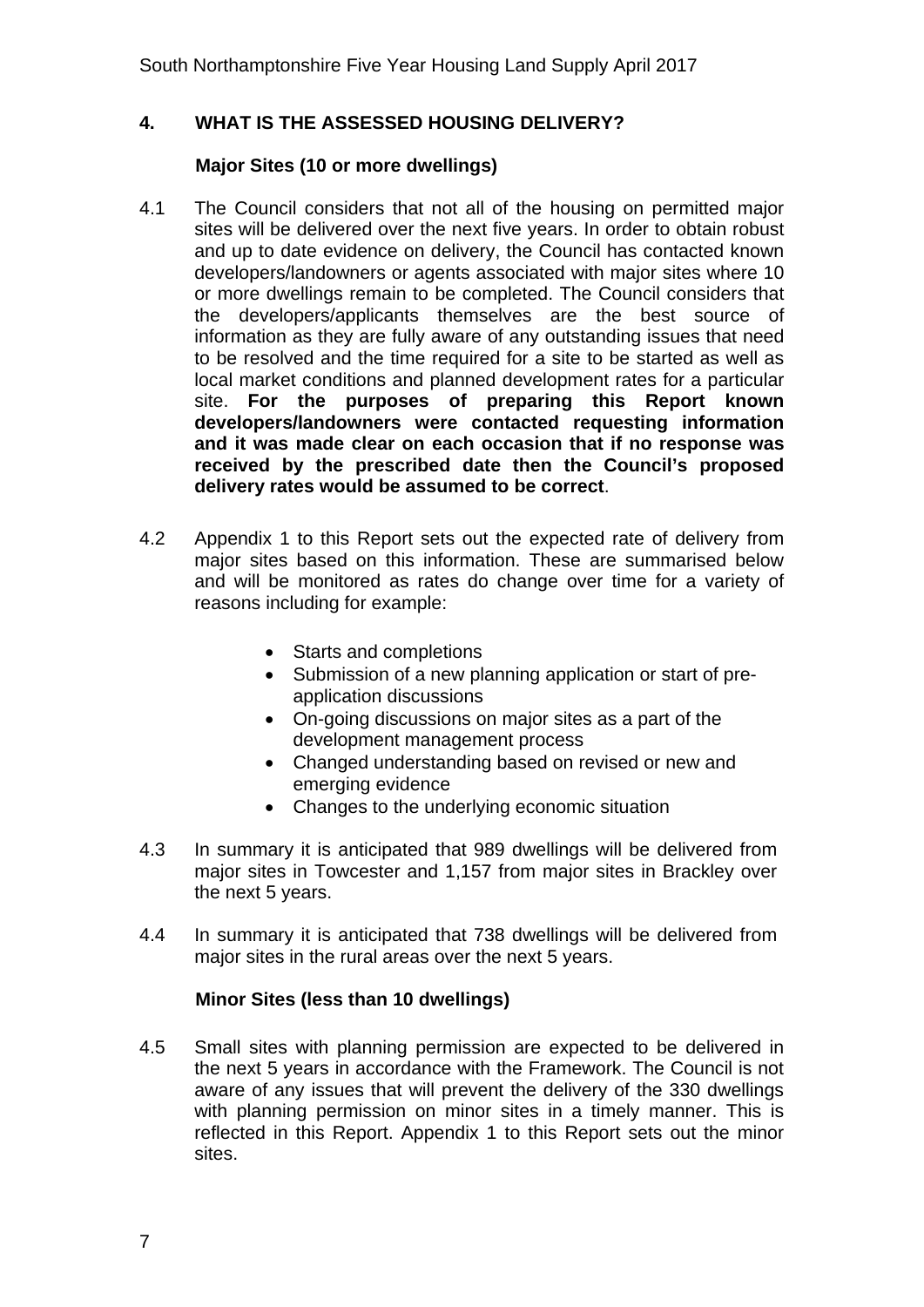#### **Windfall Allowance**

4.6 The Framework supports the inclusion of a Windfall allowance in a 5 year supply if there is compelling evidence. Paragraph 48 states:

*'Local planning authorities may make an allowance for windfall sites in the five-year supply if they have compelling evidence that such sites have consistently become available in the local area and will continue to provide a reliable source of supply. Any allowance should be realistic having regard to the Strategic Housing Land Availability Assessment, historic windfall delivery rates and expected future trends, and should not include residential gardens;* 

- 4.7 Appendix 2 to this Report sets out the rates of completions on windfall sites. In the 6 years since 2011 there has been an annual average of 361 windfall completions with an annual average of 108 of these on sites of less than 10 dwellings. The inclusion of a windfall allowance in the calculation of the 5 year housing land supply is well established and has been consistently supported at appeals. It is proposed to include a windfall of 75 dwellings per annum in the trajectory to take account of this historical evidence. As with previous years it is proposed to include a windfall allowance for only years 3, 4 and 5 of the housing supply as it is assumed that all sites likely to be delivered in years 1 and 2 have already been through the planning application process. The evidence shows that there has consistently been a significantly higher level of windfall completions in the District than the allowance in the calculation of the 5 year housing land supply. In addition, the Council has recently commenced work on a Local Plan Part 2 that includes the re-defining of village confines and a proposed permissive policy to allow for additional dwellings on sites outside confines where there is a demonstrated objectively assessed local need. In turn this could result in further small scale development opportunities being made available in future years within villages.
- 4.8 The Report therefore allows for a total of 225 dwellings from windfall sites in the next five years. This is 75 dwellings in each of years 3, 4 and 5.

#### **Lapse Rate**

- 4.9 It is reasonable to assume that not all planning permissions will be implemented, particularly the smaller sites which have not been subject to individual assessment. In order to ensure a robust approach, there is a need to make an allowance for non-implementation (or lapse rate) of a proportion of some permissions.
- the last monitoring year (16/17) sites comprising 43 dwellings lapsed. The Table in Appendix 3 to this Report identifies the number of lapses 4.10 Any application which expired prior to 01 April 2017, and was not renewed has been deleted from the supply of planning permissions. In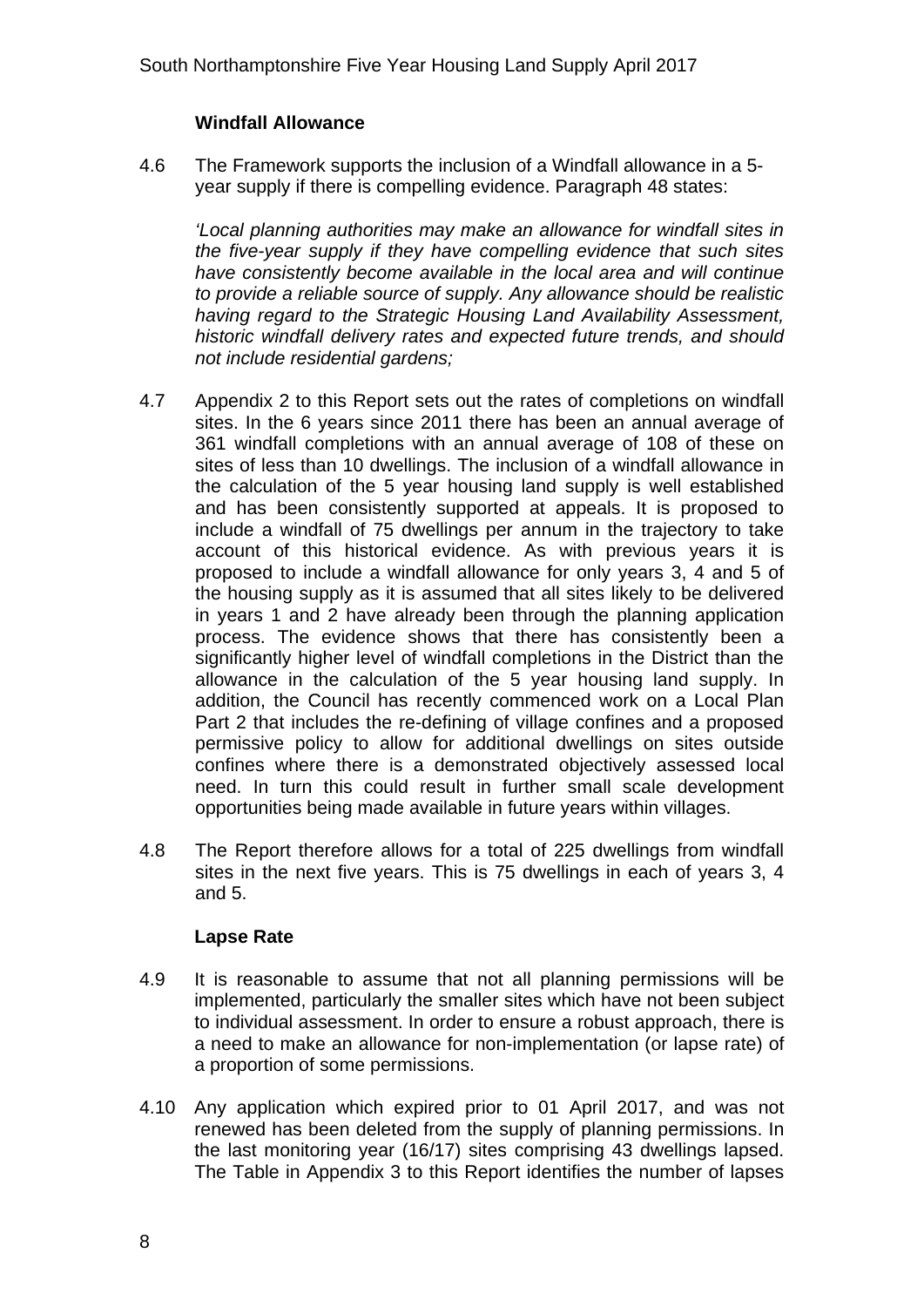since the start of the plan period (2011). This shows that in the 6 years of the Plan period a total of 166 dwellings have lapsed at an average of 28 dwellings per year. The lapse rate has varied since 2011 and 2016 from 0.4% to 3.1%. It is therefore reasonable to allow for a 5% lapse rate within the 5 Year Housing Land supply calculation. At April 2017 there were a total of 751 dwellings on sites that had planning permission on unimplemented sites (ie: not started) comprising:

- dwellings on major urban sites that had planning permission on unimplemented sites (ie: not started) =  $457$  dwellings
- dwellings on major rural sites that had planning permission on unimplemented sites (ie: not started) =  $65$  dwellings
- dwellings on minor urban sites that had planning permission on unimplemented sites (ie: not started)  $= 24$  dwellings
- dwellings on minor rural sites that had planning permission on unimplemented sites (ie: not started) = 205 dwellings

 $5\%$  of  $751 = 37$  dwellings

- 4.11 In summary the following dwellings are expected to be delivered in the next 5 years:
	- Major Sites (Urban areas) = 2,146 dwellings
	- Major Sites (Rural Areas) =  $738$  dwellings
	- Minor Sites (Urban areas) = 48 dwellings
	- Minor Sites (Rural Areas) = 282 dwellings
	- $\bullet$  Windfall Allowance = 225 dwellings
	- Lapse Rate  $= 37$  dwellings
	- $\bullet$  Total assessed Delivery = 3,402 dwellings
- 4.12 Appendix 4 to this Report sets out the anticipated delivery with the WNJCS Trajectory for the Plan period.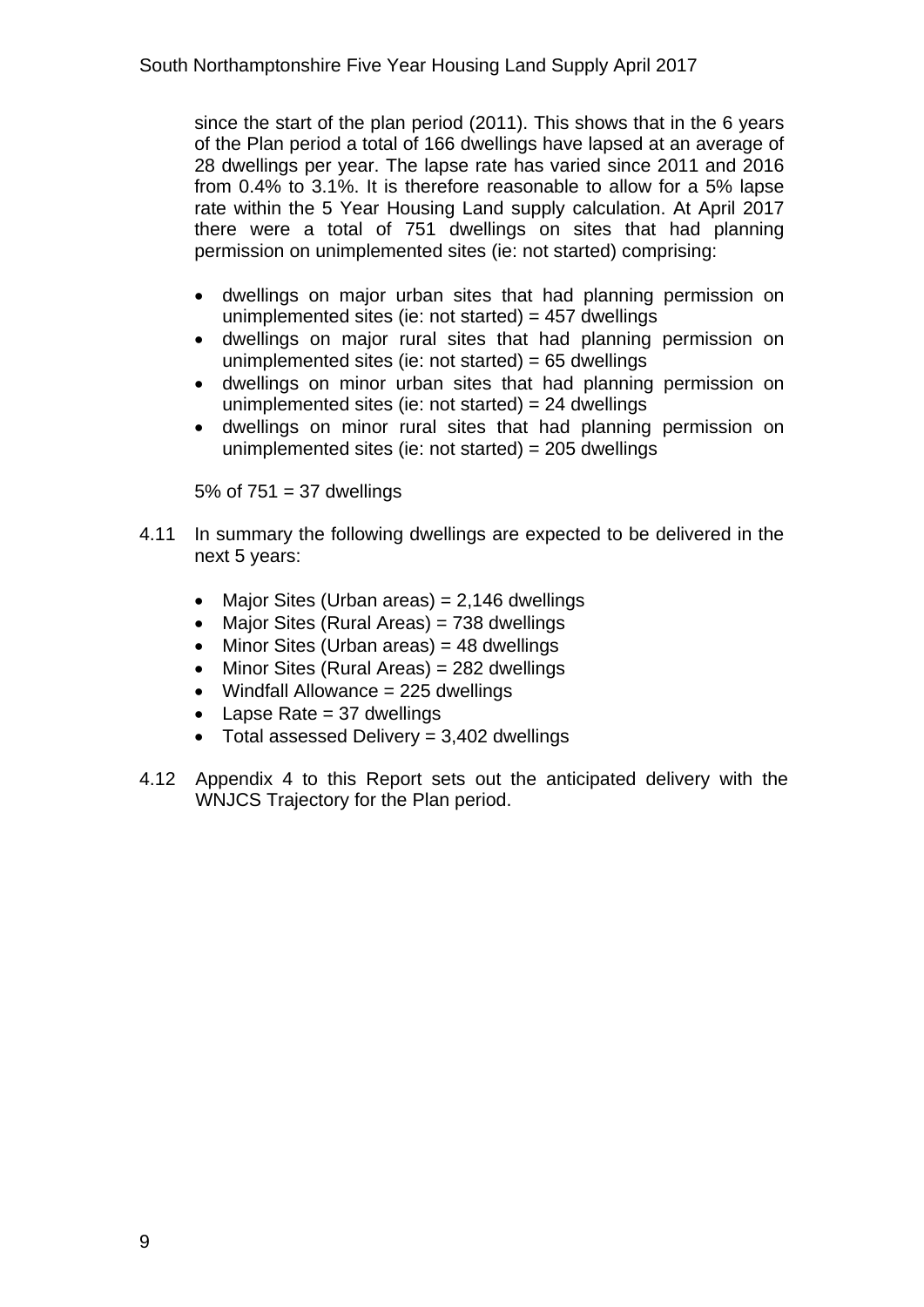#### **5. THE FIVE YEAR SUPPLY OF DELIVERABLE HOUSING LAND**

5.1 Table 5 sets out the 5 Year Supply of housing land calculation for South Northamptonshire.

| <b>LAND</b> | TABLE 5: FIVE YEAR SUPPLY OF DELIVERABLE HOUSING                                                     | <b>DWELLINGS</b><br>(OAN) |
|-------------|------------------------------------------------------------------------------------------------------|---------------------------|
| A           | <b>Total Housing Requirement</b><br>$(OAN = 2011 - 2029)$                                            | 6,318                     |
| В           | <b>Housing Requirement</b><br>$(OAN = 2011 - 2017)$                                                  | 2,071                     |
| С           | Completions<br>$(2011 - 2017)$                                                                       | 2,260                     |
| D           | Surplus of completions over requirement (C-B)                                                        | 189                       |
| Е           | Basic 5 year housing requirement (2017 - 2022)                                                       | 1,790                     |
| F           | 5 year housing requirement - Surplus (2017 - 2022)<br>$(E - D)$                                      | 1,601                     |
| G           | 5% Buffer <sup>10</sup><br>(5% of F)                                                                 | 80                        |
| H           | Housing Supply Required $2017 - 2022$ (F + G)                                                        | 1,681                     |
| L           | Major urban sites with planning permission deliverable<br>within next 5 years                        | 1,874                     |
| J           | Major urban sites with pending planning applications<br>deliverable within next 5 years <sup>1</sup> | 170                       |
| K           | Major allocated urban sites without planning permission<br>deliverable within next 5 years           | 102                       |
| L           | Major rural sites with planning permission deliverable<br>within next 5 years                        | 698                       |
| M           | Major allocated rural sites without planning permission<br>deliverable within next 5 years           | 40                        |
| N           | Minor urban sites with planning permission deliverable<br>within next 5 years                        | 48                        |
| O           | Minor rural sites with planning permission deliverable<br>within next 5 years                        | 282                       |
| P           | Supply based on windfall allowance                                                                   | 225                       |
| Q           | Lapse Rate                                                                                           | $37^{12}$                 |
| R           | Deliverable Supply $(l + J + K + L + M + N + O + P - Q)$                                             | 3,402                     |
| S           | Surplus of Deliverable supply (R) over supply required (H)                                           | 1,721                     |
| Τ           | Number of Years Supply including 5% buffer<br>$( = 3,402/(1,681/5) )$                                | 10.12                     |

l  $10$  If a 20% buffer is applied this would result in a supply required of 1.921 dwellings (1,601 + 20% of 1,595 = 320) = 1921. This would result in a land supply of 8.85 years <sup>11</sup> Two reserved matters sites at Radstone Fields Brackley with undetermined planning

applications (total of 170 dwellings)

This is 5% of the total number of dwellings on sites with planning permission that have not started (751 dwellings)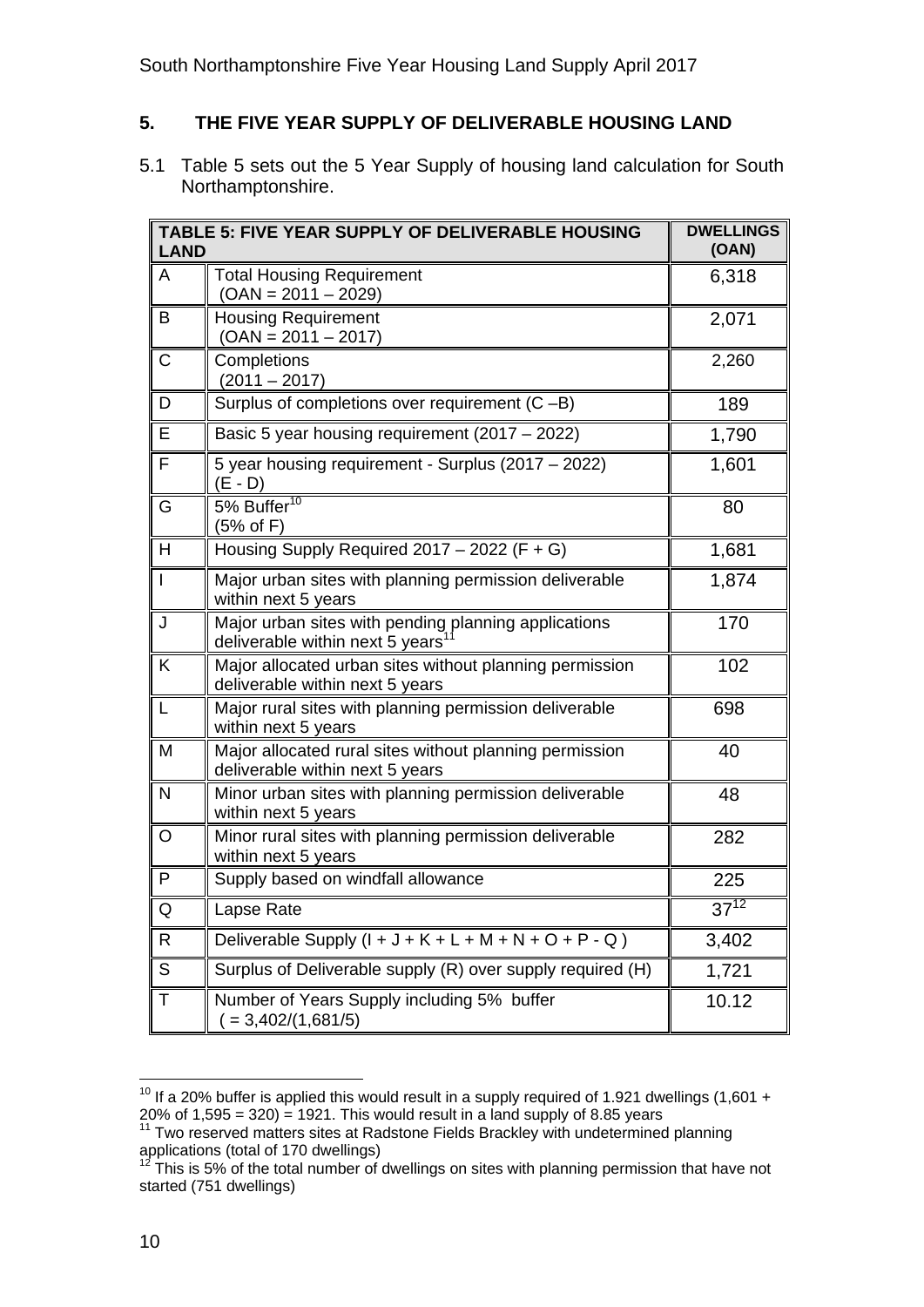#### **6 South Northamptonshire Local Plan Part 2**

6.1 The Council has already met the rural housing requirement of 2.360 dwellings as set out in the WNJCS through completions since 2011 or through sites with a current planning permission. This is set out in Table 6 below

|   | TABLE 6: DEVELOPMENT IN THE RURAL AREAS OF SOUTH<br><b>NORTHAMPTONSHIRE</b>                                    |       |  |  |  |  |  |  |
|---|----------------------------------------------------------------------------------------------------------------|-------|--|--|--|--|--|--|
| A | JCS Requirement for rural areas 2011 - 2029                                                                    | 2,360 |  |  |  |  |  |  |
| B | Completions $2011 - 2017$                                                                                      | 1,411 |  |  |  |  |  |  |
| C | Residual Requirement (2017 - 2029) (A - B)                                                                     | 949   |  |  |  |  |  |  |
|   | <b>Commitments</b>                                                                                             |       |  |  |  |  |  |  |
| D | Number of dwellings on Major sites with planning<br>permission but yet to be completed (April 2017)            | 780   |  |  |  |  |  |  |
| Е | Number of dwellings on Minor sites with planning<br>permission but yet to be completed (April 2017)            | 282   |  |  |  |  |  |  |
| F | Total Sites with planning permission yet to be<br>completed $(D + E)$                                          | 1062  |  |  |  |  |  |  |
| G | Number of dwellings with planning permission on<br>rural area sites yet to be implemented (ie: not<br>started) | 270   |  |  |  |  |  |  |
| Н | 5% lapse Rate on extant sites (sites not stated)                                                               | 14    |  |  |  |  |  |  |
|   | Total completions and Commitments $(B + F - H)$                                                                | 2,459 |  |  |  |  |  |  |
| J | Surplus of supply over requirement (I) against<br>requirement (A)                                              | $+99$ |  |  |  |  |  |  |

Part of Policy R1 of the WNJCS states:

*Once the housing requirement for the rural areas has been met through planning permissions or future allocations, further housing development will only be permitted where it can be demonstrated that it:* 

- *1. would result in environmental improvements on a site including for example the re-use of previously developed land and best practice in design; or* 
	- *2. is required to support the retention of or improvement to essential local services that may be under threat (in particular the local primary school or primary health services); and*
	- *3. has been informed by an effective community involvement exercise prior to the submission of a planning application; or*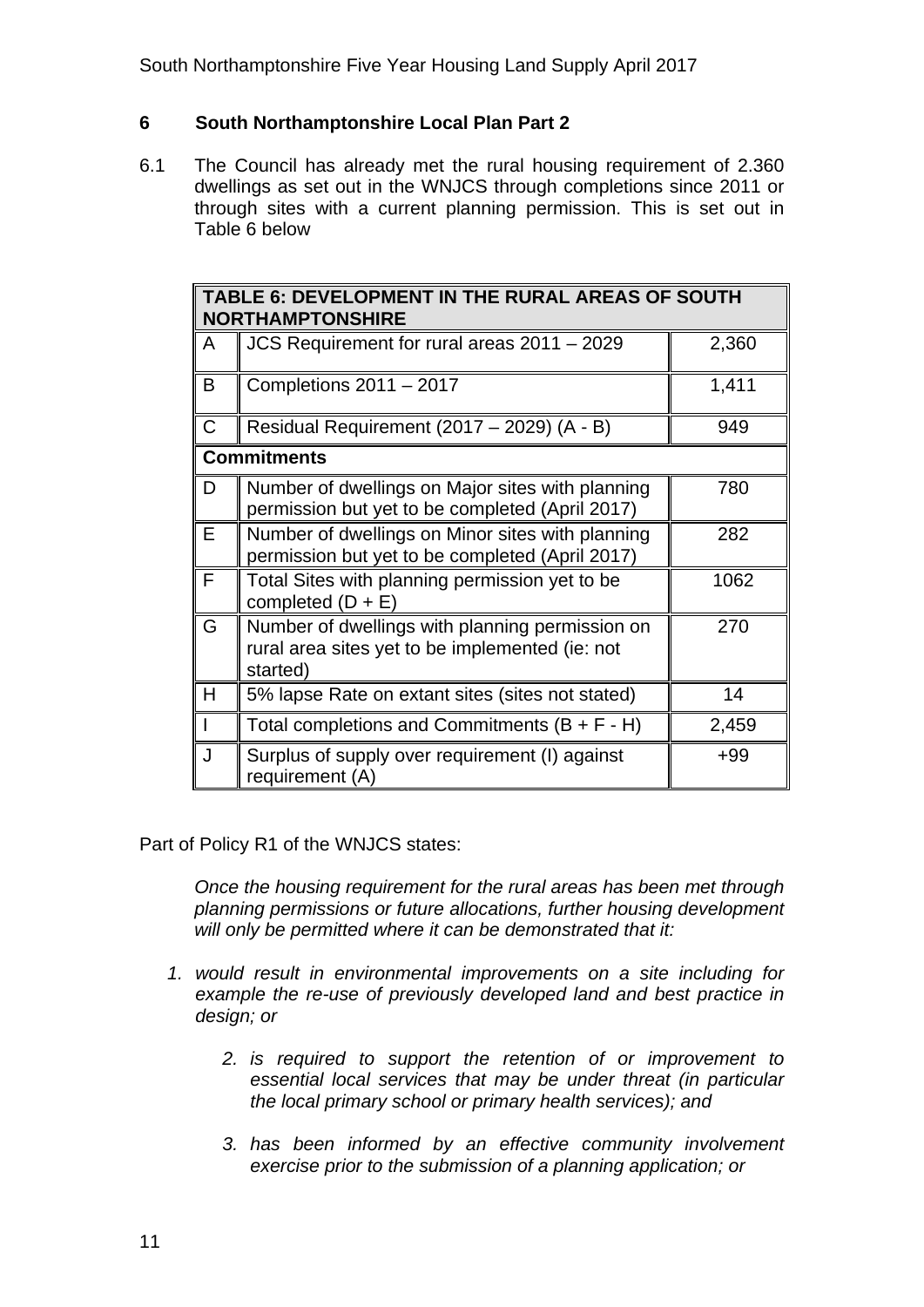- *4. is a rural exceptions site that meets the criteria set out in policy H3; or*
- *5. has been agreed through an adopted Neighbourhood Plan.*
- 6.2 Furthermore Appendix 4 to this Report indicates that on the assumption that all of the dwellings identified in the rural areas were to be completed by 2029 as envisaged then some 3,163 dwellings would be delivered in the rural areas. This would be 803 (34%) higher than the 2,360 dwelling requirement.
- 6.3 Despite this fact the Council acknowledges that it is important that some villages in the District continue to accommodate some additional market and affordable housing. Any further development will need to be in accordance with the criteria set out in Policy R1 as set out above and will also need to be at a scale that is both proportionate to help sustain the viability and vitality of an individual village and that individually or cumulatively does not compromise the urban focussed sustainable development strategy of the WNJCS.
- 6.4 Work is progressing on the Part 2 Local Plan. The first draft of the Plan that was approved by the Council in February 2017 considers that, in accordance with the NPPF, it is important that where local objectively assessed needs (LOAN) for housing are identified these should, where possible, be met. The emerging policy approach would allow for development of an appropriate scale on suitable sites outside the settlement confines where there is a clear objectively assessed local housing need demonstrated. Whilst this policy approach is emerging and is not yet applicable due to the relatively early stage of the plan preparation it is likely that if the approach is continued into the adopted version of the Plan that there would be additional development permitted within the rural areas over and above that identified in this Report.

#### **7 Monitoring**

- 7.1 The WNJCS includes a series of relevant indicators and appropriate targets for its policies. One of the indicators is to monitor the delivery of the number of dwellings per year and the target set out in the WNJCS is to meet or exceed the housing targets set out in the WNJCS housing trajectory. The monitoring framework considers that if 'Individual SUE trajectories deliver +/-25% on a rolling 3 year period (permissions and completions measured)' then the following monitoring contingencies would be for the relevant local authorities to:
	- Work with developers/landowners to develop viable and suitable schemes.
	- Review trajectory/requirement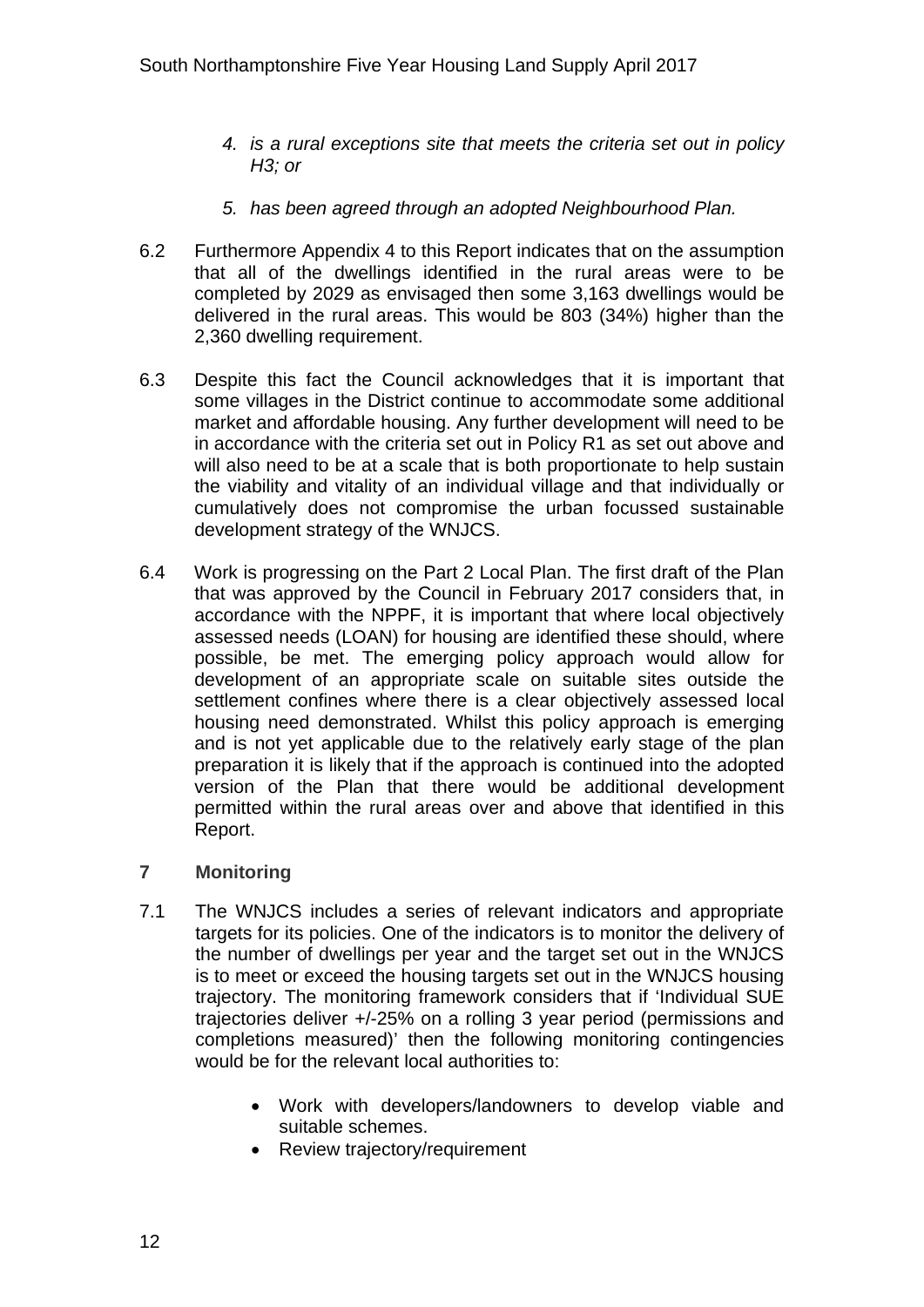- Update SHLAA annually and fully review every 5 years minimum.
- Review policy

#### **8 Delivery Figures in the WNJCS**

- 8.1 The WNJCS also includes a DELIVERY housing figure of 7,170 dwellings for the same period. The proposed delivery figure for South Northamptonshire is a little higher than the need figure. The WNJCS clearly explains that for the purposes of calculating the housing land supply the NEED figure should be used. This has been confirmed in a recent appeal decision (Appeal Ref: APP/Z2830/A/14/2224285: Land East of Poundfield Road, Potterspury).
- 8.2 Paragraph 5.42 of the WNJCS states:

*South Northamptonshire is shown with two figures, one relating to the objectively assessed need figure as described previously in paragraph 5.31 above, and the other relating to their proposed delivery, which is planned to be higher than their objectively assessed need. In the case of South Northamptonshire delivery will be measured and reported against both planned delivery and the objectively assessed need. For the purpose of calculating the 5 year land supply, the figures to be used are the NEED Target line, but for the avoidance of doubt, appropriate planning permission will be granted to meet the planned delivery target set out in Policy S3.* 

8.3 Using the same methodology and delivery rates, in order to determine whether or not the Council is also meeting the delivery targets and to comply with paragraph 5.42 of the WNJCS the Council has assessed the land supply position against the delivery figure. This is set out in Appendix 5 to this Report.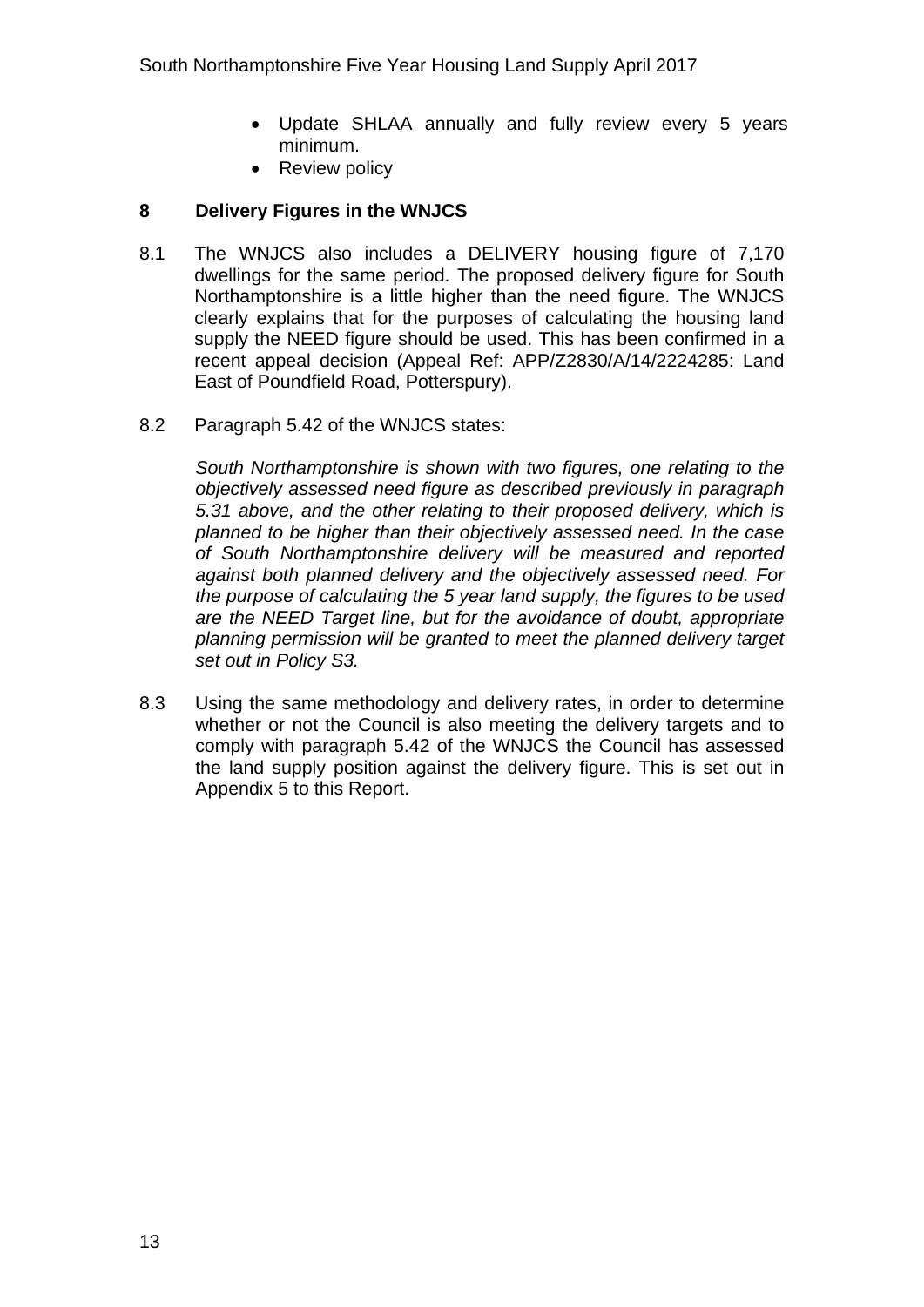| Appendix 1: Major Sites: Towcester: Under Construction |                   |                                 |            |                        |                        |                 |               |  |  |  |  |
|--------------------------------------------------------|-------------------|---------------------------------|------------|------------------------|------------------------|-----------------|---------------|--|--|--|--|
| <b>Address</b>                                         | <b>Settlement</b> | <b>Application</b>              | Approved   | <b>Total dwellings</b> | Remaining<br>dwellings | 5 Year delivery | <b>Status</b> |  |  |  |  |
| Moat Lane                                              | Towcester         | S/2012/1476/MAF                 | 31/07/2013 | .58                    | 34                     | 34              | UC            |  |  |  |  |
| <b>Wood Burcote Court</b>                              | Towcester         | S/2012/0799/MAO                 | 02/04/2015 | 210                    | 90                     | 60              | <b>UC</b>     |  |  |  |  |
| <b>Burcote Road</b>                                    | Towcester         | S/2015/2464/MAR                 | 19/02/2016 | 120                    | 110                    | 110             | UC            |  |  |  |  |
| Towcester Vale (Persimmon)                             | Towcester         | S/2016/1738/MAR                 | 24/11/2016 | 201                    | 201                    | 201             | <b>UC</b>     |  |  |  |  |
| Towcester Vale (Bloor)                                 | Towcester         | S/2016/1201/MAR                 | 28/07/2016 | 246                    | 246                    | 198             | <b>UC</b>     |  |  |  |  |
| Towcester Vale (Outline)                               | Towcester         | S/2007/0374/OUTWNS   27/03/2015 |            | 2303                   | 2303                   | 279             | <b>UC</b>     |  |  |  |  |
| <b>Totals</b>                                          |                   |                                 |            | 3138                   | 2984                   | 882             |               |  |  |  |  |

| Appendix 1: Major Sites: Towcester: Not Started |                   |                    |            |            |              |           |                 |               |  |  |
|-------------------------------------------------|-------------------|--------------------|------------|------------|--------------|-----------|-----------------|---------------|--|--|
| <b>Address</b>                                  | <b>Settlement</b> | <b>Application</b> | Approved   | Lapse      | <b>Total</b> | Remaining | 5 Year delivery | <b>Status</b> |  |  |
|                                                 |                   |                    |            | date       | dwellings    | dwellings |                 |               |  |  |
| <b>Burcote Road</b>                             | Towcester         | S/2015/2354/MAR    | 11/02/2016 | 11/02/2019 | 90           | 90        | 90              | <b>NS</b>     |  |  |
| Moat Lane                                       | Towcester         | S/2015/2925/MAF    | 29/03/2016 |            |              |           |                 | <b>NS</b>     |  |  |
| Totals                                          |                   |                    |            |            | 107          | 107       | 107             |               |  |  |

| Appendix 1: Major Sites: Brackley: Under Construction |                   |                    |            |                           |                        |                 |               |  |  |  |
|-------------------------------------------------------|-------------------|--------------------|------------|---------------------------|------------------------|-----------------|---------------|--|--|--|
| <b>Address</b>                                        | <b>Settlement</b> | <b>Application</b> | Approved   | <b>Total</b><br>dwellings | Remaining<br>dwellings | 5 Year delivery | <b>Status</b> |  |  |  |
| Town Farm                                             | Brackley          | S/2011/0740/MAF    |            | 12 <sup>°</sup>           |                        |                 | <b>UC</b>     |  |  |  |
| <b>Brackley Sawmills</b>                              | <b>Brackley</b>   | S/2014/0556/MAR    | 16/07/2014 | 86                        | 14                     | 14              | <b>UC</b>     |  |  |  |
| <b>Brackley Sawmills</b>                              | <b>Brackley</b>   | S/2014/0557/MAF    | 16/07/2014 | 53                        | 53                     | 53              | <b>UC</b>     |  |  |  |
| <b>Radstone Fields</b>                                | <b>Brackley</b>   | S/2015/2884/MAR    | 12/02/2016 | 115                       | 114                    | 114             | <b>UC</b>     |  |  |  |
| <b>Radstone Fields</b>                                | <b>Brackley</b>   | S/2013/1276/MAR    |            | 88                        | 3                      | 3               | <b>UC</b>     |  |  |  |
| <b>Radstone Fields</b>                                | <b>Brackley</b>   | S/2013/0885/MAR    |            | 162                       | 3                      | 3               | <b>UC</b>     |  |  |  |
| <b>Radstone Fields</b>                                | <b>Brackley</b>   | S/2010/0995/MAO    | 21/06/2013 | 1000                      | 220                    | 220             | <b>UC</b>     |  |  |  |
| <b>Radstone Fields</b>                                | <b>Brackley</b>   | S/2013/1096/MAR    |            | 87                        | 9                      | 9               | <b>UC</b>     |  |  |  |
| <b>Radstone Fields</b>                                | <b>Brackley</b>   | S/2016/0069/MAR    | 11/03/2016 | 141                       | 117                    | 117             | <b>UC</b>     |  |  |  |
| Foxhill                                               | <b>Brackley</b>   | S/2016/0481/MAR    | 19/05/2016 | 180                       | 173                    | 173             | UC.           |  |  |  |
| <b>Totals</b>                                         |                   |                    |            | 1924                      | 708                    | 708             |               |  |  |  |

| Appendix 1: Major Sites: Brackley: Not Started |                   |                                     |                       |               |                           |                        |                 |               |  |  |
|------------------------------------------------|-------------------|-------------------------------------|-----------------------|---------------|---------------------------|------------------------|-----------------|---------------|--|--|
| <b>Address</b>                                 | <b>Settlement</b> | <b>Application</b>                  | Approved              | Lapse<br>date | <b>Total</b><br>dwellings | Remaining<br>dwellings | 5 Year delivery | <b>Status</b> |  |  |
| <b>Radstone Fields</b>                         | <b>Brackley</b>   | S/2017/1018/MAR                     | Pending               |               | 50                        | 50                     | 50              | <b>NS</b>     |  |  |
| <b>Radstone Fields</b>                         | <b>Brackley</b>   | S/2017/0858/MAR                     | Pending               |               | 137                       | 137                    | 137             | <b>NS</b>     |  |  |
| Turweston Road                                 | <b>Brackley</b>   | S/2011/0141/MAO<br>S/20171/0342/MAR | 10/02/2014<br>Pending | 10/02/2017    | 350                       | 350                    | 160             | <b>NS</b>     |  |  |
| <b>Totals</b>                                  |                   |                                     |                       |               | 537                       | 537                    | 347             |               |  |  |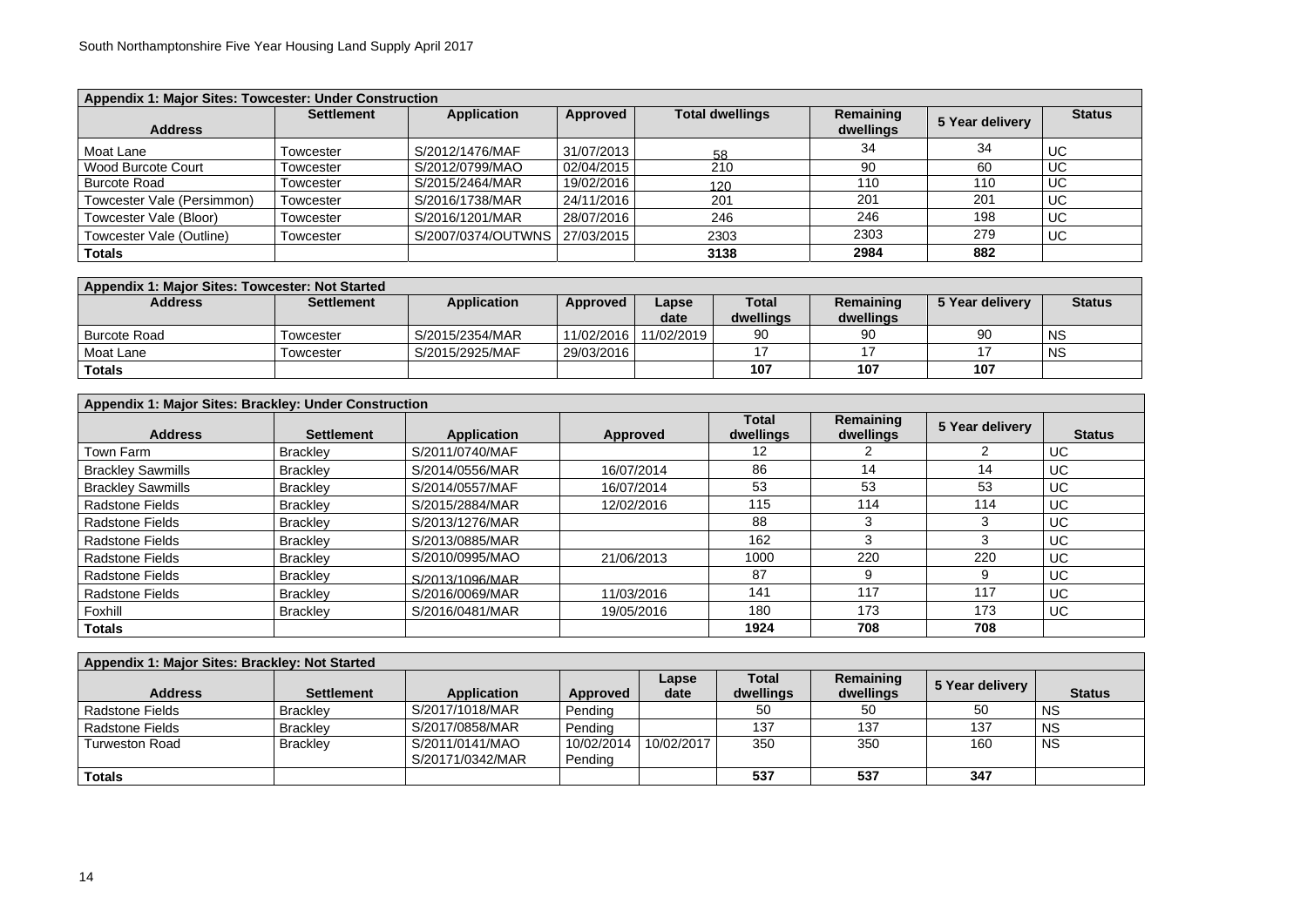| <b>Appendix 1: Major Sites: Brackley: Allocations</b> |                   |                    |                        |                               |                 |               |  |  |  |  |  |
|-------------------------------------------------------|-------------------|--------------------|------------------------|-------------------------------|-----------------|---------------|--|--|--|--|--|
| <b>Address</b>                                        | <b>Settlement</b> | <b>Application</b> | <b>Total dwellings</b> | Remaining<br><b>Dwellings</b> | 5 Year delivery | <b>Status</b> |  |  |  |  |  |
| <b>Stuart Road</b>                                    | <b>Brackley</b>   | Allocation         | 55                     | 55                            | 55              | <b>NS</b>     |  |  |  |  |  |
| Daniaud Court                                         | <b>Brackley</b>   | Allocation         | 47                     | 47                            | 47              | <b>NS</b>     |  |  |  |  |  |
| <b>Totals</b>                                         |                   |                    | 102                    | 102                           | 102             |               |  |  |  |  |  |

| Appendix 1: Major Sites: rural Areas: Under Construction |                         |                    |            |                    |                        |                 |               |  |  |  |
|----------------------------------------------------------|-------------------------|--------------------|------------|--------------------|------------------------|-----------------|---------------|--|--|--|
| <b>Address</b>                                           | <b>Settlement</b>       | <b>Application</b> | Approved   | Total<br>dwellings | remaining<br>dwellings | 5 Year delivery | <b>Status</b> |  |  |  |
| <b>Chapel Lane</b>                                       | <b>Blisworth</b>        | S/2013/0225/MAF    | 29/05/2013 | 27                 | 27                     | 27              | <b>UC</b>     |  |  |  |
| The Hunters                                              | Deanshanger             | S/2015/0968/MAF    | 02/07/2015 | 13                 | 13                     |                 | <b>UC</b>     |  |  |  |
| <b>Britannia Works</b>                                   | Deanshanger             | S/2011/0782/MAF    | 16/12/2013 | 14                 | 14                     | 14              | <b>UC</b>     |  |  |  |
| <b>Hampton Drive</b>                                     | <b>Kings Sutton</b>     | S/2012/1417/MAF    | 04/07/2013 | 35                 | 21                     | 21              | <b>UC</b>     |  |  |  |
| <b>Astrop Grange</b>                                     | <b>Kings Sutton</b>     | S/2015/1704/MAF    | 22/10/2015 | 10                 | 10                     | 10              | <b>UC</b>     |  |  |  |
| Land east of Deanshanger Road                            | <b>Old Stratford</b>    | S/2012/0368/MAR    | 14/06/2012 | 33                 | 33                     | 33              | <b>UC</b>     |  |  |  |
| <b>Towcester Road</b>                                    | <b>Old Stratford</b>    | S/2014/2183/MAR    | 12/02/2015 | 125                | 91                     | 91              | <b>UC</b>     |  |  |  |
| <b>Chaplins Yard</b>                                     | Roade                   | S/2013/1409/MAF    | 02/06/2014 | 105                | 12                     | 12              | <b>UC</b>     |  |  |  |
| Land of Ashton Road                                      | Roade                   | S/2015/0664/MAR    | 10/09/2015 | 292                | 271                    | 200             | <b>UC</b>     |  |  |  |
| Catch Yard Farm                                          | Silverstone             | S/2015/0080/MAR    | 24/04/2015 | 220                | 195                    | 195             | <b>UC</b>     |  |  |  |
| Land south of Syresham Village<br>Hall                   | Syresham                | S/2016/0848/MAR    | 31/08/2016 | 26                 | 26                     | 26              | <b>UC</b>     |  |  |  |
| Main Road                                                | <b>Middleton Cheney</b> | S/2012/0256/MAR    |            | 16                 | $\overline{2}$         |                 | <b>UC</b>     |  |  |  |
|                                                          |                         |                    |            | 916                | 715                    | 633             |               |  |  |  |

| Appendix 1: Major Sites: Rural Areas: Not Started |                         |                    |            |               |                           |                        |                 |               |  |
|---------------------------------------------------|-------------------------|--------------------|------------|---------------|---------------------------|------------------------|-----------------|---------------|--|
| <b>Address</b>                                    | <b>Settlement</b>       | <b>Application</b> | Approved   | Lapse<br>date | <b>Total</b><br>dwellings | Remaining<br>dwellings | 5 Year delivery | <b>Status</b> |  |
| Peace Hill                                        | <b>Bugbrooke</b>        | S/2015/1573/MAF    | 31/03/2016 | 31/03/2019    | 17                        |                        |                 | <b>NS</b>     |  |
| Hayes Road                                        | Deanshanger             | S/2015/1941/MAO    | 03/11/2015 | 03/11/2018    | 18                        | 18                     | 18              | <b>NS</b>     |  |
| Westhorp                                          | Greatworth              | S/2015/0635/MAF    | 11/06/2015 | 12/06/2018    | 10                        | 10                     | 10 <sup>°</sup> | <b>NS</b>     |  |
| <b>Bedford Road</b>                               | <b>Yardley Hastings</b> | S/2013/1595/MAO    | 17/12/2014 | 17/12/2017    | 20                        | 20                     | 20              | <b>NS</b>     |  |
|                                                   |                         |                    |            |               | 65                        | 65                     | 65              |               |  |

| <b>Appendix 1: Major Sites: Rural Areas: Allocations</b> |                   |                    |                        |                               |                 |               |  |  |
|----------------------------------------------------------|-------------------|--------------------|------------------------|-------------------------------|-----------------|---------------|--|--|
| <b>Address</b>                                           | <b>Settlement</b> | <b>Application</b> | <b>Total dwellings</b> | Remaining<br><b>Dwellings</b> | 5 Year delivery | <b>Status</b> |  |  |
| Watts Close                                              | Syresham          | Allocation         | 40                     | 40                            | 40              | <b>NS</b>     |  |  |
| <b>Totals</b>                                            |                   |                    | 40                     | 40                            | 40              |               |  |  |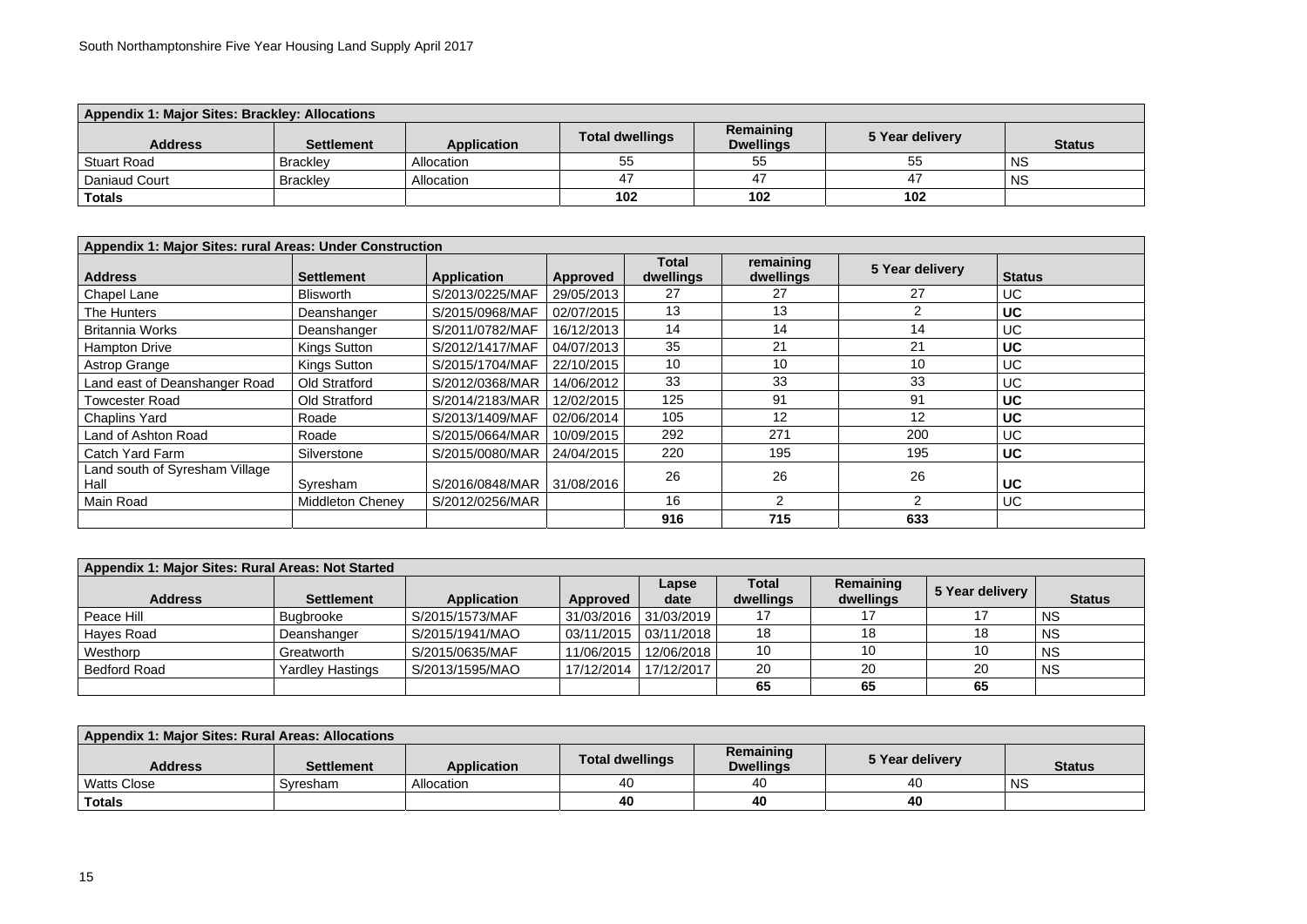#### **Site Assessments (Towcester)**

#### **S/2016/1738/MAR**  S/2016/1201/MAR S/2007/0374/OUTWNS 678

| Settlement                                                                                                                                                                         | <b>Towcester</b>        | <b>Site</b>                               | Towcester South  | <b>Reference</b>                             | S/2016/1738/MAR<br>S/2016/1201/MAR<br>S/2007/0374/OUTWNS |  |  |  |
|------------------------------------------------------------------------------------------------------------------------------------------------------------------------------------|-------------------------|-------------------------------------------|------------------|----------------------------------------------|----------------------------------------------------------|--|--|--|
| <b>Total Dwellings</b>                                                                                                                                                             | 2,750                   | <b>Total Dwellings to be</b><br>completed | 2,750            | <b>Anticipated 5 Year</b><br><b>Delivery</b> | 678                                                      |  |  |  |
| <b>Planning Status</b>                                                                                                                                                             | Outline Permission/     | <b>Developer</b>                          | Persimmon/Bloors |                                              |                                                          |  |  |  |
|                                                                                                                                                                                    | <b>Reserved matters</b> |                                           |                  |                                              |                                                          |  |  |  |
| <b>Notes</b>                                                                                                                                                                       |                         |                                           |                  |                                              |                                                          |  |  |  |
| The Government has recently invested £3.1m to improve the capacity and traffic flow at the A5/A43 roundabout. Works were completed earlier in 2015. Additional pinch point funding |                         |                                           |                  |                                              |                                                          |  |  |  |
| (£4.5m) has been agreed for improvements to the Abthorpe roundabout and work is now completed. Highway works provide the A5/Racecourse Site Access Junction that is required       |                         |                                           |                  |                                              |                                                          |  |  |  |

**Settlement** Towcester **Site** Moat Lane **Reference** S/2012/1476/MAF S/2015/2925/MAF<br>51

l over the next 5 years. .

to serve Phase 1 of the development commenced. Developers have confirmed the delivery of 678 dwellings over the next 5 years.

bated delivery. It is assumed

| <b>Settlement</b>                                                                                                                                                           | <b>Fowcester</b>                                            | <b>Site</b>                  | <b>Wood Burcote Court</b> | Reference                 | S/2012/0799/MAO |  |  |
|-----------------------------------------------------------------------------------------------------------------------------------------------------------------------------|-------------------------------------------------------------|------------------------------|---------------------------|---------------------------|-----------------|--|--|
|                                                                                                                                                                             |                                                             |                              |                           |                           | S/2015/2464/MAR |  |  |
| <b>Total Dwellings</b>                                                                                                                                                      | 210                                                         | <b>Total Dwellings to be</b> | 200                       | <b>Anticipated 5 Year</b> | 170             |  |  |
|                                                                                                                                                                             |                                                             | completed                    |                           | <b>Delivery</b>           |                 |  |  |
| <b>Planning Status</b>                                                                                                                                                      | <b>Outline and Reserved</b>                                 | <b>Developer</b>             | Redrow                    |                           |                 |  |  |
|                                                                                                                                                                             | Matters permission                                          |                              |                           |                           |                 |  |  |
| <b>Notes</b>                                                                                                                                                                |                                                             |                              |                           |                           |                 |  |  |
| Reserved matters approved for 120 dwellings (Phase 1). Phase 1 under construction. Work on access underway. No confirmation from developer on anticipated delivery. It is a |                                                             |                              |                           |                           |                 |  |  |
|                                                                                                                                                                             | that 170 dwellings will be completed over the next 5 years. |                              |                           |                           |                 |  |  |

| <b>Settlement</b>                                                                                                                                             | Towcester                 | <b>Site</b>                  | Moat Lane                    | <b>Reference</b>          |  |  |
|---------------------------------------------------------------------------------------------------------------------------------------------------------------|---------------------------|------------------------------|------------------------------|---------------------------|--|--|
|                                                                                                                                                               |                           |                              |                              |                           |  |  |
| <b>Total Dwellings</b>                                                                                                                                        | 75                        | <b>Total Dwellings to be</b> | 24                           | <b>Anticipated 5 Year</b> |  |  |
|                                                                                                                                                               |                           | completed                    |                              | <b>Delivery</b>           |  |  |
| <b>Planning Status</b>                                                                                                                                        | <b>Under Construction</b> | <b>Developer</b>             | <b>Clayson Country Homes</b> |                           |  |  |
| <b>Notes</b>                                                                                                                                                  |                           |                              |                              |                           |  |  |
| Planning permission granted for an additional 17 dwellings on the site in 2015/16. Site under construction. It is assumed that 51 dwellings will be completed |                           |                              |                              |                           |  |  |

| <b>Settlement</b>                                                                                                                                                         | ⊺owcester              | <b>Site</b>                  | <b>Burcote Road</b> | <b>Reference</b>          | S/2015/2354/MAR |
|---------------------------------------------------------------------------------------------------------------------------------------------------------------------------|------------------------|------------------------------|---------------------|---------------------------|-----------------|
| <b>Total Dwellings</b>                                                                                                                                                    | 90                     | <b>Total Dwellings to be</b> | -90                 | <b>Anticipated 5 Year</b> | 90              |
|                                                                                                                                                                           |                        | completed                    |                     | <b>Delivery</b>           |                 |
| <b>Planning Status</b>                                                                                                                                                    | <b>Full Permission</b> | <b>Developer</b>             | Bellway             |                           |                 |
| <b>Notes</b>                                                                                                                                                              |                        |                              |                     |                           |                 |
| Full planning permission granted. Pre commencement conditions approved early 2017. Housebuilder marketing board on site. No confirmation from developer on anticipated de |                        |                              |                     |                           |                 |

It is assumed that the full 90 dwellings will be completed over the next 5 years.

er on anticipated delivery.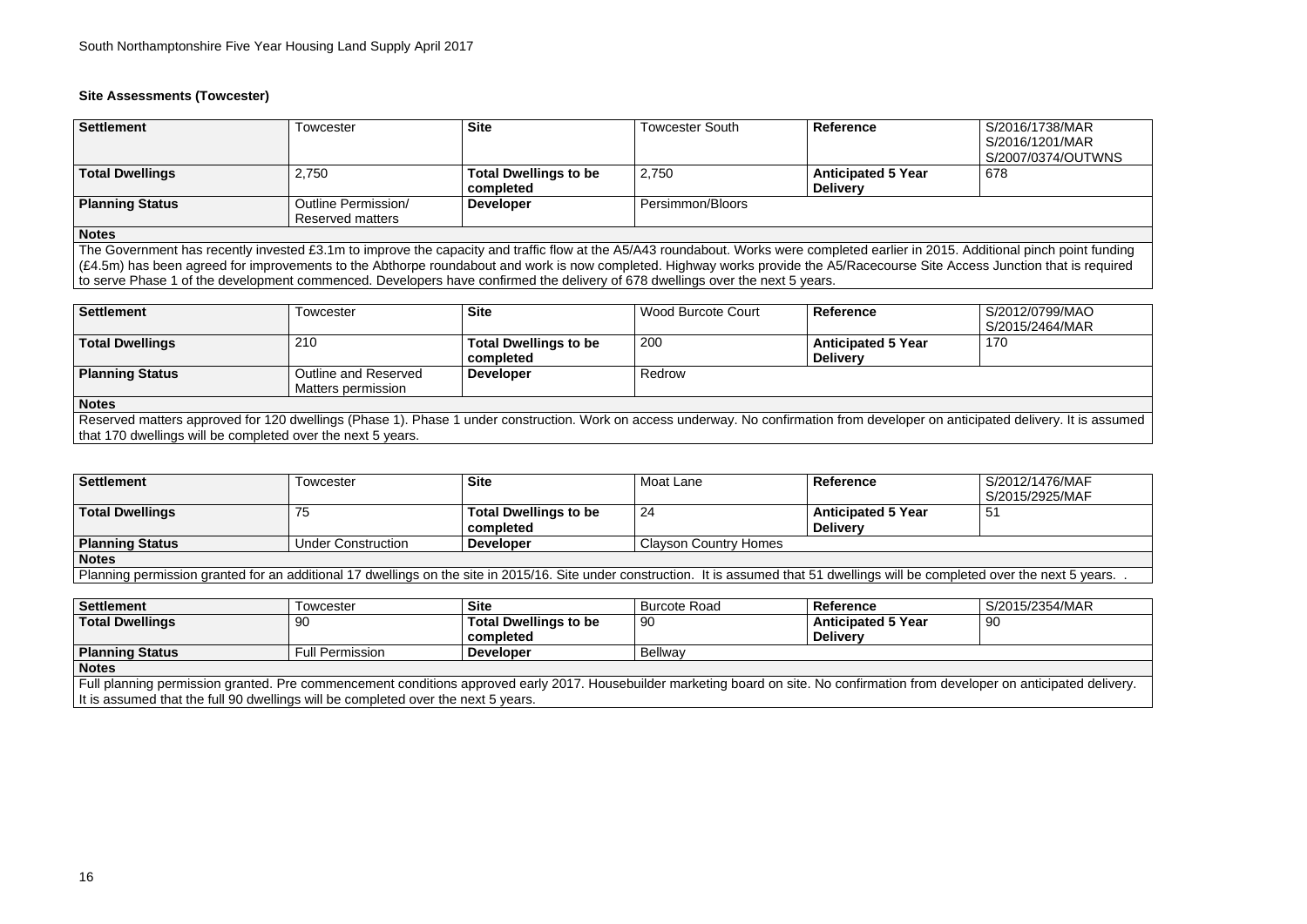## **Site Assessments (Brackley)**

# 53

| Settlement                                                                                            | <b>Brackley</b>           | <b>Site</b>                  | Sawmills     | <b>Reference</b>          | S/2014/0557/MAF |  |
|-------------------------------------------------------------------------------------------------------|---------------------------|------------------------------|--------------|---------------------------|-----------------|--|
| Total Dwellings                                                                                       | 53                        | <b>Total Dwellings to be</b> | 53           | <b>Anticipated 5 Year</b> | 53              |  |
|                                                                                                       |                           | completed                    |              | <b>Delivery</b>           |                 |  |
| <b>Planning Status</b>                                                                                | <b>Under Construction</b> | <b>Developer</b>             | Linden Homes |                           |                 |  |
| <b>Notes</b>                                                                                          |                           |                              |              |                           |                 |  |
| Site under construction. Developers have confirmed the delivery of 53 dwellings over the next 5 years |                           |                              |              |                           |                 |  |

| Settlement                                                                                            | <b>Brackley</b>           | <b>Site</b>                  | Sawmills     | Reference                 | S/2014/0556/MAR |  |  |
|-------------------------------------------------------------------------------------------------------|---------------------------|------------------------------|--------------|---------------------------|-----------------|--|--|
| <b>Total Dwellings</b>                                                                                | 86                        | <b>Total Dwellings to be</b> | 14           | <b>Anticipated 5 Year</b> | 14              |  |  |
|                                                                                                       |                           | completed                    |              | <b>Delivery</b>           |                 |  |  |
| <b>Planning Status</b>                                                                                | <b>Under Construction</b> | <b>Developer</b>             | Linden Homes |                           |                 |  |  |
| <b>Notes</b>                                                                                          |                           |                              |              |                           |                 |  |  |
| Site under construction. Developers have confirmed the delivery of 14 dwellings over the next 5 years |                           |                              |              |                           |                 |  |  |

 $S/2011/0740/MAF$ 2

**Settlement** Brackley **Site** Foxhills **Reference** S/2012/1557/MAO S/2016/0481/MAR 180

| Settlement                                                                                                                                     | <b>Brackley</b>         | <b>Site</b>                  | <b>Foxhills</b> | <b>Reference</b>          |  |  |
|------------------------------------------------------------------------------------------------------------------------------------------------|-------------------------|------------------------------|-----------------|---------------------------|--|--|
|                                                                                                                                                |                         |                              |                 |                           |  |  |
| <b>Total Dwellings</b>                                                                                                                         | 180                     | <b>Total Dwellings to be</b> | 180             | <b>Anticipated 5 Year</b> |  |  |
|                                                                                                                                                |                         | completed                    |                 | <b>Delivery</b>           |  |  |
| <b>Planning Status</b>                                                                                                                         | <b>Reserved Matters</b> | <b>Developer</b>             | <b>Bellway</b>  |                           |  |  |
| <b>Notes</b>                                                                                                                                   |                         |                              |                 |                           |  |  |
| Reserved matters permission granted May 2016. Under construction. Developer confirms delivery of the full 180 dwellings over the next 5 years. |                         |                              |                 |                           |  |  |

| Settlement             | <b>Brackley</b>                                                                                           | <b>Site</b>                  | Town Farm              | <b>Reference</b>          |  |  |  |
|------------------------|-----------------------------------------------------------------------------------------------------------|------------------------------|------------------------|---------------------------|--|--|--|
| <b>Total Dwellings</b> | 14                                                                                                        | <b>Total Dwellings to be</b> | _                      | <b>Anticipated 5 Year</b> |  |  |  |
|                        |                                                                                                           | completed                    |                        | <b>Delivery</b>           |  |  |  |
| <b>Planning Status</b> | <b>Under Construction</b>                                                                                 | <b>Developer</b>             | Shire Homes Oxford Ltd |                           |  |  |  |
| <b>Notes</b>           |                                                                                                           |                              |                        |                           |  |  |  |
|                        | Under construction. It is assumed that the remaining 2 dwellings will be completed over the next 5 years. |                              |                        |                           |  |  |  |

| <b>Settlement</b>                                                                                                                                                         | <b>Brackley</b>           | <b>Site</b>                  | <b>Turweston Road</b>   | <b>Reference</b>          | S/2011/0141/MAO  |  |  |
|---------------------------------------------------------------------------------------------------------------------------------------------------------------------------|---------------------------|------------------------------|-------------------------|---------------------------|------------------|--|--|
|                                                                                                                                                                           |                           |                              |                         |                           | S/20171/0342/MAR |  |  |
| <b>Total Dwellings</b>                                                                                                                                                    | 350                       | <b>Total Dwellings to be</b> | 350                     | <b>Anticipated 5 Year</b> | 140              |  |  |
|                                                                                                                                                                           |                           | completed                    |                         | <b>Delivery</b>           |                  |  |  |
| <b>Planning Status</b>                                                                                                                                                    | <b>Outline Permission</b> | <b>Developer</b>             | <b>Catalyst Housing</b> |                           |                  |  |  |
|                                                                                                                                                                           | <b>Reserved Matters</b>   |                              |                         |                           |                  |  |  |
|                                                                                                                                                                           | application submitted     |                              |                         |                           |                  |  |  |
| <b>Notes</b>                                                                                                                                                              |                           |                              |                         |                           |                  |  |  |
| Some Pre commencement conditions discharged. Catalyst Housing have submitted a reserved matters application to the Council. No confirmation from developer on anticipated |                           |                              |                         |                           |                  |  |  |

delivery. It is assumed that 160 dwellings will be completed over the next 5 years.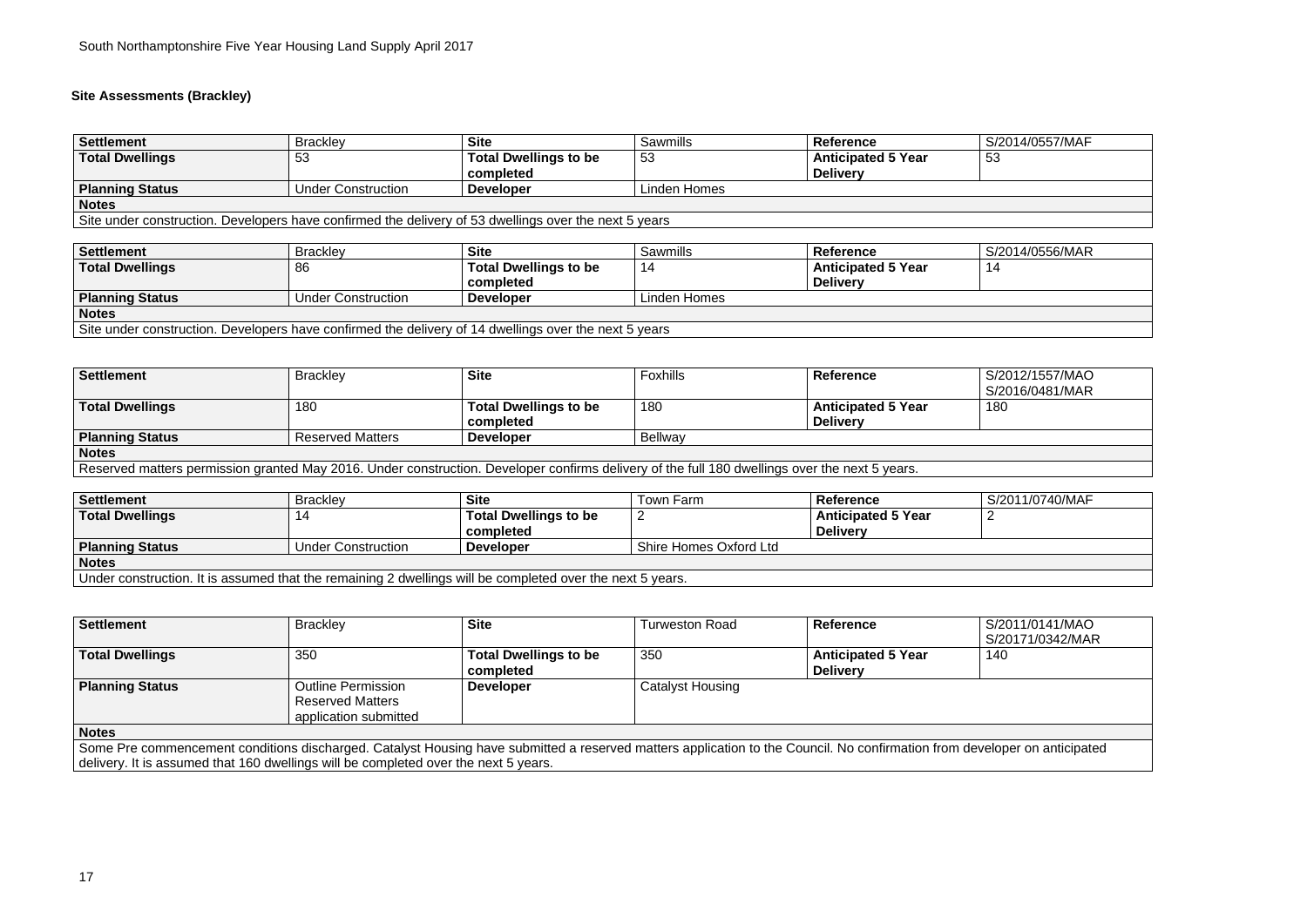S/2015/2884/MAR S/2013/1276/MAR S/2013/0885/MAR S/2010/0995/MAO S/2013/1096/MAR S/2016/0069/MAR S/2017/1018/MAR S/2017/0858/MAR 536

**And David Wilson Homes Barratter** 

lings over the next 5 year

| <b>Settlement</b>                                                                                                                                                               | <b>Brackley</b>           | <b>Site</b>                  | <b>Radstone Fields</b> | <b>References</b>                                                          | S/2013/0885/MAR |
|---------------------------------------------------------------------------------------------------------------------------------------------------------------------------------|---------------------------|------------------------------|------------------------|----------------------------------------------------------------------------|-----------------|
|                                                                                                                                                                                 |                           |                              |                        |                                                                            | S/2015/2884/MAR |
|                                                                                                                                                                                 |                           |                              |                        |                                                                            | S/2013/1276/MAR |
|                                                                                                                                                                                 |                           |                              |                        |                                                                            | S/2013/0885/MAR |
|                                                                                                                                                                                 |                           |                              |                        |                                                                            | S/2010/0995/MAO |
|                                                                                                                                                                                 |                           |                              |                        |                                                                            | S/2013/1096/MAR |
|                                                                                                                                                                                 |                           |                              |                        |                                                                            | S/2016/0069/MAR |
|                                                                                                                                                                                 |                           |                              |                        |                                                                            | S/2017/1018/MAR |
|                                                                                                                                                                                 |                           |                              |                        |                                                                            | S/2017/0858/MAR |
| <b>Total Dwellings</b>                                                                                                                                                          | 1000                      | <b>Total Dwellings to be</b> | 653                    | <b>Anticipated 5 Year</b>                                                  | 536             |
|                                                                                                                                                                                 |                           | completed                    |                        | <b>Delivery</b>                                                            |                 |
| <b>Planning Status</b>                                                                                                                                                          | <b>Under Construction</b> | <b>Developers</b>            |                        | Barratt, Taylor Wimpey South Midlands and East Midlands and David Wilson F |                 |
| <b>Notes</b>                                                                                                                                                                    |                           |                              |                        |                                                                            |                 |
| Under Construction. 347 dwellings completed. The Agent acting on behalf of the consortium of developers confirms the delivery of all of the remaining dwellings over the next 5 |                           |                              |                        |                                                                            |                 |
| period.                                                                                                                                                                         |                           |                              |                        |                                                                            |                 |

**Settlement** Brackley **Site** *in*  $\overline{a}$ Local Plan 47

**None. Allocated site in** Local Plan 55

| <b>Settlement</b>      | <b>Brackley</b> | <b>Site</b>                  | Daniaud Court                                | <b>Reference</b>          |  |
|------------------------|-----------------|------------------------------|----------------------------------------------|---------------------------|--|
|                        |                 |                              |                                              |                           |  |
| <b>Total Dwellings</b> | 4 <sub>1</sub>  | <b>Total Dwellings to be</b> | -47                                          | <b>Anticipated 5 Year</b> |  |
|                        |                 | completed                    |                                              | <b>Delivery</b>           |  |
| <b>Planning Status</b> | Allocation      | <b>Developer</b>             | South Northamptonshire Local Housing Company |                           |  |
| <b>Notes</b>           |                 |                              |                                              |                           |  |

In December 2015 the Council approved the creation of a Local Housing Company. The Council has identified this site that is allocated in the 1997 South Northamptonshire Local Plan and owned by the Council as an early opportunity for the Company to develop. It is assumed that the full 47 dwellings will be delivered over the next 5 years.

| <b>Settlement</b>      | <b>Brackley</b> | <b>Site</b>                               | <b>Stuart Road / York Drive</b>              | <b>Reference</b>                             |  |
|------------------------|-----------------|-------------------------------------------|----------------------------------------------|----------------------------------------------|--|
| <b>Total Dwellings</b> | 55              | <b>Total Dwellings to be</b><br>completed | 55                                           | <b>Anticipated 5 Year</b><br><b>Delivery</b> |  |
| <b>Planning Status</b> | Allocation      | <b>Developer</b>                          | South Northamptonshire Local Housing Company |                                              |  |
| <b>Notes</b>           |                 |                                           |                                              |                                              |  |

In December 2015 the Council approved the creation of a Local Housing Company. The Council has identified this site that is allocated in the 1997 South Northamptonshire Local Plan and owned by the Council as an early opportunity for the Company to develop. It is assumed that the full 47 dwellings will be delivered over the next 5 years.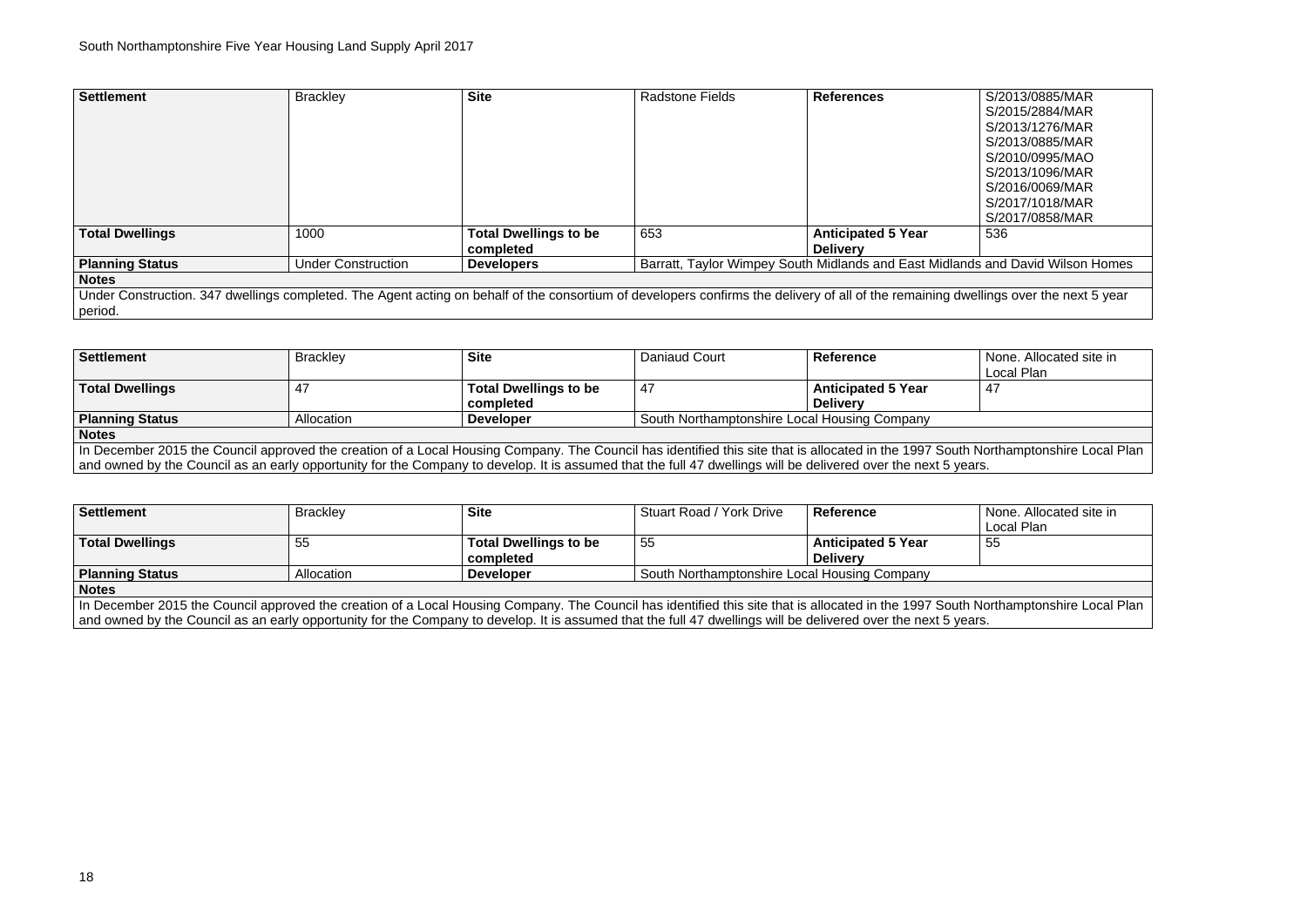#### **Site Assessments Rural Areas**

# S/2014/0858/LDE 27

| <b>Settlement</b>                                                                                                                                                                       | <b>Blisworth</b>          | <b>Site</b>                  | Chapel Lane | <b>Reference</b>          | S/2013/0225/MAF |  |
|-----------------------------------------------------------------------------------------------------------------------------------------------------------------------------------------|---------------------------|------------------------------|-------------|---------------------------|-----------------|--|
|                                                                                                                                                                                         |                           |                              |             |                           | S/2014/0858/LDE |  |
| <b>Total Dwellings</b>                                                                                                                                                                  | 27                        | <b>Total Dwellings to be</b> | 27          | <b>Anticipated 5 Year</b> | $\overline{27}$ |  |
|                                                                                                                                                                                         |                           | completed                    |             | <b>Delivery</b>           |                 |  |
| <b>Planning Status</b>                                                                                                                                                                  | <b>Under Construction</b> | <b>Developer</b>             | Orbit       |                           |                 |  |
| <b>Notes</b>                                                                                                                                                                            |                           |                              |             |                           |                 |  |
| Certificate of lawful development (existing) to confirm the start was within one year of decision approved. Developer confirms delivery of the full 27 dwellings over the next 5 years. |                           |                              |             |                           |                 |  |

**Settlement** Bugbrooke **Site** Peace Hill **Reference** S/2015/1573/MAF 17

| Settlement             | <b>Bugbrooke</b>       | <b>Site</b>                  | Peace Hill      | <b>Reference</b>          |  |
|------------------------|------------------------|------------------------------|-----------------|---------------------------|--|
| <b>Total Dwellings</b> |                        | <b>Total Dwellings to be</b> |                 | <b>Anticipated 5 Year</b> |  |
|                        |                        | completed                    |                 | <b>Delivery</b>           |  |
| <b>Planning Status</b> | <b>Full Permission</b> | <b>Developer</b>             | UK Construction |                           |  |
| <b>Notes</b>           |                        |                              |                 |                           |  |

A reserved matters application for the development was approved in March 2016. No confirmation on the delivery of the dwellings from this site. Assumed that the full 17 dwellings will be delivered within the next 5 years.

| Settlement             | Deanshanger          | <b>Site</b>                                                                                                                | <b>Hunters</b>             | <b>Reference</b>          | S/2015/0968/MAF |  |
|------------------------|----------------------|----------------------------------------------------------------------------------------------------------------------------|----------------------------|---------------------------|-----------------|--|
| Total Dwellings        | $\overline{ }$<br>∪י | <b>Total Dwellings to be</b>                                                                                               | ں ו                        | <b>Anticipated 5 Year</b> | ט ו             |  |
|                        |                      | completed                                                                                                                  |                            | <b>Delivery</b>           |                 |  |
| <b>Planning Status</b> | Full permission      | <b>Developer</b>                                                                                                           | Mayflower Developments Ltd |                           |                 |  |
| <b>Notes</b>           |                      |                                                                                                                            |                            |                           |                 |  |
|                        |                      | $\sim$ Conditions being discharged 2016. The Agent confirms the delivery of 2 of the dwellings over the next E vear period |                            |                           |                 |  |

Conditions being discharged 2016. The Agent confirms the delivery of 2 of the dwellings over the next 5 year period.

**Settlement** Deanshanger **Site** Hayes Road **Reference** S/2015/1941/MAO 18

| Settlement                                                                                                                                   | Deanshanger        | <b>Site</b>                  | Haves Road           | Reference                 |  |  |  |
|----------------------------------------------------------------------------------------------------------------------------------------------|--------------------|------------------------------|----------------------|---------------------------|--|--|--|
| <b>Total Dwellings</b>                                                                                                                       |                    | <b>Total Dwellings to be</b> | 18                   | <b>Anticipated 5 Year</b> |  |  |  |
|                                                                                                                                              |                    | completed                    |                      | <b>Delivery</b>           |  |  |  |
| Planning Status                                                                                                                              | Outline permission | <b>Developer</b>             | Opus Partnership LLP |                           |  |  |  |
| <b>Notes</b>                                                                                                                                 |                    |                              |                      |                           |  |  |  |
| No confirmation on the delivery of the dwellings from this site. Assumed that the full 13 dwellings will be delivered over the next 5 years. |                    |                              |                      |                           |  |  |  |

No confirmation on the delivery of the dwellings from this site. Assumed that the full 13 dwellings will be delivered over the next 5 years.

14

| Settlement             | Deanshanger                                                                                                                                                           | <b>Site</b>                  | Britannia Works        | <b>Reference</b>   | S/2011/0782/MAF |  |  |
|------------------------|-----------------------------------------------------------------------------------------------------------------------------------------------------------------------|------------------------------|------------------------|--------------------|-----------------|--|--|
| <b>Total Dwellings</b> | 14                                                                                                                                                                    | <b>Total Dwellings to be</b> | 14                     | Anticipated 5 Year | 14              |  |  |
|                        |                                                                                                                                                                       | completed                    |                        | <b>Delivery</b>    |                 |  |  |
| <b>Planning Status</b> | <b>Full Permission</b>                                                                                                                                                | <b>Developer</b>             | I Betts & Faulkner Ltd |                    |                 |  |  |
| <b>Notes</b>           |                                                                                                                                                                       |                              |                        |                    |                 |  |  |
|                        | No confirmation on the delivery of this site. Pre commencement conditions discharged early 2017. Assumed that the 14 dwellings will be delivered in the next 5 years. |                              |                        |                    |                 |  |  |

be delivered in the next 5

| <b>Settlement</b>                                                                                                                                                               | Greatworth             | <b>Site</b>                  | Westhorp                             | <b>Reference</b>          | S/2015/0635/MAF |
|---------------------------------------------------------------------------------------------------------------------------------------------------------------------------------|------------------------|------------------------------|--------------------------------------|---------------------------|-----------------|
| <b>Total Dwellings</b>                                                                                                                                                          | 10                     | <b>Total Dwellings to be</b> | 10                                   | <b>Anticipated 5 Year</b> | 10              |
|                                                                                                                                                                                 |                        | completed                    |                                      | <b>Delivery</b>           |                 |
| <b>Planning Status</b>                                                                                                                                                          | <b>Full Permission</b> | <b>Developer</b>             | <b>Watson &amp; Cox Construction</b> |                           |                 |
| <b>Notes</b>                                                                                                                                                                    |                        |                              |                                      |                           |                 |
| No confirmation on the delivery of this site. Pre commencement condition applications currently being considered by SNC. Assumed that the 10 dwellings will be delivered in the |                        |                              |                                      |                           |                 |
| years.                                                                                                                                                                          |                        |                              |                                      |                           |                 |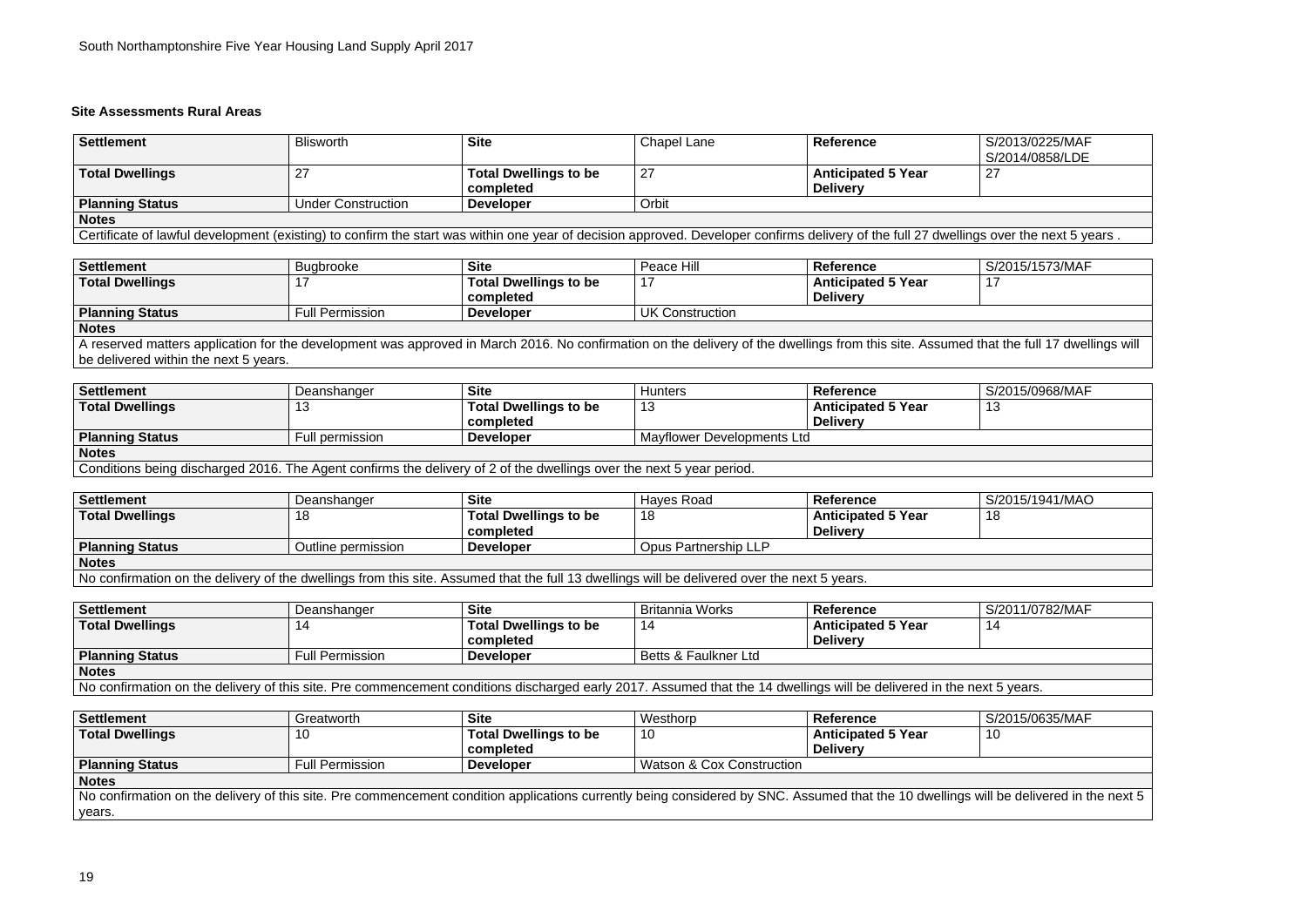| Settlement             | King's Sutton   | <b>Site</b>                  | <b>Hampton Drive</b> | Reference                 | S/2012/1417/MAF |
|------------------------|-----------------|------------------------------|----------------------|---------------------------|-----------------|
| <b>Total Dwellings</b> | วเ<br><u>vu</u> | <b>Total Dwellings to be</b> | 35                   | <b>Anticipated 5 Year</b> | つに<br>ັບປ       |
|                        |                 | completed                    |                      | <b>Delivery</b>           |                 |
| <b>Planning Status</b> | Full Permission | <b>Developer</b>             | Barwood Homes        |                           |                 |

No confirmation on the delivery of this site. Pre commencement condition applications currently being considered by SNC. Assumed that the 35 dwellings will be delivered in the next 5 years.

**Notes** 

No confirmation on the delivery of this site. Pre commencement condition applications currently being considered by SNC. Assumed that the 10 dwellings will be delivered in the next 5 years.

**Settlement** King's Sutton **Site** Astrop Grange **Reference** S/2015/1704/MAF 10

| Settlement             | King's Sutton            | <b>Site</b>                               | Astrop Grange                    | <b>Reference</b>                             |
|------------------------|--------------------------|-------------------------------------------|----------------------------------|----------------------------------------------|
| <b>Total Dwellings</b> |                          | <b>Total Dwellings to be</b><br>completed | 10                               | <b>Anticipated 5 Year</b><br><b>Delivery</b> |
| <b>Planning Status</b> | Full Planning permission | <b>Developer</b>                          | <b>Grand Union Housing Group</b> |                                              |

**Notes** 

**S/2012/0368/MAR** 33

| Settlement             | <b>Old Stratford</b>    | <b>Site</b>                  | Towcester Road | <b>Reference</b>          | S/2014/2183/MAR |
|------------------------|-------------------------|------------------------------|----------------|---------------------------|-----------------|
| <b>Total Dwellings</b> | 125                     | <b>Total Dwellings to be</b> | 125            | <b>Anticipated 5 Year</b> |                 |
|                        |                         | completed                    |                | <b>Delivery</b>           |                 |
| <b>Planning Status</b> | <b>Reserved Matters</b> | <b>Developer</b>             | Persimmon      |                           |                 |
| <b>Notes</b>           |                         |                              |                |                           |                 |

91

Under construction. No confirmation on the delivery of this site. Assumed that the remaining 91 dwellings will be delivered in the next 5 years.

| <b>Settlement</b>                                                                        | Old Stratford           | <b>Site</b>                  | East of Deanshanger Road | Reference                 |  |  |  |
|------------------------------------------------------------------------------------------|-------------------------|------------------------------|--------------------------|---------------------------|--|--|--|
| <b>Total Dwellings</b>                                                                   | 33                      | <b>Total Dwellings to be</b> | 33                       | <b>Anticipated 5 Year</b> |  |  |  |
|                                                                                          |                         | completed                    |                          | <b>Delivery</b>           |  |  |  |
| <b>Planning Status</b>                                                                   | <b>Reserved Matters</b> | <b>Developer</b>             | <b>Abbeymill Homes</b>   |                           |  |  |  |
| <b>Notes</b>                                                                             |                         |                              |                          |                           |  |  |  |
| Developer of the site confirms the delivery of the full 33 dwellings in the next 5 years |                         |                              |                          |                           |  |  |  |

**Settlement** Roade **Site** Chaplin's Yard **Reference** S/2013/1409/MAF 12

completed in the next 5

| <b>Settlement</b>                                                                                                                                              | Roade                     | <b>Site</b>                  | Chaplin's Yard     | <b>Reference</b>          |
|----------------------------------------------------------------------------------------------------------------------------------------------------------------|---------------------------|------------------------------|--------------------|---------------------------|
| <b>Total Dwellings</b>                                                                                                                                         | 105                       | <b>Total Dwellings to be</b> |                    | <b>Anticipated 5 Year</b> |
|                                                                                                                                                                |                           | completed                    |                    | <b>Delivery</b>           |
| <b>Planning Status</b>                                                                                                                                         | <b>Under Construction</b> | <b>Developer</b>             | <b>Orbit Homes</b> |                           |
| <b>Notes</b>                                                                                                                                                   |                           |                              |                    |                           |
| Under Construction. No confirmation from the developer on the delivery of the remaining 12 dwellings. It is assumed that the remaining 12 dwellings will be or |                           |                              |                    |                           |
| years                                                                                                                                                          |                           |                              |                    |                           |

| <b>Settlement</b>                                                                                                                                                               | Roade                   | <b>Site</b>                  | Ashton Road (Pianoforte) | <b>Reference</b>          | S/2015/0664/MAR |
|---------------------------------------------------------------------------------------------------------------------------------------------------------------------------------|-------------------------|------------------------------|--------------------------|---------------------------|-----------------|
| <b>Total Dwellings</b>                                                                                                                                                          | 292                     | <b>Total Dwellings to be</b> | 271                      | <b>Anticipated 5 Year</b> | 200             |
|                                                                                                                                                                                 |                         | completed                    |                          | <b>Delivery</b>           |                 |
| <b>Planning Status</b>                                                                                                                                                          | <b>Reserved Matters</b> | <b>Developer</b>             | Persimmon                |                           |                 |
| <b>Notes</b>                                                                                                                                                                    |                         |                              |                          |                           |                 |
| Under Construction. No confirmation from the developer on the delivery of the remaining 271 dwellings. Site under construction. It is assumed that 200 dwellings will be comple |                         |                              |                          |                           |                 |

lings will be completed in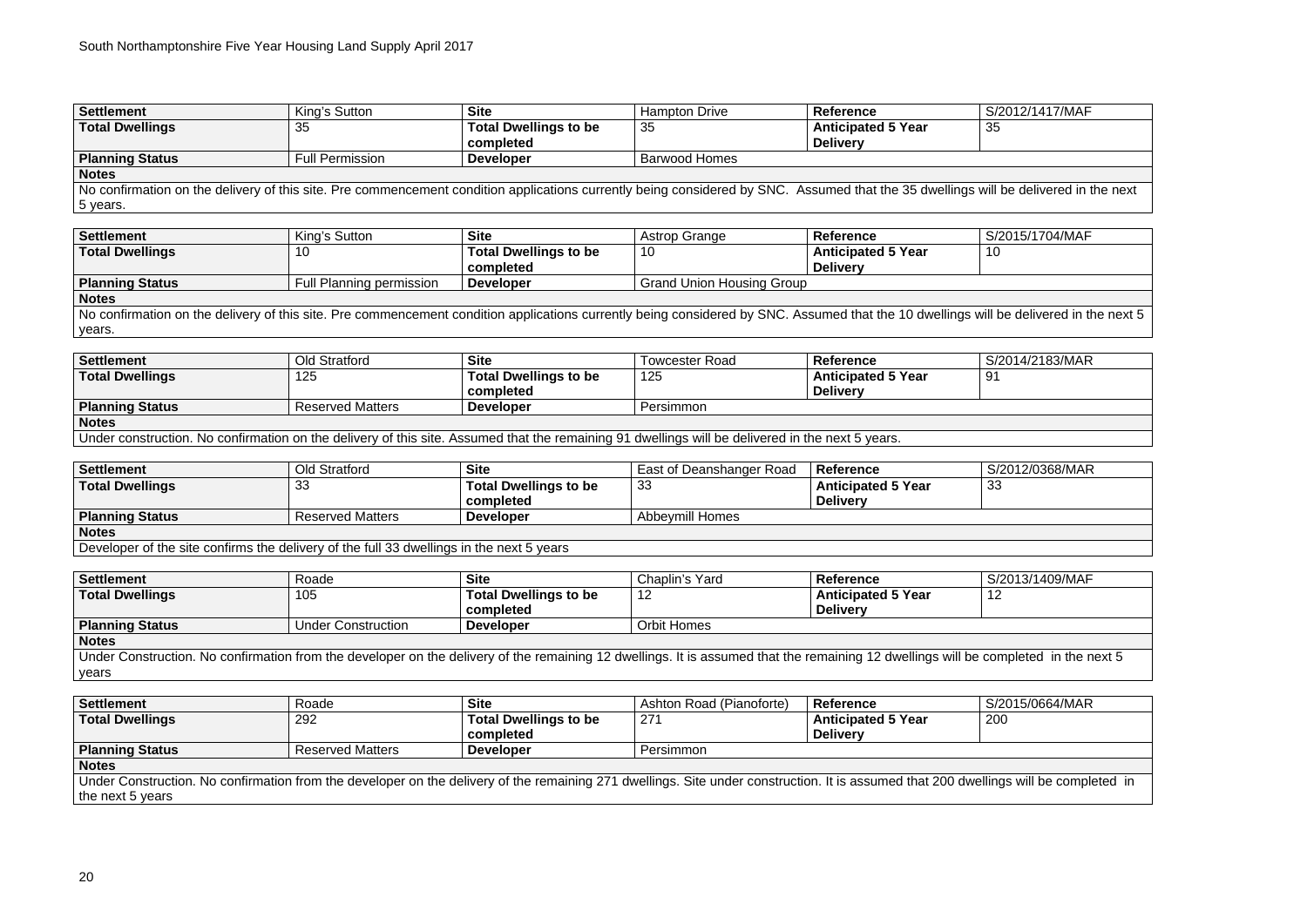### **S/2015/0080/MAR** 195

| <b>Settlement</b>      | Silverstone               | <b>Site</b>                  | Catchyard Farm     | <b>Reference</b>          |  |
|------------------------|---------------------------|------------------------------|--------------------|---------------------------|--|
| <b>Total Dwellings</b> | 220                       | <b>Total Dwellings to be</b> | 195                | <b>Anticipated 5 Year</b> |  |
|                        |                           | completed                    |                    | <b>Delivery</b>           |  |
| <b>Planning Status</b> | <b>Under Construction</b> | <b>Developer</b>             | <b>Bovis Homes</b> |                           |  |
| <b>Notes</b>           |                           |                              |                    |                           |  |

Under Construction. No confirmation from the developer on the delivery of the remaining 165 dwellings. It is assumed that the remaining 195 dwellings will be completed in the next 5 years.

| Settlement                                                                                               | Syresham                  | <b>Site</b>                  | Village Hall          | <b>Reference</b>          | S/2014/1701/MAO |  |  |  |
|----------------------------------------------------------------------------------------------------------|---------------------------|------------------------------|-----------------------|---------------------------|-----------------|--|--|--|
| Total Dwellings                                                                                          | 26                        | <b>Total Dwellings to be</b> | 26                    | <b>Anticipated 5 Year</b> | 26              |  |  |  |
|                                                                                                          |                           | completed                    |                       | <b>Delivery</b>           |                 |  |  |  |
| <b>Planning Status</b>                                                                                   | <b>Outline Permission</b> | <b>Developer</b>             | Francis Jackson Homes |                           |                 |  |  |  |
| <b>Notes</b>                                                                                             |                           |                              |                       |                           |                 |  |  |  |
| The Developer has confirmed the delivery of the full 26 dwellings will be delivered in the next 5 years. |                           |                              |                       |                           |                 |  |  |  |

**Settlement** Yardley Hastings **Site** Bedford Road **Reference** S/2013/1595/MAO 20

| <b>Settlement</b>                                                                      | Yardley Hastings          | <b>Site</b>                  | <b>Bedford Road</b> | <b>Reference</b>          |  |  |  |  |
|----------------------------------------------------------------------------------------|---------------------------|------------------------------|---------------------|---------------------------|--|--|--|--|
| <b>Total Dwellings</b>                                                                 | 20                        | <b>Total Dwellings to be</b> | <b>20</b>           | <b>Anticipated 5 Year</b> |  |  |  |  |
|                                                                                        |                           | completed                    |                     | <b>Delivery</b>           |  |  |  |  |
| <b>Planning Status</b>                                                                 | <b>Outline Permission</b> | <b>Developer</b>             | Orbit homes         |                           |  |  |  |  |
| <b>Notes</b>                                                                           |                           |                              |                     |                           |  |  |  |  |
| The Developer has confirmed the delivery of the full 20 dwellings in the next 5 years. |                           |                              |                     |                           |  |  |  |  |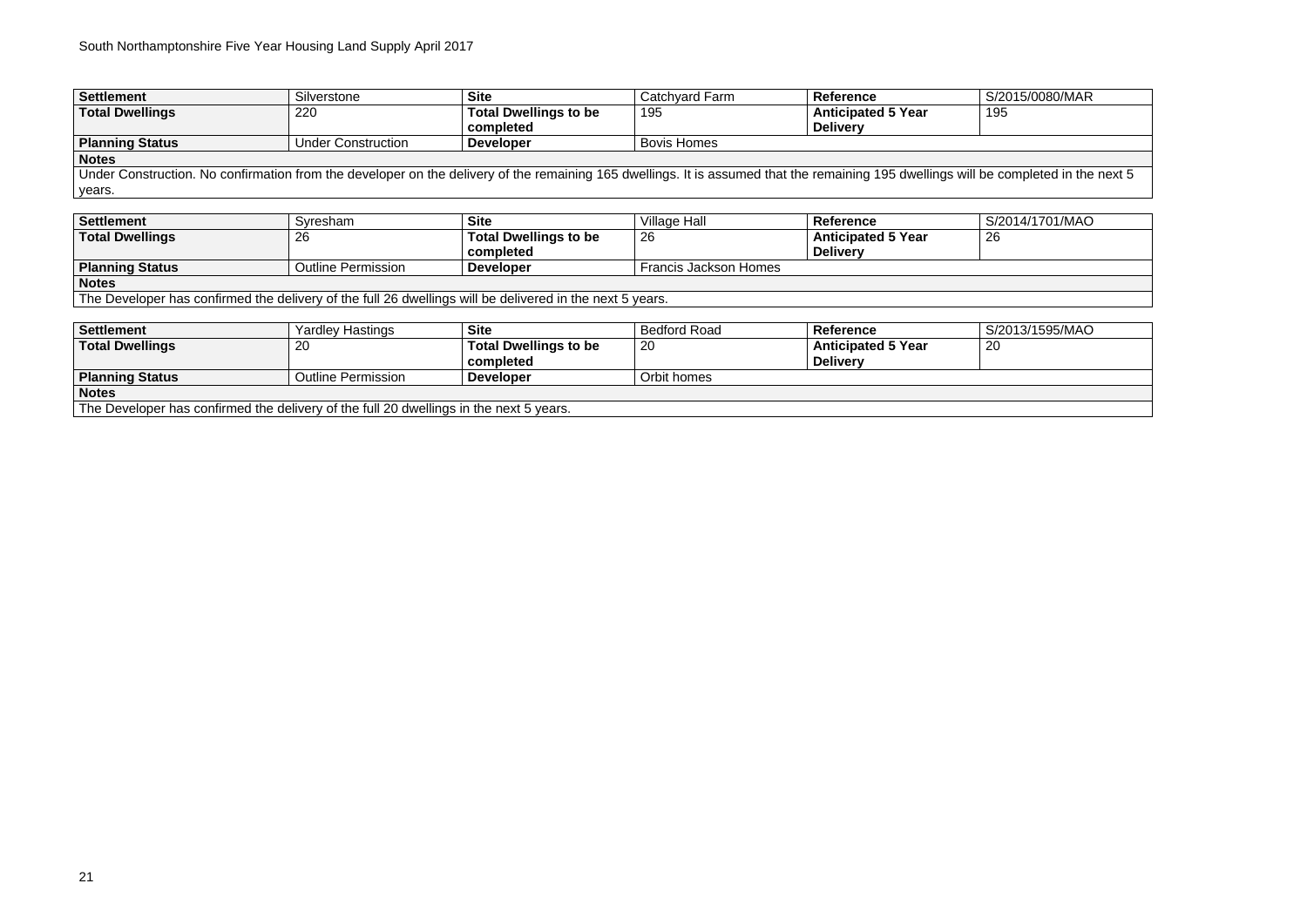| Appendix 1: Minor Sites: Towcester: Not Started |               |                 |                 |               |                           |                        |                 |                                     |  |  |
|-------------------------------------------------|---------------|-----------------|-----------------|---------------|---------------------------|------------------------|-----------------|-------------------------------------|--|--|
| <b>Address</b>                                  | <b>Parish</b> | App No.         | <b>Approved</b> | Lapse<br>date | <b>Total</b><br>dwellings | remaining<br>dwellings | 5 Year delivery | <b>Application</b><br><b>Status</b> |  |  |
| 173 Watling Street                              | Towcester     | S/2016/0261/FUL | 24/03/2016      | 24/03/2019    |                           |                        |                 | <b>NS</b>                           |  |  |
| 59 Brackley Road                                | Towcester     | S/2016/3000/FUL | 17/02/2017      | 17/02/2020    | 3                         | 3                      | 3               | <b>NS</b>                           |  |  |
| Sun Yard                                        | Towcester     | S/2015/3006/FUL | 08/02/2016      | 08/02/2019    | $\overline{2}$            | ⌒                      |                 | <b>NS</b>                           |  |  |
| 109b Watling Street                             | Towcester     | S/2016/1251/FUL | 06/07/2016      | 06/07/2019    | 2                         |                        |                 | <b>NS</b>                           |  |  |
| 156 Watling Street                              | Towcester     | S/2015/0450/FUL | 01/05/2015      | 01/05/2018    |                           |                        |                 | <b>NS</b>                           |  |  |
| 61 Watling Street                               | Towcester     | S/2015/1841/FUL | 02/10/2015      | 02/10/2018    |                           |                        |                 | <b>NS</b>                           |  |  |
| 6 Park Street                                   | Towcester     | S/2016/2909/FUL | 05/01/2017      | 05/01/2020    | -1                        | $-1$                   | -1              | <b>NS</b>                           |  |  |
| Totals                                          |               |                 |                 |               | 11                        | 10                     | 10              |                                     |  |  |

| <b>Appendix 1: Minor Sites: Towcester: Under Construction</b> |               |                 |            |                           |                        |                 |                                     |  |  |
|---------------------------------------------------------------|---------------|-----------------|------------|---------------------------|------------------------|-----------------|-------------------------------------|--|--|
| <b>Address</b>                                                | <b>Parish</b> | App No.         | Approved   | <b>Total</b><br>dwellings | remaining<br>dwellings | 5 Year delivery | <b>Application</b><br><b>Status</b> |  |  |
| 10 Pomfret Road                                               | Towcester     | S/2012/0370/FUL | 24/05/2012 |                           |                        |                 | <b>UC</b>                           |  |  |
| Solly Way                                                     | Towcester     | S/2015/2591/FUL | 15/03/2016 |                           |                        |                 | UC                                  |  |  |
| 1 Queens Road                                                 | Towcester     | S/2016/1122/FUL | 29/06/2016 |                           |                        |                 | UC                                  |  |  |
| Totals                                                        |               |                 |            |                           |                        |                 |                                     |  |  |
|                                                               |               |                 |            |                           |                        |                 |                                     |  |  |

| Appendix 1: Minor Sites: Brackley: Not Started |                 |                 |            |               |                           |                        |                 |                                     |  |
|------------------------------------------------|-----------------|-----------------|------------|---------------|---------------------------|------------------------|-----------------|-------------------------------------|--|
| <b>Address</b>                                 | <b>Parish</b>   | App No.         | Approved   | Lapse<br>date | <b>Total</b><br>dwellings | remaining<br>dwellings | 5 Year delivery | <b>Application</b><br><b>Status</b> |  |
| Mill Lane                                      | <b>Brackley</b> | S/2015/2758/FUL | 16/02/2015 | 16/02/2019    |                           |                        |                 | <b>NS</b>                           |  |
| 11 Old Town                                    | <b>Brackley</b> | S/2016/1375/FUL | 11/08/2016 | 11/08/2019    |                           |                        |                 | <b>NS</b>                           |  |
| 60 High Street                                 | <b>Brackley</b> | S/2014/0588/FUL | 05/06/2014 | 05/06/2017    |                           |                        |                 | <b>NS</b>                           |  |
| 69 Johnson Avenue                              | <b>Brackley</b> | S/2014/0622/FUL | 27/06/2014 | 27/06/2017    |                           |                        |                 | <b>NS</b>                           |  |
| Summerbreeze                                   | <b>Brackley</b> | S/2015/3068/OUT | 23/06/2016 | 23/06/2019    |                           |                        |                 | <b>NS</b>                           |  |
| 78 Valley Road                                 | <b>Brackley</b> | S/2016/2141/FUL | 20/10/2016 | 20/10/2019    |                           |                        |                 | <b>NS</b>                           |  |
| 10 Market Place                                | <b>Brackley</b> | S/2017/0019/FUL | 02/03/2017 | 02/03/2020    |                           |                        |                 | <b>NS</b>                           |  |
| Totals                                         |                 |                 |            |               | 14                        | 14                     | 14              |                                     |  |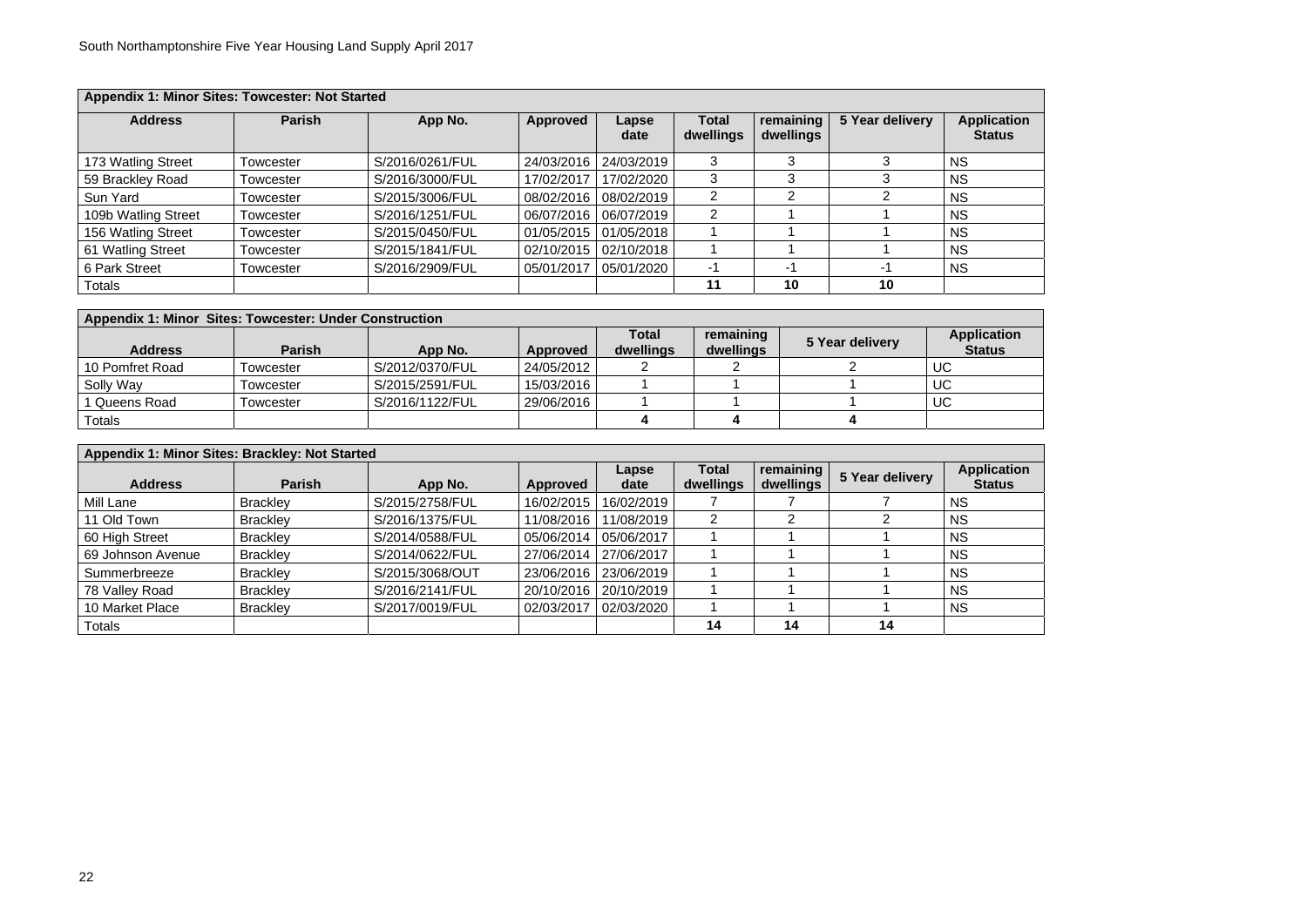| Appendix 1: Minor Sites: Brackley: Under Construction |                 |                 |            |                           |                        |                 |                                     |  |  |
|-------------------------------------------------------|-----------------|-----------------|------------|---------------------------|------------------------|-----------------|-------------------------------------|--|--|
| <b>Address</b>                                        | <b>Parish</b>   | App No.         | Approved   | <b>Total</b><br>dwellings | remaining<br>dwellings | 5 Year delivery | <b>Application</b><br><b>Status</b> |  |  |
| <b>Brackley Fields Cottages</b>                       | <b>Brackley</b> | S/2015/2362/FUL | 19/11/2015 |                           |                        |                 | UC                                  |  |  |
| 19a Manor Road                                        | <b>Brackley</b> | S/2016/1058/FUL | 13/07/2016 | 2                         |                        | 2               | UC                                  |  |  |
| 38 Market Place                                       | <b>Brackley</b> | S/2016/0031/FUL | 03/03/2016 | 3                         |                        |                 | UC                                  |  |  |
| 8-10 High Street                                      | <b>Brackley</b> | S/2017/0154/FUL | 08/03/2017 | 2                         |                        |                 | <b>UC</b>                           |  |  |
| 26 High Street                                        | <b>Brackley</b> | S/2012/0487/EXT | 26/06/2012 | $\mathcal{P}$             | ⌒                      | 2               | <b>UC</b>                           |  |  |
| 64 Banbury Road                                       | <b>Brackley</b> | S/2016/0210/OUT | 31/03/2016 | $\mathcal{P}$             |                        |                 | <b>UC</b>                           |  |  |
| 7 Halse Road                                          | <b>Brackley</b> | S/2014/1067/FUL | 10/12/2014 | 4                         | ⌒                      | 3               | <b>UC</b>                           |  |  |
| Halls Lane                                            | <b>Brackley</b> | S/2014/2473/FUL | 02/06/2015 | $\overline{2}$            |                        | 2               | <b>UC</b>                           |  |  |
| 20 Bayard Brow                                        | <b>Brackley</b> | S/2014/2334/FUL | 19/01/2015 |                           |                        |                 | UC                                  |  |  |
| 71 Johnson Avenue                                     | <b>Brackley</b> | S/2016/0327/FUL | 22/03/2016 |                           |                        |                 | UC                                  |  |  |
| 2 Bridge Street                                       | <b>Brackley</b> | S/2012/0099/FUL | 13/04/2012 | 3                         |                        | 3               | UC.                                 |  |  |
| <b>Totals</b>                                         |                 |                 |            | 24                        | 20                     | 20              |                                     |  |  |

|                              | Appendix 1: Minor Sites: Rural Areas Not Started |                 |                 |             |                           |                        |                 |                                     |  |  |
|------------------------------|--------------------------------------------------|-----------------|-----------------|-------------|---------------------------|------------------------|-----------------|-------------------------------------|--|--|
| <b>Address</b>               | <b>Parish</b>                                    | App No.         | <b>Approved</b> | Lapse date  | <b>Total</b><br>dwellings | remaining<br>dwellings | 5 Year delivery | <b>Application</b><br><b>Status</b> |  |  |
| Hayes Farm                   | Abthorpe                                         | S/2015/2431/PA  | 10/12/2015      | 10/12/2018  | 2                         | $\overline{2}$         | 2               | <b>NS</b>                           |  |  |
| Wesleyan Chapel              | Adstone                                          | S/2016/0855/FUL | 23/05/2016      | 23/05/2019  |                           |                        |                 | <b>NS</b>                           |  |  |
| Lambs Close Barn             | Adstone                                          | S/2016/2797/FUL | 06/01/2017      | 06/01/2020  |                           |                        |                 | <b>NS</b>                           |  |  |
| 3 Pury Road                  | Alderton                                         | S/2014/0695/FUL | 11/07/2014      | 11/07/2017  |                           | $\mathbf 0$            | $\overline{0}$  | <b>NS</b>                           |  |  |
| 15 Roade Hill                | Ashton                                           | S/2014/2139/FUL | 07/01/2015      | 07/01/2018  |                           | $\Omega$               | 0               | <b>NS</b>                           |  |  |
| <b>Appletree Stud</b>        | Aston Le Walls                                   | S/2015/2075/FUL | 03/11/2015      | 03/11/2018  |                           |                        |                 | <b>NS</b>                           |  |  |
| Church Farm                  | <b>Blakesley</b>                                 | S/2015/0544/FUL | 03/02/2016      | 03/02/2019  |                           |                        |                 | <b>NS</b>                           |  |  |
| 47 Quinbury End              | <b>Blakesley</b>                                 | S/2015/1113/FUL | 10/07/2015      | 10/047/2018 |                           | $\Omega$               | $\Omega$        | <b>NS</b>                           |  |  |
| Sun Moon and Stars           | <b>Blisworth</b>                                 | S/2016/0303/FUL | 22/09/2016      | 22/09/2019  | 9                         | 9                      | 9               | <b>NS</b>                           |  |  |
| 30 Stoke Road                | <b>Blisworth</b>                                 | S/2014/0090/FUL | 28/02/2014      | 28/02/2017  | 2                         | $\overline{2}$         | $\overline{2}$  | <b>NS</b>                           |  |  |
| 60 Stoke Road                | <b>Blisworth</b>                                 | S/2016/1104/FUL | 06/07/2016      | 06/07/2019  |                           |                        |                 | <b>NS</b>                           |  |  |
| 33 Towcester Road            | <b>Blisworth</b>                                 | S/2016/2366/FUL | 01/12/2016      | 01/12/2019  |                           | $\mathbf 0$            | $\Omega$        | <b>NS</b>                           |  |  |
| Tites Barn Blakesley Road    | <b>Bradden</b>                                   | S/2015/1933/FUL | 29/09/2015      | 29/09/2018  |                           |                        |                 | <b>NS</b>                           |  |  |
| 61 Bedford Road              | <b>Brafield on the Green</b>                     | S/2015/1203/FUL | 24/07/2015      | 24/07/2018  |                           |                        |                 | <b>NS</b>                           |  |  |
| 61 Bedford Road              | <b>Brafield on the Green</b>                     | S/2015/2684/FUL | 21/06/2016      | 21/06/2019  |                           |                        |                 | <b>NS</b>                           |  |  |
| 63 Pilgrims Lane             | <b>Bugbrooke</b>                                 | S/2015/2053/FUL | 11/04/2016      | 11/04/2019  |                           | $\Omega$               | $\Omega$        | <b>NS</b>                           |  |  |
| 44 Camp Hill Bugbrooke       | <b>Bugbrooke</b>                                 | S/2016/3015/FUL | 02/02/2017      | 02/02/2020  |                           | $\Omega$               | 0               | <b>NS</b>                           |  |  |
| 3 The Paddocks               | <b>Bugbrooke</b>                                 | S/2015/0086/FUL | 10/03/2015      | 10/03/2018  |                           |                        |                 | <b>NS</b>                           |  |  |
| 3 Bean Furlong               | Chacombe                                         | S/2015/2043/FUL | 16/10/2015      | 16/10/2018  |                           |                        |                 | <b>NS</b>                           |  |  |
| <b>Bridge Lake Fisheries</b> | Chacombe                                         | S/2016/0137/FUL | 18/03/2016      | 18/03/2019  |                           |                        |                 | <b>NS</b>                           |  |  |
| 50 Church Street             | Cogenhoe                                         | S/2016/0265/FUL | 14/06/2016      | 14/06/2019  | 5                         | 5                      | 5               | <b>NS</b>                           |  |  |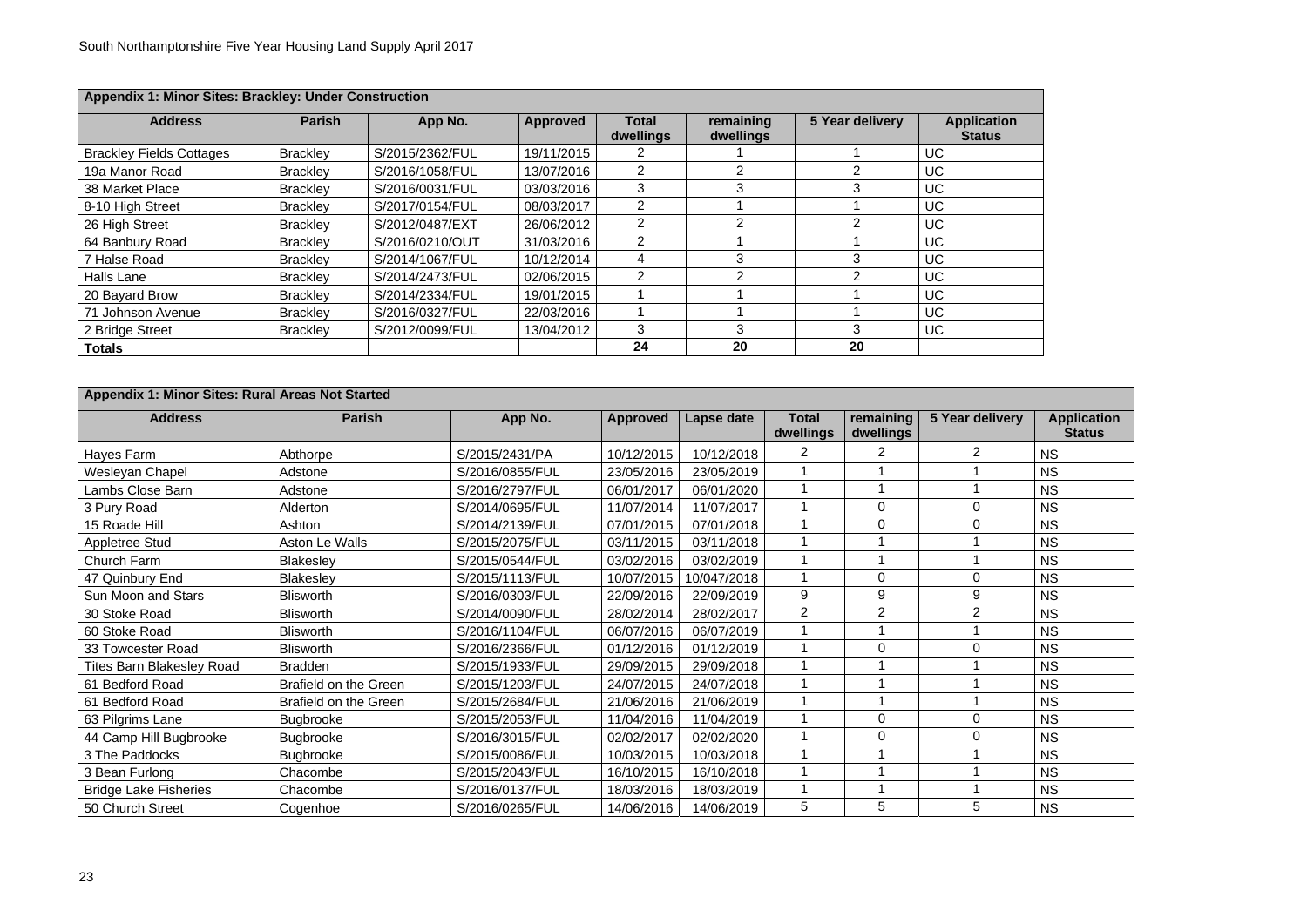|                             | <b>Appendix 1: Minor Sites: Rural Areas Not Started</b> |                 |                 |            |                    |                        |                 |                                     |  |  |
|-----------------------------|---------------------------------------------------------|-----------------|-----------------|------------|--------------------|------------------------|-----------------|-------------------------------------|--|--|
| <b>Address</b>              | <b>Parish</b>                                           | App No.         | <b>Approved</b> | Lapse date | Total<br>dwellings | remaining<br>dwellings | 5 Year delivery | <b>Application</b><br><b>Status</b> |  |  |
| 23, 24, 26 Nene Rise, r/o   |                                                         |                 |                 |            |                    |                        |                 |                                     |  |  |
| <b>Station Road</b>         | Cogenhoe                                                | S/1994/0821/PR  |                 | 21/10/1999 |                    |                        |                 | <b>NS</b>                           |  |  |
| <b>78 Station Road</b>      | Cogenhoe                                                | S/2016/1014/RES | 14/07/2016      | 14/07/2019 |                    | 1                      |                 | <b>NS</b>                           |  |  |
| 8 Brafield Road             | Cogenhoe                                                | S/2016/2536/FUL | 30/11/2016      | 30/11/2019 |                    |                        |                 | <b>NS</b>                           |  |  |
| The Old Rectory             | Cold Higham                                             | S/2016/2624/FUL | 12/12/2016      | 12/12/2019 |                    |                        |                 | <b>NS</b>                           |  |  |
| Cosgrove House              | Cosgrove                                                | S/2015/2142/FUL | 27/11/2015      | 27/11/2018 |                    |                        |                 | <b>NS</b>                           |  |  |
| Cosgrove House              | Cosgrove                                                | S/2016/0169/FUL | 21/03/2016      | 21/03/2019 |                    |                        |                 | <b>NS</b>                           |  |  |
| 49 High Street              | Croughton                                               | S/2016/2931/PA  | 18/01/2017      | 18/01/2020 | $\overline{2}$     | $\overline{2}$         | $\overline{2}$  | <b>NS</b>                           |  |  |
| The Stables, Church Lane    | Croughton                                               | S/2014/0541/FUL | 04/06/2014      | 04/06/2017 |                    |                        |                 | <b>NS</b>                           |  |  |
| The Workshop                | Crowfield                                               | S/2016/1307/FUL | 15/07/2016      | 15/07/2019 |                    |                        |                 | <b>NS</b>                           |  |  |
| <b>Culworth Grounds</b>     | Culworth                                                | S/2016/0096/PA  | 10/03/2016      | 10/03/2019 | $\overline{2}$     | $\overline{2}$         | $\overline{2}$  | <b>NS</b>                           |  |  |
| The Paddocks Sulgrave Road  | Culworth                                                | S/2015/3062/FUL | 01/03/2016      | 01/03/2019 |                    |                        |                 | <b>NS</b>                           |  |  |
| Northway                    | Deanshanger                                             | S/2015/2616/FUL | 12/02/2016      | 12/02/2019 | $\overline{2}$     | $\overline{2}$         | $\overline{2}$  | <b>NS</b>                           |  |  |
| 5 Little London Deanshanger | Deanshanger                                             | S/2016/3089/FUL | 06/02/2017      | 06/02/2020 | $\overline{2}$     |                        |                 | <b>NS</b>                           |  |  |
| <b>Green Farm Puxley</b>    | Deanshanger                                             | S/2015/0679/PA  | 04/06/2015      | 04/06/2018 |                    |                        |                 | <b>NS</b>                           |  |  |
| Parva Farm                  | Duncote                                                 | S/2014/2550/FUL | 17/02/2015      | 17/02/2018 |                    | $\overline{0}$         | 0               | <b>NS</b>                           |  |  |
| 5 Rudgeway                  | Evenley                                                 | S/2016/3178/FUL | 16/02/2017      | 16/02/2020 | $\overline{2}$     |                        |                 | <b>NS</b>                           |  |  |
| 28 North Street             | Farthinghoe                                             | S/2014/2136/FUL | 10/02/2016      | 10/02/2019 |                    |                        |                 | <b>NS</b>                           |  |  |
| <b>Cockley Farm</b>         | Farthinghoe                                             | S/2015/3029/FUL | 10/02/2016      | 10/02/2019 |                    |                        |                 | <b>NS</b>                           |  |  |
| <b>Bungalow Farm House</b>  | Greatworth                                              | S/2016/0395/FUL | 05/04/2016      | 05/04/2019 |                    | $\overline{0}$         | 0               | <b>NS</b>                           |  |  |
| <b>Church Road</b>          | Greatworth                                              | S/2017/0293/FUL | 23/03/2017      | 23/03/2020 |                    |                        |                 | <b>NS</b>                           |  |  |
| <b>Helmdon Road</b>         | Greatworth                                              | S/2016/0175/FUL | 13/04/2016      | 13/04/2019 | $-1$               | -1                     | $-1$            | <b>NS</b>                           |  |  |
| Kingthorn Park              | <b>Greens Norton</b>                                    | S/2016/2666/FUL | 20/01/2017      | 20/01/2020 | 4                  | 4                      | 4               | <b>NS</b>                           |  |  |
| <b>46 Towcester Road</b>    | <b>Greens Norton</b>                                    | S/2015/2078/FUL | 19/10/2015      | 19/10/2018 |                    |                        |                 | <b>NS</b>                           |  |  |
| 8a Denton Road              | Hackleton                                               | S/2015/0319/FUL | 09/04/2015      | 09/04/2018 |                    |                        |                 | <b>NS</b>                           |  |  |
| Forest Park, Forest Road    | Hartwell                                                | S/2014/0759/FUL | 24/07/2014      | 24/07/2017 | 3                  | 3                      | 3               | <b>NS</b>                           |  |  |
| 24 Salcey Avenue            | Hartwell                                                | S/2014/1929/FUL | 27/11/2014      | 27/11/2017 |                    |                        |                 | <b>NS</b>                           |  |  |
| <b>Astwell Castle Farm</b>  | Helmdon                                                 | S/2016/1938/FUL | 20/10/2016      | 20/10/2016 | $\overline{2}$     | $\overline{2}$         | $\overline{2}$  | <b>NS</b>                           |  |  |
| 75 Wappenham Road           | Helmdon                                                 | S/2013/1328/FUL | 28/01/2014      | 28/01/2017 |                    |                        |                 | <b>NS</b>                           |  |  |
| 15 Wappenham Road           | Helmdon                                                 | S/2015/1293/FUL | 30/07/2015      | 30/07/2018 |                    |                        |                 | <b>NS</b>                           |  |  |
| 87 Wappenham Road           | Helmdon                                                 | S/2014/0320/DMD | 04/04/2014      |            | $-1$               | -1                     | $-1$            | <b>NS</b>                           |  |  |
| <b>Steane Grounds</b>       | Hinton in the Hedges                                    | S/2015/1658/FUL | 01/09/2015      | 01/09/2018 |                    |                        |                 | <b>NS</b>                           |  |  |
| Horton Lodge, Brafield Road | Horton                                                  | S/2015/1894/MAF | 05/10/2015      | 05/10/2018 | $\overline{2}$     | 2 <sup>1</sup>         | $\overline{2}$  | <b>NS</b>                           |  |  |
| Garden House, Little Horton |                                                         |                 |                 |            |                    |                        |                 |                                     |  |  |
| House                       | Horton                                                  | S/2015/1826/OUT | 23/09/2015      | 23/09/2018 |                    |                        |                 | <b>NS</b>                           |  |  |
| 7 The Drive                 | Horton                                                  | S/2016/1171/OUT | 14/07/2016      | 14/07/2019 |                    | 1                      | $\mathbf 1$     | <b>NS</b>                           |  |  |
| The Grooms House Astrop     |                                                         |                 |                 |            | $\overline{2}$     |                        |                 |                                     |  |  |
| Park                        | King's Sutton                                           | S/2016/0727/FUL | 06/05/2016      | 06/05/2019 |                    |                        |                 | <b>NS</b>                           |  |  |
| 3a Church Street            | Kislingbury                                             | S/2014/1731/FUL | 14/11/2014      | 14/11/2017 |                    | $\overline{0}$         | $\pmb{0}$       | <b>NS</b>                           |  |  |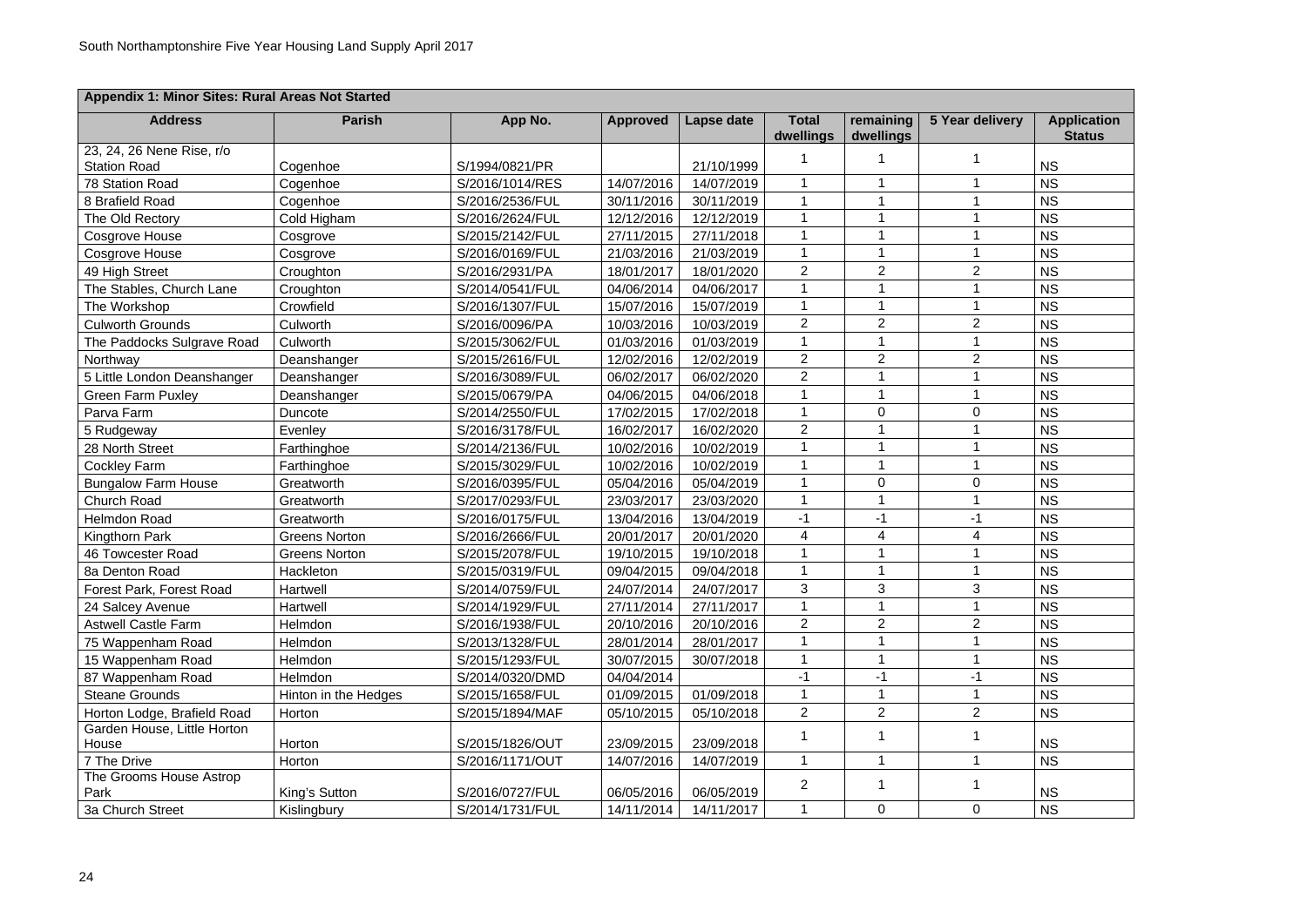| Appendix 1: Minor Sites: Rural Areas Not Started |                         |                 |                 |            |                           |                        |                 |                                     |  |  |  |  |
|--------------------------------------------------|-------------------------|-----------------|-----------------|------------|---------------------------|------------------------|-----------------|-------------------------------------|--|--|--|--|
| <b>Address</b>                                   | <b>Parish</b>           | App No.         | <b>Approved</b> | Lapse date | <b>Total</b><br>dwellings | remaining<br>dwellings | 5 Year delivery | <b>Application</b><br><b>Status</b> |  |  |  |  |
| <b>Towcester Road</b>                            | Litchborough            | S/1993/0046/P   | 04/03/1993      | 04/03/1998 |                           |                        |                 | <b>NS</b>                           |  |  |  |  |
| <b>Knightley Barn</b>                            | Litchborough            | S/2016/3052/FUL | 16/01/2017      | 16/01/2020 |                           |                        |                 | <b>NS</b>                           |  |  |  |  |
| Paradise Farm                                    | Lower Boddington        | S/2015/1795/FUL | 29/09/2015      | 29/09/2018 |                           |                        |                 | <b>NS</b>                           |  |  |  |  |
| Foxwood Farm                                     | Maidford                | S/2006/1210/P   | 29/11/2006      | 29/11/2009 | 3                         | 3                      | 3               | <b>NS</b>                           |  |  |  |  |
| <b>King Street</b>                               | Maidford                | S/2016/0147/FUL | 18/03/2016      | 18/03/2019 | $\overline{2}$            | $\overline{2}$         | $\overline{2}$  | <b>NS</b>                           |  |  |  |  |
| Swan Close                                       | <b>Middleton Cheney</b> | S/2015/2147/FUL | 28/07/2015      | 28/07/2018 | $\overline{7}$            | $\overline{7}$         | $\overline{7}$  | <b>NS</b>                           |  |  |  |  |
| 5 Braggingtons Lane                              | <b>Middleton Cheney</b> | S/2013/1046/FUL | 04/10/2013      | 04/10/2016 | $\overline{2}$            | $\overline{2}$         | $\overline{2}$  | <b>NS</b>                           |  |  |  |  |
| <b>Mansionhill Stud Main Road</b>                | <b>Middleton Cheney</b> | S/2015/0182/FUL | 01/05/2015      | 01/05/2018 |                           |                        |                 | <b>NS</b>                           |  |  |  |  |
| 4 Braggintons Lane                               | <b>Middleton Cheney</b> | S/2015/1062/FUL | 06/07/2015      | 06/07/2015 |                           |                        |                 | <b>NS</b>                           |  |  |  |  |
| Pinfolds Barn Church Lane                        | <b>Middleton Cheney</b> | S/2015/2079/FUL | 27/10/2015      | 27/10/2018 |                           |                        |                 | <b>NS</b>                           |  |  |  |  |
| The Cottage Thenford Road                        | <b>Middleton Cheney</b> | S/2015/2581/FUL | 13/01/2016      | 13/01/2019 |                           |                        |                 | <b>NS</b>                           |  |  |  |  |
| The Cottage Thenford Road                        | <b>Middleton Cheney</b> | S/2016/1212/FUL | 28/07/2016      | 28/07/2019 |                           |                        |                 | <b>NS</b>                           |  |  |  |  |
| 18a Archery Road                                 | <b>Middleton Cheney</b> | S/2016/2231/FUL | 01/11/2016      | 01/11/2019 |                           |                        |                 | <b>NS</b>                           |  |  |  |  |
| <b>Mansion Hill</b>                              | <b>Middleton Cheney</b> | S/2016/2577/FUL | 19/01/2017      | 19/01/2020 |                           |                        |                 | <b>NS</b>                           |  |  |  |  |
| Home Farm, Malsor Lane                           | <b>Milton Malsor</b>    | S/2008/0809/P   | 18/11/2008      | 19/11/2011 |                           |                        |                 | <b>NS</b>                           |  |  |  |  |
| Old Mill Farmhouse                               | <b>Moreton Pinkney</b>  | S/2015/0579/FUL | 30/06/2015      | 30/06/2018 |                           |                        |                 | <b>NS</b>                           |  |  |  |  |
| <b>Hillside Crescent</b>                         | Nether Heyford          | S/2015/2590/FUL | 30/03/2016      | 30/03/2019 | 4                         | 4                      | 4               | <b>NS</b>                           |  |  |  |  |
| Swan Inn                                         | <b>Old Stratford</b>    | S/2016/1208/FUL | 20/07/2016      | 20/07/2019 | 5                         | 5                      | 5               | <b>NS</b>                           |  |  |  |  |
| 21 London Road                                   | <b>Old Stratford</b>    | S/2016/1521/FUL | 17/10/2016      | 17/10/2019 | 5                         | 4                      | 4               | <b>NS</b>                           |  |  |  |  |
| 25 Deanshanger Road                              | <b>Old Stratford</b>    | S/2016/1983/FUL | 01/12/2016      | 01/12/2019 | $\overline{2}$            | 2 <sup>1</sup>         | $\overline{2}$  | <b>NS</b>                           |  |  |  |  |
| 5 Towcester Road                                 | <b>Old Stratford</b>    | S/2014/0493/OUT | 05/12/2014      | 05/12/2017 |                           |                        |                 | <b>NS</b>                           |  |  |  |  |
| <b>Church Cottage</b>                            | Overthorpe              | S/2016/3027/FUL | 23/01/2017      | 23/01/2020 | $\overline{2}$            |                        |                 | <b>NS</b>                           |  |  |  |  |
| <b>Bowling Green Farm</b>                        | Overthorpe              | S/2015/2432/PA  | 10/12/2015      | 10/12/2018 |                           |                        |                 | <b>NS</b>                           |  |  |  |  |
| 20 Church Street                                 | Pattishall              | S/2016/0811/FUL | 25/05/2016      | 25/05/2019 |                           |                        |                 | <b>NS</b>                           |  |  |  |  |
| <b>Plumpton End</b>                              | Paulerspury             | S/2014/2138/FUL | 18/12/2014      | 18/12/2017 | $\overline{2}$            | $2^{\circ}$            | 2               | <b>NS</b>                           |  |  |  |  |
| Grays Lane                                       | Paulerspury             | S/2015/2026/FUL | 13/11/2015      | 13/11/2018 | $\overline{2}$            | $\overline{2}$         | $\overline{2}$  | <b>NS</b>                           |  |  |  |  |
| 15 Lumber Lane                                   | Paulerspury             | S/2015/2365/FUL | 04/12/2015      | 04/12/2018 |                           | $\overline{0}$         | 0               | <b>NS</b>                           |  |  |  |  |
| Normandy Barn, High Street                       | Paulerspury             | S/2016/0182/PA  | 23/03/2016      | 23/03/2019 |                           |                        |                 | <b>NS</b>                           |  |  |  |  |
| Barns at Plumpton End                            | Paulerspury             | S/2016/2962/FUL | 02/02/2017      | 02/02/2020 |                           |                        |                 | <b>NS</b>                           |  |  |  |  |
| 14 Tews End Lane                                 | Paulerspury             | S/2015/1598/OUT | 01/09/2015      | 01/09/2018 |                           |                        |                 | <b>NS</b>                           |  |  |  |  |
| 43 Watling Street                                | Potterspury             | S/2014/2081/FUL | 30/12/2014      | 30/12/2017 | 4                         | 4                      | 4               | <b>NS</b>                           |  |  |  |  |
| 43 Watling Street                                | Potterspury             | S/2014/1479/FUL | 09/10/2014      | 09/10/2017 | $\overline{2}$            | $\overline{2}$         | $\overline{2}$  | <b>NS</b>                           |  |  |  |  |
| 43 Watling Street                                | Potterspury             | S/2014/1757/FUL | 24/11/2014      | 24/11/2017 |                           |                        |                 | <b>NS</b>                           |  |  |  |  |
| 43 Watling Street                                | Potterspury             | S/2015/2215/FUL | 16/11/2015      | 16/11/2018 |                           |                        |                 | <b>NS</b>                           |  |  |  |  |
| 32 Blackwell End                                 | Potterspury             | S/2016/2846/FUL | 24/02/2017      | 24/02/2020 |                           |                        |                 | <b>NS</b>                           |  |  |  |  |
| <b>Wakefield Lodge</b>                           | Potterspury             | S/2017/0140/FUL | 08/03/2017      | 08/03/2020 |                           | $\overline{0}$         | 0               | <b>NS</b>                           |  |  |  |  |
| 13 Sanders Lane                                  | Potterspury             | S/2017/0332/FUL | 28/03/2017      | 28/03/2017 |                           |                        |                 | <b>NS</b>                           |  |  |  |  |
| <b>Hereford House</b>                            | <b>Preston Deanery</b>  | S/2016/2292/FUL | 21/11/2016      | 21/11/2019 |                           |                        | 1               | <b>NS</b>                           |  |  |  |  |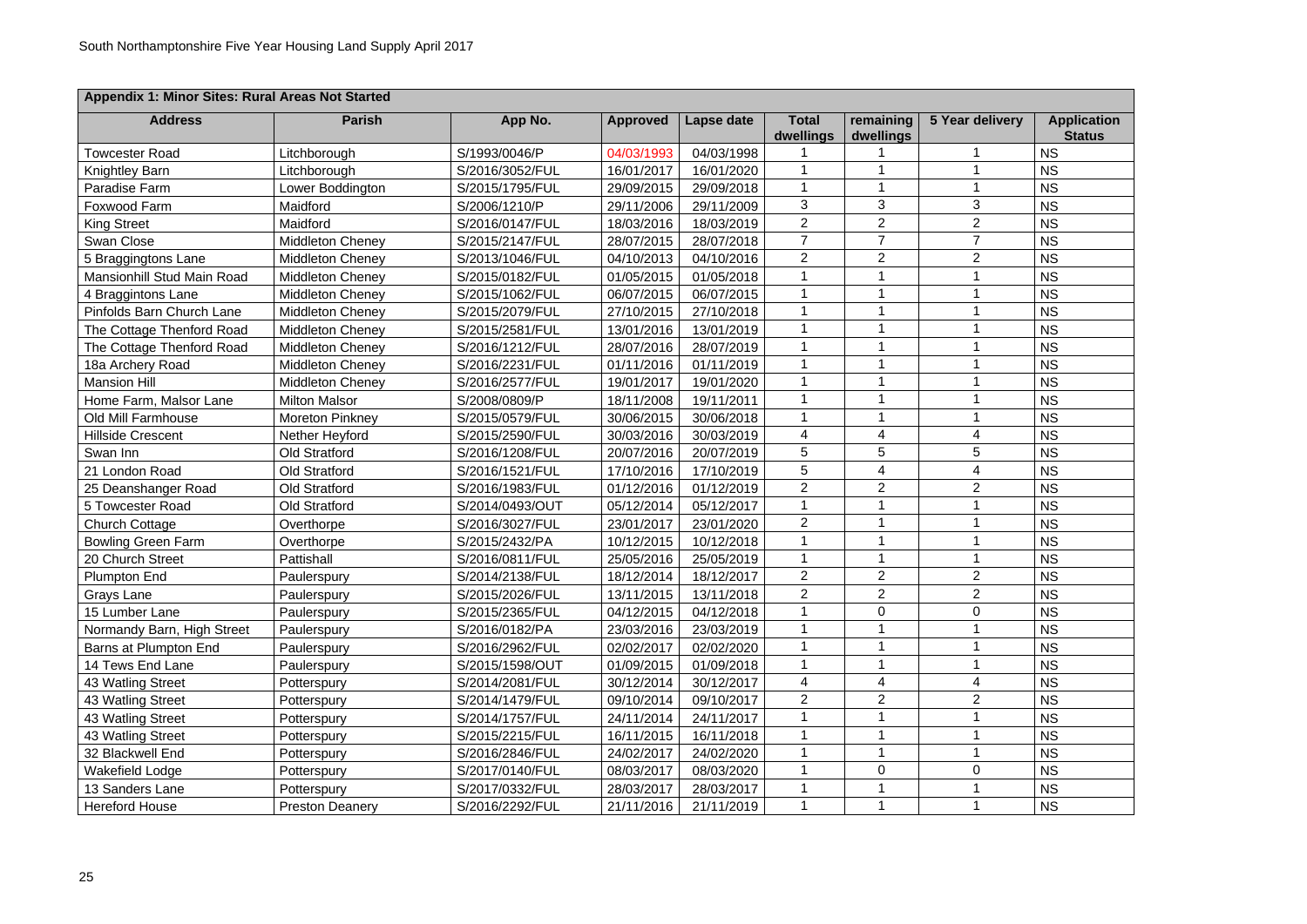| Appendix 1: Minor Sites: Rural Areas Not Started |                          |                 |                 |                   |                           |                        |                 |                                     |  |  |  |  |
|--------------------------------------------------|--------------------------|-----------------|-----------------|-------------------|---------------------------|------------------------|-----------------|-------------------------------------|--|--|--|--|
| <b>Address</b>                                   | <b>Parish</b>            | App No.         | <b>Approved</b> | <b>Lapse date</b> | <b>Total</b><br>dwellings | remaining<br>dwellings | 5 Year delivery | <b>Application</b><br><b>Status</b> |  |  |  |  |
| <b>Little Purston Farm</b>                       | Purston                  | S/2016/1467/PA  | 17/08/2016      | 17/08/2019        | 3                         |                        | 3               | <b>NS</b>                           |  |  |  |  |
| The Stud House                                   | Purston                  | S/2016/3001/FUL | 25/01/2017      | 25/01/2020        | $\overline{2}$            |                        |                 | <b>NS</b>                           |  |  |  |  |
| <b>Hill View Cottage</b>                         | Purston                  | S/2015/1775/FUL | 23/09/2015      | 23/09/2018        |                           | 1                      |                 | <b>NS</b>                           |  |  |  |  |
| Kirby Farm                                       | Pury End                 | S/2016/0151/FUL | 15/07/2016      | 15/07/2019        |                           |                        |                 | <b>NS</b>                           |  |  |  |  |
| <b>Puxley Farm</b>                               | Puxley                   | S/2014/0233/FUL | 08/05/2014      | 08/05/2017        |                           |                        |                 | <b>NS</b>                           |  |  |  |  |
| <b>Preston Deanery Road</b>                      | Quinton                  | S/2015/3075/OUT | 17/02/2016      | 17/02/2019        | 4                         | 4                      | 4               | <b>NS</b>                           |  |  |  |  |
| <b>Hall Farm</b>                                 | Radstone                 | S/2014/1416/FUL | 03/10/2014      | 03/10/2017        |                           |                        |                 | <b>NS</b>                           |  |  |  |  |
| <b>Hartwell Road</b>                             | Roade                    | S/2016/0417/FUL | 03/06/2016      | 03/06/2016        | 4                         | 4                      | 4               | <b>NS</b>                           |  |  |  |  |
| 16A London Roade                                 | Roade                    | S/2014/0384/FUL | 20/05/2014      | 20/05/2017        |                           |                        |                 | <b>NS</b>                           |  |  |  |  |
| Old Water Tower Ashton Road                      | Roade                    | S/2016/0768/FUL | 18/08/2016      | 18/08/2019        |                           |                        |                 | <b>NS</b>                           |  |  |  |  |
| 13 Hartwell Road                                 | Roade                    | S/2016/1823/FUL | 09/09/2016      | 09/09/2016        |                           |                        |                 | <b>NS</b>                           |  |  |  |  |
| <b>Strouds Farm</b>                              | Rothersthorpe            | S/2014/2233/FUL | 21/01/2015      | 21/01/2018        | $\overline{2}$            | $\overline{2}$         | $\overline{2}$  | <b>NS</b>                           |  |  |  |  |
| 11 Bakers Lane                                   | Shutlanger               | S/2016/1318/OUT | 11/11/2016      | 11/11/2019        | 4                         | 4                      | 4               | <b>NS</b>                           |  |  |  |  |
| 61 Main Road                                     | Shutlanger               | S/2014/0660/FUL | 18/03/2015      | 18/03/2018        |                           |                        |                 | <b>NS</b>                           |  |  |  |  |
| <b>Monastery Barn</b>                            | Shutlanger               | S/2014/1238/FUL | 12/09/2014      | 12/09/2017        |                           |                        |                 | <b>NS</b>                           |  |  |  |  |
| The Monastery                                    | Shutlanger               | S/2014/2001/FUL | 28/11/2014      | 28/11/2017        |                           |                        |                 | <b>NS</b>                           |  |  |  |  |
| Grove Barn                                       | Shutlanger               | S/2016/1057/FUL | 15/07/2016      | 15/07/2019        |                           |                        |                 | <b>NS</b>                           |  |  |  |  |
| <b>Whittlebury Road</b>                          | Silverstone              | S/2014/1526/OUT | 13/03/2015      | 13/03/2018        | 6                         | 6                      | 6               | <b>NS</b>                           |  |  |  |  |
| <b>Towcester Road</b>                            | Silverstone              | S/2016/2259/OUT | 18/11/2016      | 18/11/2019        | 4                         | 4                      | 4               | <b>NS</b>                           |  |  |  |  |
| <b>Brackley Road</b>                             | Silverstone              | S/2016/3008/FUL | 02/03/2017      | 02/03/2020        | 3                         | 3                      | 3               | <b>NS</b>                           |  |  |  |  |
| 4 Church Street                                  | Silverstone              | S/2014/1866/OUT | 22/01/2015      | 22/01/2018        | $\overline{2}$            |                        |                 | <b>NS</b>                           |  |  |  |  |
| <b>Kingsley Road</b>                             | Silverstone              | S/2015/2592/FUL | 23/06/2016      | 23/06/2019        | $\overline{2}$            | $\overline{2}$         | $\overline{2}$  | <b>NS</b>                           |  |  |  |  |
| <b>Bleak Hall Barn</b>                           | Silverstone              | S/2014/1249/PA  | 19/09/2014      | 30/05/2016        |                           |                        |                 | <b>NS</b>                           |  |  |  |  |
| Green Lane                                       | Silverstone              | S/2015/2264/FUL | 10/11/2015      | 10/11/2018        |                           |                        |                 | <b>NS</b>                           |  |  |  |  |
| 10 Cattle End                                    | Silverstone              | S/2016/0557/FUL | 03/05/2016      | 03/05/2016        |                           |                        |                 | <b>NS</b>                           |  |  |  |  |
| 65 Little London                                 | Silverstone              | S/2016/1914/FUL | 28/09/2016      | 28/09/2019        |                           | $\overline{0}$         | 0               | <b>NS</b>                           |  |  |  |  |
| <b>Manor Farm</b>                                | <b>Steane</b>            | S/2013/1097/FUL | 17/10/2013      | 17/10/2016        |                           |                        |                 | <b>NS</b>                           |  |  |  |  |
| Peppercorns                                      | <b>Stoke Bruerne</b>     | S/2016/2900/FUL | 16/01/2017      | 16/01/2020        |                           |                        |                 | <b>NS</b>                           |  |  |  |  |
| <b>Stutchbury Hall Farm</b>                      | Sulgrave                 | S/2013/0894/FUL | 03/09/2013      | 03/09/2016        |                           |                        |                 | <b>NS</b>                           |  |  |  |  |
| <b>Little Street</b>                             | Sulgrave                 | S/2016/1439/PA  | 11/08/2016      | 11/08/2019        |                           |                        |                 | <b>NS</b>                           |  |  |  |  |
| Home Farm Cottage                                | Syresham                 | S/1990/0946/P   |                 | 10/08/2005        | $\overline{2}$            | $\overline{2}$         | $\overline{2}$  | <b>NS</b>                           |  |  |  |  |
| Litchlake Barn                                   | Syresham                 | S/2014/2222/FUL | 08/01/2015      | 08/01/2018        |                           |                        |                 | <b>NS</b>                           |  |  |  |  |
| <b>Manor Farm Thenford</b>                       | <b>Thenford</b>          | S/2015/1282/FUL | 25/08/2015      | 25/08/2018        |                           |                        |                 | <b>NS</b>                           |  |  |  |  |
| <b>Banbury Lane</b>                              | <b>Thope Mandeville</b>  | S/2015/0477/OUT | 27/04/2015      | 27/04/2018        |                           |                        |                 | <b>NS</b>                           |  |  |  |  |
| <b>Field Barn</b>                                | <b>Thorpe Mandeville</b> | S/2016/0566/PA  | 20/04/2016      | 20/04/2019        |                           |                        |                 | <b>NS</b>                           |  |  |  |  |
| Haninghill Barn                                  | <b>Thorpe Mandeville</b> | S/2016/0884/PA  | 06/06/2016      | 06/06/2019        |                           |                        |                 | <b>NS</b>                           |  |  |  |  |
| The Bungalow                                     | <b>Thorpe Mandeville</b> | S/2016/2365/OUT | 16/11/2016      | 16/11/2019        |                           |                        |                 | <b>NS</b>                           |  |  |  |  |
| Stoneleigh Farm                                  | <b>Upper Boddington</b>  | S/2016/0828/FUL | 08/06/2016      | 08/06/2019        | $\overline{2}$            | $\overline{2}$         | $\overline{2}$  | <b>NS</b>                           |  |  |  |  |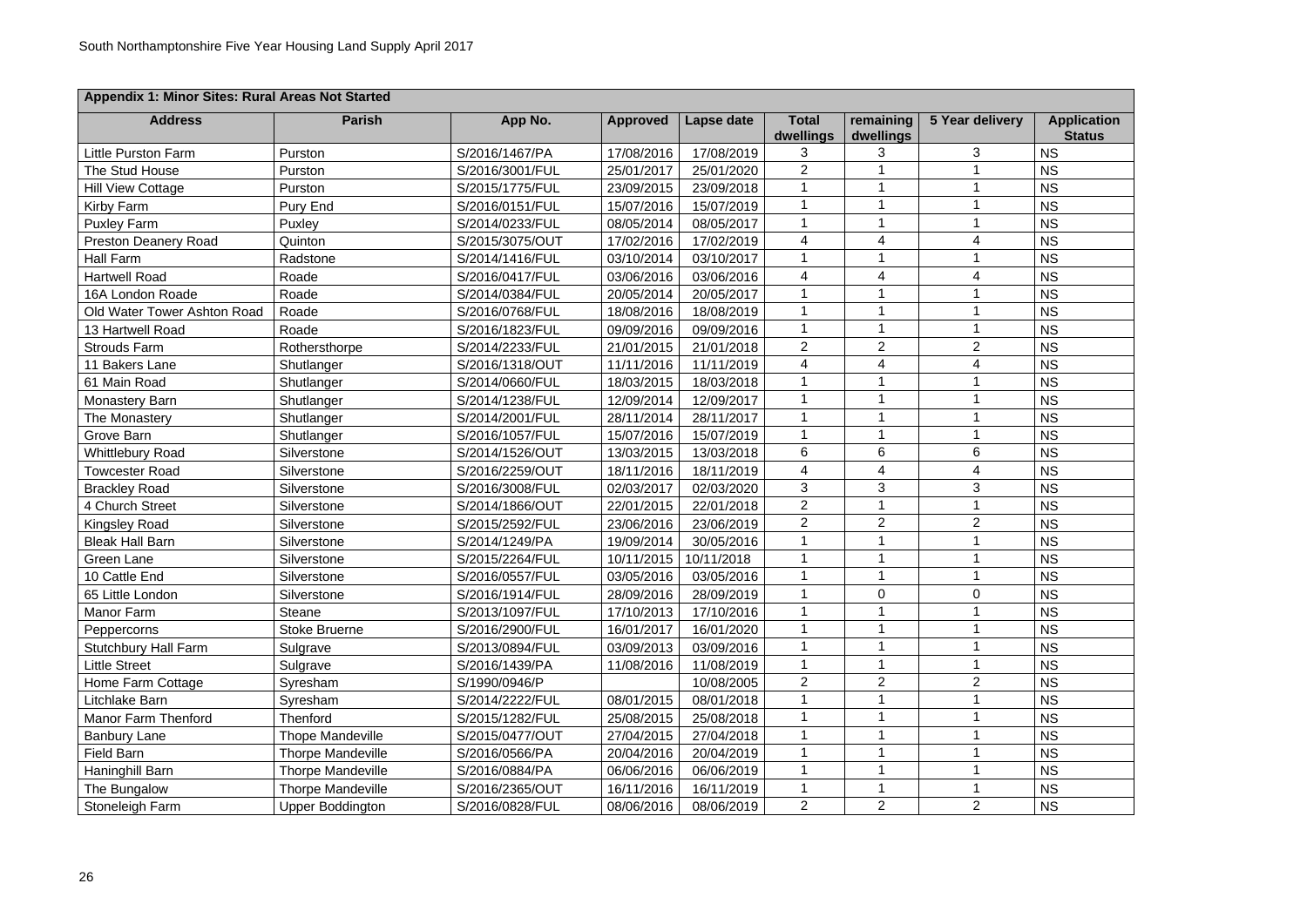| Appendix 1: Minor Sites: Rural Areas Not Started |                         |                 |            |            |                    |                        |                        |                                     |  |  |  |  |  |
|--------------------------------------------------|-------------------------|-----------------|------------|------------|--------------------|------------------------|------------------------|-------------------------------------|--|--|--|--|--|
| <b>Address</b>                                   | <b>Parish</b>           | App No.         | Approved   | Lapse date | Total<br>dwellings | remaining<br>dwellings | <b>5 Year delivery</b> | <b>Application</b><br><b>Status</b> |  |  |  |  |  |
| <b>Highlands Farm</b>                            | <b>Upper Boddington</b> | S/2015/1647/PA  | 16/09/2015 | 16/09/2018 |                    |                        |                        | <b>NS</b>                           |  |  |  |  |  |
| The Barn Townsend Lane                           | <b>Upper Boddington</b> | S/2016/0386/PA  | 14/04/2016 | 14/04/2019 |                    |                        |                        | <b>NS</b>                           |  |  |  |  |  |
| <b>Holland Stone Farm Flore</b>                  | <b>Upper Heyford</b>    | S/2016/2689/PA  | 20/12/2016 | 20/12/2019 |                    |                        |                        | <b>NS</b>                           |  |  |  |  |  |
| Wappenham Road Weedon<br>Lois                    | Wappenham               | S/2015/3035/PA  | 15/02/2016 | 15/02/2019 |                    |                        |                        | <b>NS</b>                           |  |  |  |  |  |
| Manor Barn Lois Weedon                           | Weston                  | S/2015/2064/PA  | 22/10/2015 | 22/10/2018 | $\overline{2}$     | $\overline{2}$         | 2                      | <b>NS</b>                           |  |  |  |  |  |
| Coolington Barn, Helmdon<br>Road                 | Weston/Sulgrave         | S/2015/1420/PA  | 18/08/2015 | 18/08/2018 |                    |                        |                        | <b>NS</b>                           |  |  |  |  |  |
| 12 High Street                                   | Whittlebury             | S/2014/0641/FUL | 04/07/2014 | 04/07/2017 |                    |                        |                        | <b>NS</b>                           |  |  |  |  |  |
| Lodge Park                                       | Whittlebury             | S/2015/2852/FUL | 26/01/2016 | 26/01/2019 |                    |                        |                        | <b>NS</b>                           |  |  |  |  |  |
| <b>The Granary</b>                               | Wood Burcote            | S/2016/1398/FUL | 19/08/2016 | 19/08/2019 |                    |                        |                        | <b>NS</b>                           |  |  |  |  |  |
| Old School Hall The Square                       | <b>Yardley Hastings</b> | S/2014/0352/PA  | 07/05/2014 | 30/05/2016 | $\overline{2}$     | 2                      |                        | <b>NS</b>                           |  |  |  |  |  |
| <b>Totals</b>                                    |                         |                 |            |            | 224                | 205                    | 205                    |                                     |  |  |  |  |  |

## **Appendix 1: Minor Sites: Rural Areas: Under Construction**



| <b>Address</b>                      | <b>Parish</b>    | App No.         | <b>Approved</b> | <b>Total</b><br>dwellings | remaining<br>dwellings | 5 Year delivery | <b>Applicatio</b><br><b>Status</b> |
|-------------------------------------|------------------|-----------------|-----------------|---------------------------|------------------------|-----------------|------------------------------------|
| Little Paddock Farm                 | Aston le Walls   | S/2006/0645/P   | 21/06/2006      |                           |                        |                 | <b>UC</b>                          |
| <b>Aynhoe Park</b>                  | Aynho            | S/2013/1208/MAF | 03/12/2013      | $\overline{7}$            | $\overline{7}$         | $\overline{7}$  | <b>UC</b>                          |
| <b>Aynhoe Park</b>                  | Aynho            | S/2014/1570/MAF | 05/09/2014      | 3                         | 3                      | 3               | <b>UC</b>                          |
| <b>School Lane</b>                  | <b>Blakesley</b> | S/2011/0099/FUL | 09/03/2011      |                           |                        |                 | <b>UC</b>                          |
| Connegar Leys                       | <b>Blisworth</b> | S/2015/2614/FUL | 12/02/2016      | $\overline{4}$            | $\overline{4}$         | $\overline{4}$  | <b>UC</b>                          |
| <b>Grafton Barns</b>                | <b>Blisworth</b> | S/2014/1501/FUL | 06/10/214       | 3                         | 3                      | 3               | UC                                 |
| <b>Willow House Towcester Road</b>  | <b>Blisworth</b> | S/2013/0044/EXT | 07/10/2013      |                           |                        |                 | <b>UC</b>                          |
| <b>Spencer Close</b>                | <b>Bugbrooke</b> | S/2015/2623/FUL | 27/04/2016      | $\overline{2}$            | $\overline{2}$         | $\overline{2}$  | <b>UC</b>                          |
| Old School House, Station Road      | Cogenhoe         | S/2015/0914/FUL | 17/06/2015      | 5                         | 5                      | 5               | <b>UC</b>                          |
| Lodge Bungalow, Culworth<br>Grounds | Culworth         | S/2013/1388/FUL | 12/12/2013      |                           | $\mathbf 0$            | 0               | <b>UC</b>                          |
| <b>Puxley Farm</b>                  | Deanshanger      | S/2016/1274/FUL | 08/09/2016      |                           |                        |                 | <b>UC</b>                          |
| Rye Hill Barn Leicester Lane        | Eydon            | S/2015/0457/FUL | 27/04/2015      |                           |                        |                 | <b>UC</b>                          |
| Colready Farm                       | Farthinghoe      | S/2014/1724/PA  | 12/11/2014      |                           |                        |                 | <b>UC</b>                          |
| <b>Floyds Farm Brackley Road</b>    | Greatworth       | S/2015/0471/FUL | 05/05/2015      |                           |                        |                 | <b>UC</b>                          |
| 22-24 Park Road                     | Hartwell         | S/2013/0385/FUL | 28/05/2013      |                           |                        |                 | <b>UC</b>                          |
| Long Acre Kennels                   | Hartwell         | S/2014/0389/FUL | 14/05/2014      |                           |                        |                 | <b>UC</b>                          |
| 122 Forest Road                     | Hartwell         | S/2015/0096/FUL | 23/03/2015      |                           |                        |                 | <b>UC</b>                          |
| Amber View Folly Lane               | Hartwell         | S/2015/0727/FUL | 02/07/2015      |                           | $\overline{0}$         | 0               | <b>UC</b>                          |
| 124 Forest Road                     | Hartwell         | S/2016/0280/FUL | 24/03/2016      |                           | $\mathbf 0$            | $\mathbf 0$     | <b>UC</b>                          |
| Park Hall Farm                      | Heathencote      | S/1998/0695/P   | 02/11/1998      | 3                         | $\overline{2}$         | $\overline{2}$  | <b>UC</b>                          |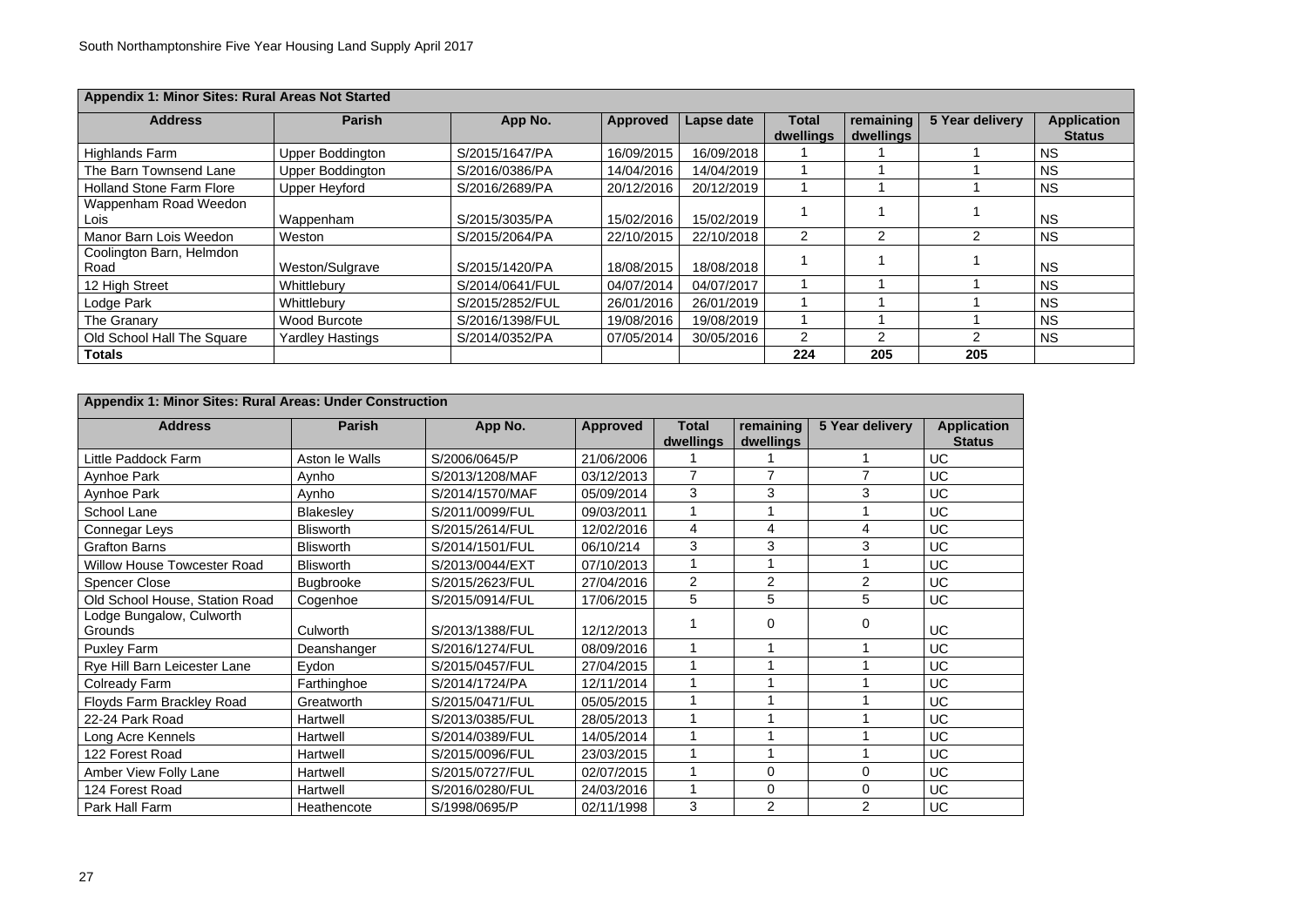| <b>Appendix 1: Minor Sites: Rural Areas: Under Construction</b> |                         |                 |                 |                           |                        |                 |                                     |  |  |  |  |  |
|-----------------------------------------------------------------|-------------------------|-----------------|-----------------|---------------------------|------------------------|-----------------|-------------------------------------|--|--|--|--|--|
| <b>Address</b>                                                  | <b>Parish</b>           | App No.         | <b>Approved</b> | <b>Total</b><br>dwellings | remaining<br>dwellings | 5 Year delivery | <b>Application</b><br><b>Status</b> |  |  |  |  |  |
| The Cedar Bungalow                                              | Helmdon                 | S/2004/0033/P   | 12/03/2004      |                           |                        | 1               | <b>UC</b>                           |  |  |  |  |  |
| Horton Paddocks Denton Road                                     | Horton                  | S/2015/1073/FUL | 08/07/2015      | $\overline{2}$            | $\overline{2}$         | $\overline{2}$  | <b>UC</b>                           |  |  |  |  |  |
| <b>Horton Paddocks Denton Road</b>                              | Horton                  | S/2016/0326/FUL | 29/03/2016      | $\overline{2}$            | 1                      | $\mathbf 1$     | <b>UC</b>                           |  |  |  |  |  |
| <b>Hamptons Drive</b>                                           | <b>Kings Sutton</b>     | S/2016/1731/FUL | 07/09/2016      | 3                         | $\overline{2}$         | $\overline{2}$  | <b>UC</b>                           |  |  |  |  |  |
| Home Farm, Bulls Lane                                           | <b>Kings Sutton</b>     | S/2009/0834/LDP | 18/02/2010      | 3                         | 3                      | 3               | <b>UC</b>                           |  |  |  |  |  |
| 15-17 Red Lion Street                                           | <b>Kings Sutton</b>     | S/2013/0725/EXT | 30/07/2013      |                           |                        | $\overline{1}$  | <b>UC</b>                           |  |  |  |  |  |
| 24 Whittall Street                                              | <b>Kings Sutton</b>     | S/2014/0847/RES | 26/08/2014      |                           |                        | $\overline{1}$  | <b>UC</b>                           |  |  |  |  |  |
| <b>Dands Drive</b>                                              | <b>Middleton Cheney</b> | S/2015/1943/FUL | 24/09/2015      | 3                         | 3                      | 3               | <b>UC</b>                           |  |  |  |  |  |
| 27 Chacombe Road                                                | <b>Middleton Cheney</b> | S/2016/2645/RES | 16/12/2016      | 3                         | 3                      | 3               | <b>UC</b>                           |  |  |  |  |  |
| 27 Chacombe Road                                                | <b>Middleton Cheney</b> | S/2016/2982/FUL | 17/01/2017      |                           |                        | $\mathbf 1$     | <b>UC</b>                           |  |  |  |  |  |
| 51-53 Green Street                                              | <b>Milton Malsor</b>    | S/016/0714/FUL  | 23/05/2016      |                           |                        | 1               | <b>UC</b>                           |  |  |  |  |  |
| Vale Cottage, Butchers Lane                                     | Pattishall              | S/2010/1085/EXT | 14/10/2010      |                           |                        | $\mathbf 1$     | <b>UC</b>                           |  |  |  |  |  |
| 8 Lumber Lane                                                   | Paulerspury             | S/2010/1556/FUL | 08/02/2011      | $\overline{2}$            | $\overline{2}$         | $\overline{2}$  | <b>UC</b>                           |  |  |  |  |  |
| 33 Hartwell Road                                                | Roade                   | S/2015/2339/FUL | 27/11/2015      |                           |                        | 1               | <b>UC</b>                           |  |  |  |  |  |
| 33 Hartwell Road                                                | Roade                   | S/2012/1200/RES | 22/02/2013      | $\mathbf 1$               | 1                      | $\mathbf 1$     | <b>UC</b>                           |  |  |  |  |  |
| 5 Main Road                                                     | Shutlanger              | S/2014/0029/FUL | 06/03/2014      |                           |                        | $\overline{1}$  | <b>UC</b>                           |  |  |  |  |  |
| The Old Telephone Exchange                                      | Silverstone             | S/2015/2784/FUL | 18/01/2016      |                           |                        | $\overline{1}$  | <b>UC</b>                           |  |  |  |  |  |
| <b>Slapton Manor Farm</b>                                       | Slapton                 | S/2013/1075/FUL | 10/10/2013      | $\overline{2}$            | $\overline{2}$         | $\overline{2}$  | <b>UC</b>                           |  |  |  |  |  |
| <b>Fleet Farm Little Street</b>                                 | Sulgrave                | S/2015/0728/FUL | 22/05/2015      | $\overline{4}$            | $\overline{4}$         | $\overline{4}$  | <b>UC</b>                           |  |  |  |  |  |
| <b>Helmdon Road</b>                                             | Sulgrave                | S/2015/3071/FUL | 12/02/2016      | $\overline{2}$            | $\overline{2}$         | $\overline{2}$  | <b>UC</b>                           |  |  |  |  |  |
| The Pound                                                       | Syresham                | S/2015/2437/FUL | 30/07/2015      | 3                         | $\mathbf{3}$           | $\mathbf{3}$    | <b>UC</b>                           |  |  |  |  |  |
| <b>Bell Lane</b>                                                | Syresham                | S/2011/1540/FUL | 18/01/2012      |                           | $\overline{0}$         | $\overline{0}$  | <b>UC</b>                           |  |  |  |  |  |
| <b>Top Farm</b>                                                 | <b>Tiffield</b>         | S/2015/0005/PA  | 02/03/2015      |                           | 1                      | $\mathbf 1$     | <b>UC</b>                           |  |  |  |  |  |
| 3 Brookside                                                     | Wappenham               | S/2014/0228/FUL | 11/04/2014      |                           |                        | 1               | <b>UC</b>                           |  |  |  |  |  |
| Jacksons Barn                                                   | Wappenham               | S/2014/1960/FUL | 04/12/2014      |                           |                        | 1               | <b>UC</b>                           |  |  |  |  |  |
| 2 Church Way                                                    | Whittlebury             | S/2013/0374/FUL | 13/05/2013      | $-1$                      | $-1$                   | $-1$            | <b>UC</b>                           |  |  |  |  |  |
| 26 Leckhampstead Road                                           | Wicken                  | S/2009/0939/FUL | 24/11/2009      |                           |                        | $\mathbf 1$     | <b>UC</b>                           |  |  |  |  |  |
| 54 Moorend Road                                                 | <b>Yardley Gobion</b>   | S/2015/2074/FUL | 22/10/2015      | 1                         | 1                      | $\mathbf{1}$    | <b>UC</b>                           |  |  |  |  |  |
| <b>Totals</b>                                                   |                         |                 |                 | 84                        | 77                     | 77              |                                     |  |  |  |  |  |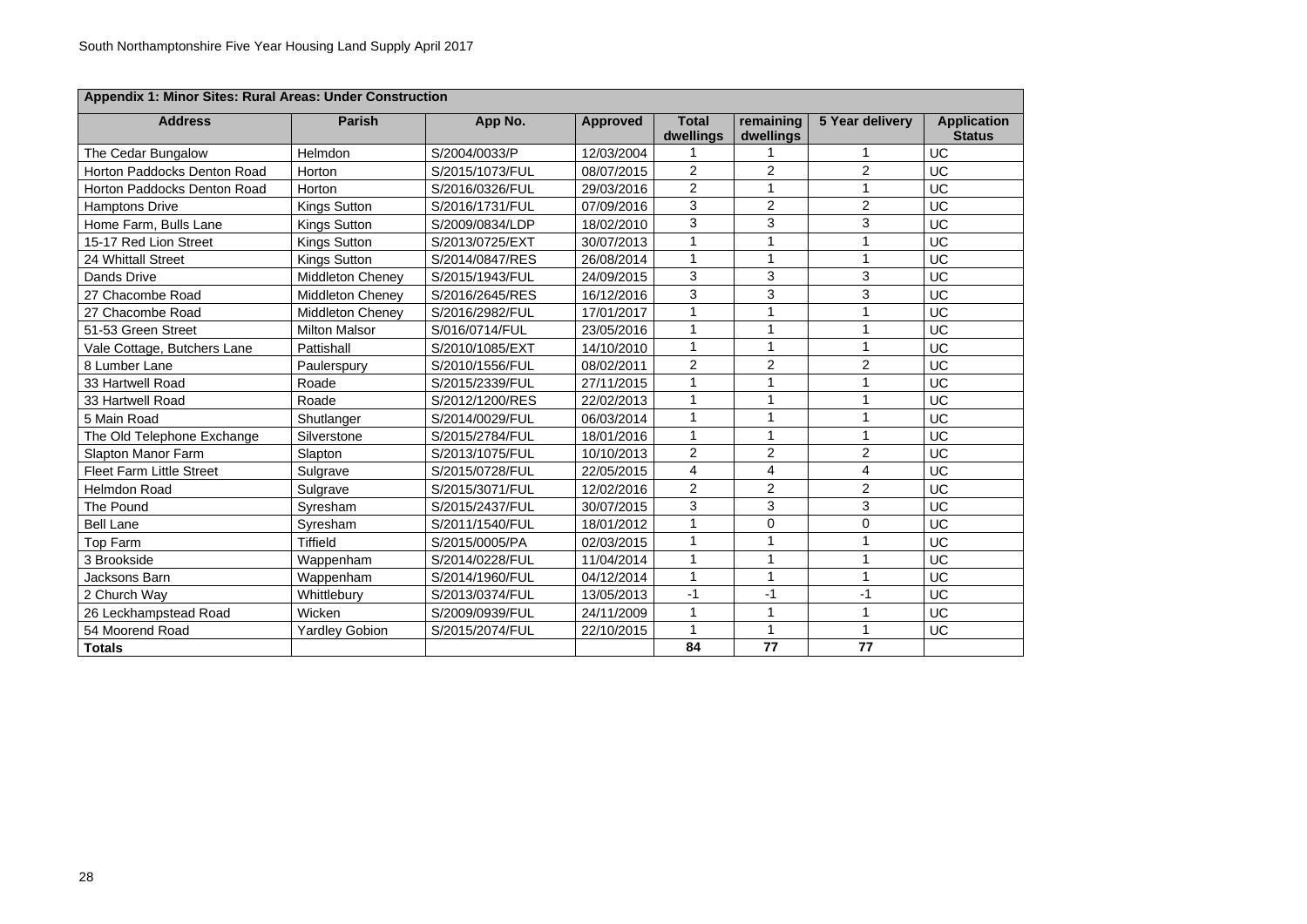#### **APPENDIX 2: WINDFALL ALLOWANCE**

|         | <b>Completions</b><br>(including)<br><b>NRDA</b> | <b>Completions</b><br>(excluding<br>NRDA) | <b>Completions</b><br>on Allocated<br><b>Sites</b><br>(excluding<br>NRDA) | <b>All Windfall</b><br><b>Completions</b><br>(excluding<br>NRDA) | <b>Windfall as</b><br>%age of<br>completions<br>(excluding<br>NRDA) | Windfall $-$<br><b>Sites less</b><br>than 10<br>dwellings | <b>Windfall-</b><br><b>Sites less</b><br>than 10 as<br>%age of<br>completions<br>(excluding<br><b>NRDA)</b> |
|---------|--------------------------------------------------|-------------------------------------------|---------------------------------------------------------------------------|------------------------------------------------------------------|---------------------------------------------------------------------|-----------------------------------------------------------|-------------------------------------------------------------------------------------------------------------|
| 2001/02 | 647                                              | 498                                       | 214                                                                       | 284                                                              | 57                                                                  | 200                                                       | 40                                                                                                          |
| 2002/03 | 993                                              | 366                                       | 129                                                                       | 237                                                              | 68                                                                  | 121                                                       | 33                                                                                                          |
| 2003/04 | 431                                              | 174                                       | 71                                                                        | 102                                                              | 59                                                                  | 82                                                        | 47                                                                                                          |
| 2004/05 | 595                                              | 325                                       | 162                                                                       | 161                                                              | 50                                                                  | 76                                                        | 23                                                                                                          |
| 2005/06 | 310                                              | 236                                       | 133                                                                       | 103                                                              | 44                                                                  | 69                                                        | 29                                                                                                          |
| 2006/07 | 257                                              | 236                                       | 69                                                                        | 167                                                              | 71                                                                  | 85                                                        | 36                                                                                                          |
| 2007/08 | 248                                              | 211                                       | 12                                                                        | 199                                                              | 94                                                                  | 99                                                        | 47                                                                                                          |
| 2008/09 | 220                                              | 222                                       | 19                                                                        | 201                                                              | 91                                                                  | 94                                                        | 43                                                                                                          |
| 2009/10 | 258                                              | 258                                       | 18                                                                        | 240                                                              | 93                                                                  | 145                                                       | 56                                                                                                          |
| 2010/11 | 206                                              | 206                                       | 21                                                                        | 185                                                              | 90                                                                  | 88                                                        | 43                                                                                                          |
| 2011/12 | 304                                              | 304                                       | $\overline{0}$                                                            | 304                                                              | 100                                                                 | 101                                                       | 33                                                                                                          |
| 2012/13 | 226                                              | 226                                       | $\overline{0}$                                                            | 226                                                              | 100                                                                 | 79                                                        | 34                                                                                                          |
| 2013/14 | 333                                              | 333                                       | $\overline{0}$                                                            | 333                                                              | 100                                                                 | 92                                                        | 27                                                                                                          |
| 2014/15 | 343                                              | 343                                       | 40                                                                        | 303                                                              | 88                                                                  | 88                                                        | 25                                                                                                          |
| 2015/16 | 516                                              | 465                                       | 189                                                                       | 276                                                              | 59                                                                  | 79                                                        | 17                                                                                                          |
| 2016/17 | 671                                              | 589                                       | 226                                                                       | 363                                                              | 62                                                                  | 102                                                       | 17                                                                                                          |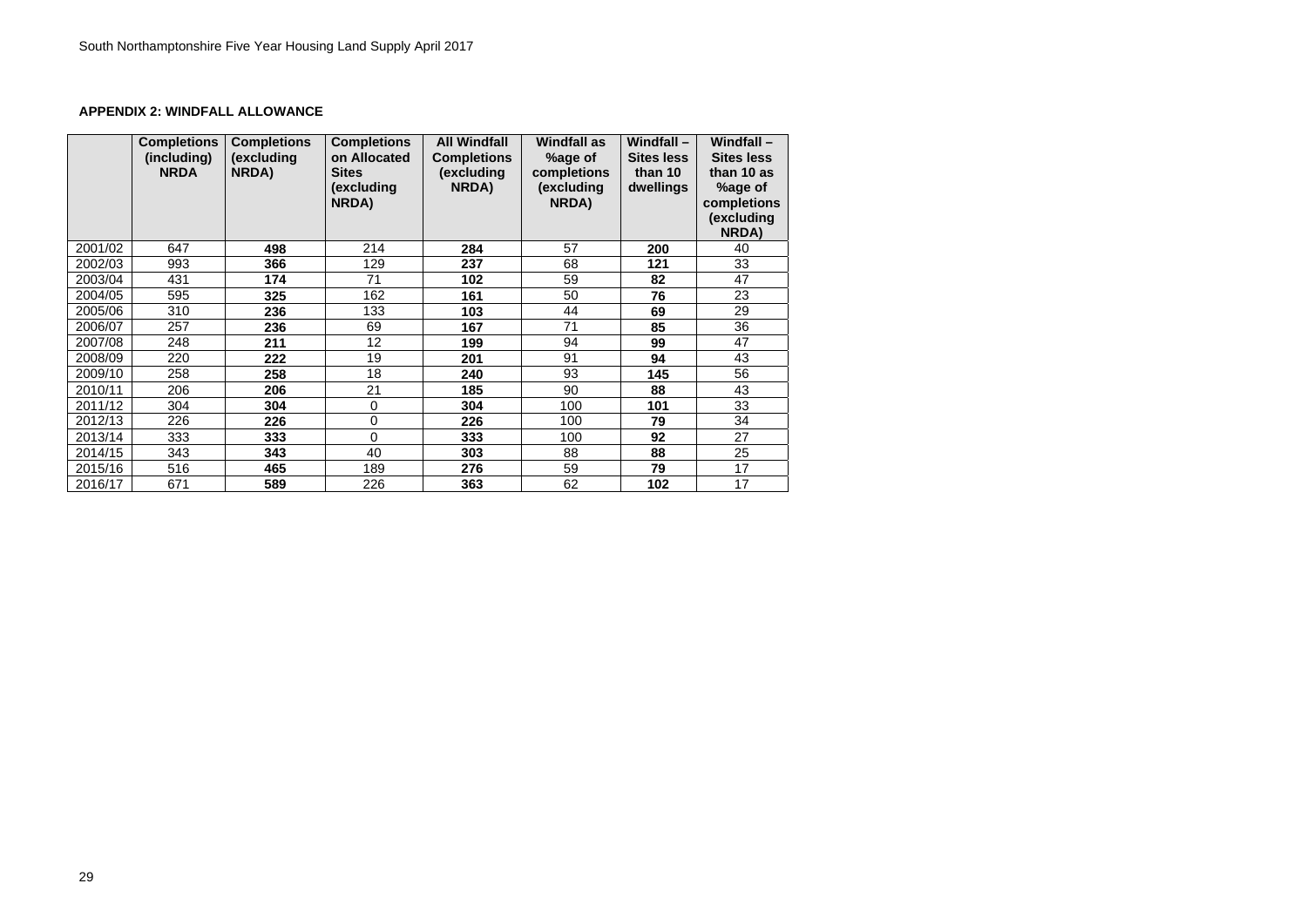#### **APPENDIX 3: LAPSE RATE**

| Annual Lapse Rate for South Northamptonshire (2001 - 2017) |                                   |                                                                       |                  |  |  |  |  |  |  |
|------------------------------------------------------------|-----------------------------------|-----------------------------------------------------------------------|------------------|--|--|--|--|--|--|
| Year                                                       | No of Lapsed<br>Dwellings in year | <b>Number of Outstanding Planning</b><br>Permissions at start of year | Lapse<br>Rate(%) |  |  |  |  |  |  |
| $2001 - 2002$                                              | 1                                 | 1064                                                                  | 0.1              |  |  |  |  |  |  |
| 2002 - 2003                                                | $\overline{0}$                    | 770                                                                   | $\overline{0}$   |  |  |  |  |  |  |
| 2003 - 2004                                                | 13                                | 798                                                                   | 1.6              |  |  |  |  |  |  |
| 2004 - 2005                                                | 3                                 | 815                                                                   | 0.4              |  |  |  |  |  |  |
| $2005 - 2006$                                              | $\mathbf 1$                       | 613                                                                   | 0.2              |  |  |  |  |  |  |
| $2006 - 2007$                                              | 3                                 | 717                                                                   | 0.4              |  |  |  |  |  |  |
| $2007 - 2008$                                              | $\overline{3}$                    | 722                                                                   | 0.4              |  |  |  |  |  |  |
| $2008 - 2009$                                              | 119                               | 770                                                                   | 15.5             |  |  |  |  |  |  |
| 2009 - 2010                                                | 19                                | 572                                                                   | 3.3              |  |  |  |  |  |  |
| 2010 - 2011                                                | 47                                | 984                                                                   | 4.8              |  |  |  |  |  |  |
| 2011 - 2012                                                | $37^{13}$                         | 1380                                                                  | 2.7              |  |  |  |  |  |  |
| 2012 - 2013                                                | 17                                | 1354                                                                  | 1.2              |  |  |  |  |  |  |
| 2013 - 2014                                                | 11                                | 1407                                                                  | 0.78             |  |  |  |  |  |  |
| $2014 - 2015$                                              | 12                                | 2,857                                                                 | 0.4              |  |  |  |  |  |  |
| $2015 - 2016$                                              | $46^{14}$                         | 2,240                                                                 | 2.0              |  |  |  |  |  |  |
| 2016 - 2017                                                | $43^{15}$                         | 1,368                                                                 | 3.14             |  |  |  |  |  |  |

 $\frac{13}{14}$  Includes 13 on one major site. All other lapses between 2011 and April 2015 have been on minor sites of less than 10 dwellings.<br><sup>14</sup> Includes 26 on one major site. All other lapses between 2011 and April 2016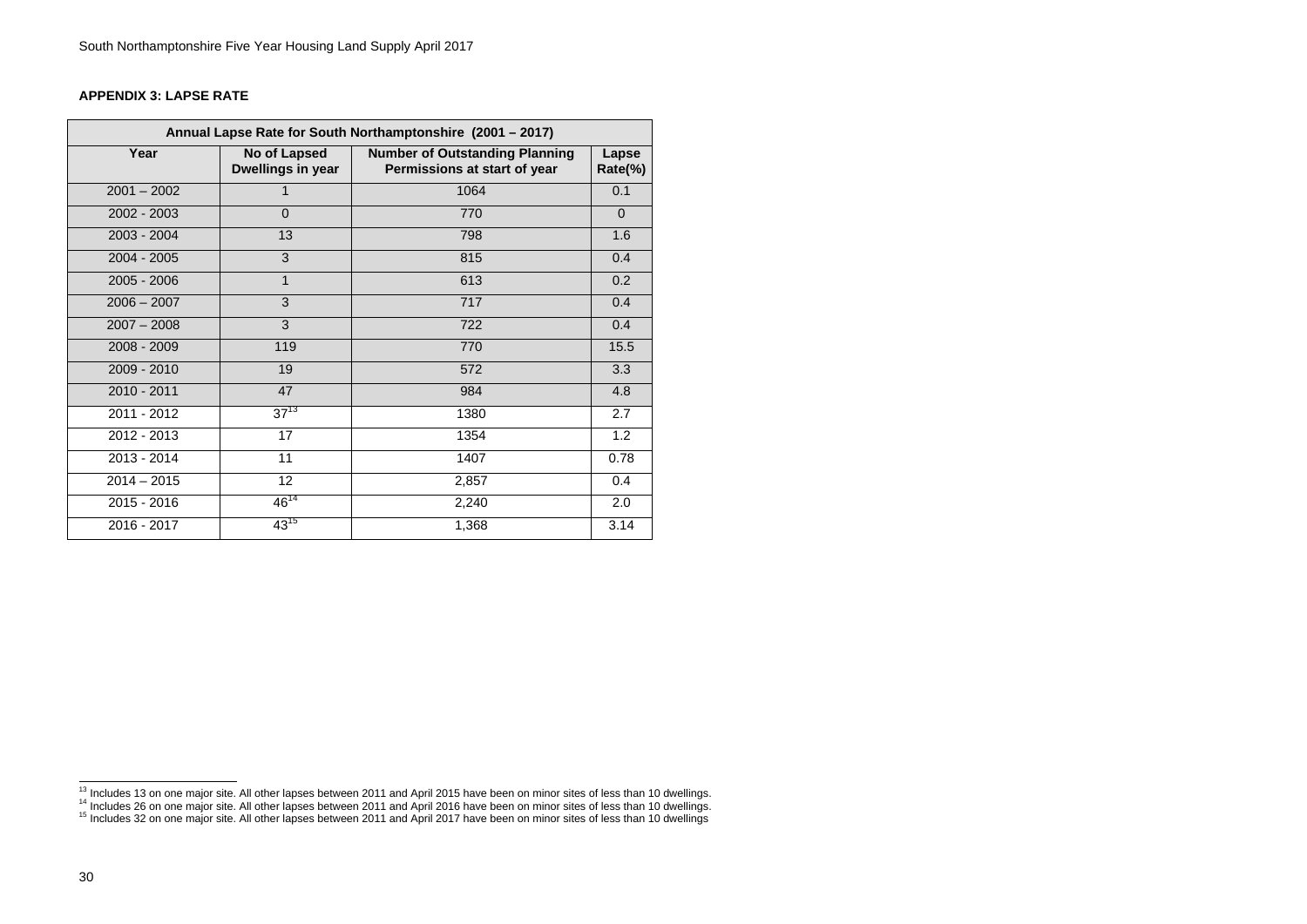| <b>Appendix 4: Housing Trajectory</b>      |           |           |                |                |                 |                          |                |                |                |                |                  |                  |                |                |                            |                              |
|--------------------------------------------|-----------|-----------|----------------|----------------|-----------------|--------------------------|----------------|----------------|----------------|----------------|------------------|------------------|----------------|----------------|----------------------------|------------------------------|
|                                            | 2001/2011 | 2011/2017 | 17/18          | 18/19          | 19/20           | 20/21                    | 21/22          | 22/23          | 23/24          | 24/25          | 25/26            | 26/27            | 27/28          | 28/29          | <b>Totals</b><br>2017/2029 | <b>Totals 2011 /</b><br>2029 |
| <b>Towcester South</b><br>(outline)        |           |           | $\overline{0}$ | $\overline{0}$ | 29              | 125                      | 125            | 175            | 175            | 175            | 175              | 175              | 175            | 175            | 1504                       |                              |
| <b>Towcester South Phase</b><br>1: Bloors  |           |           | 12             | 36             | 50              | 50                       | 50             | 48             | $\overline{0}$ | $\overline{0}$ | $\mathbf 0$      | $\overline{0}$   | $\overline{0}$ | $\overline{0}$ | 246                        |                              |
| <b>Towcester South: Phase</b><br>Persimmon |           |           | 25             | 80             | 96              | $\overline{0}$           | $\overline{0}$ | $\overline{0}$ | $\Omega$       | $\overline{0}$ | $\overline{0}$   | $\mathbf 0$      | $\overline{0}$ | $\overline{0}$ | 201                        |                              |
| <b>Burcote Road</b>                        |           |           | 10             | 40             | 40              | $\overline{0}$           | $\overline{0}$ | $\overline{0}$ | $\overline{0}$ | $\overline{0}$ | $\mathbf 0$      | $\overline{0}$   | $\overline{0}$ | $\overline{0}$ | 90                         |                              |
| Moat Lane                                  |           |           | $\mathbf 0$    | $\overline{0}$ | $\overline{0}$  | 9                        | 8              | $\overline{0}$ | $\overline{0}$ | $\overline{0}$ | $\overline{0}$   | $\mathbf 0$      | $\overline{0}$ | $\overline{0}$ | 17                         |                              |
| Moat Lane                                  |           |           | 10             | 10             | 10              | $\boldsymbol{\varDelta}$ | $\overline{0}$ | $\overline{0}$ | $\Omega$       | $\Omega$       | $\overline{0}$   | $\overline{0}$   | $\overline{0}$ | $\overline{0}$ | 34                         |                              |
| <b>Wood Burcote Court</b><br>(outline)     |           |           | $\overline{0}$ | $\overline{0}$ | $\overline{0}$  | 30                       | 30             | 30             |                |                |                  |                  |                |                | 90                         |                              |
| <b>Wood Burcote Court</b><br>(Phase 1)     |           |           | 30             | 30             | 30              | 20                       | $\overline{0}$ | $\mathbf 0$    | $\overline{0}$ | $\overline{0}$ | $\overline{0}$   | $\overline{0}$   | $\overline{0}$ | $\overline{0}$ | 110                        |                              |
| <b>Sub Total (Towcester)</b>               |           |           | 87             | 196            | 255             | 238                      | 213            | 253            | 175            | 175            | 175              | 175              | 175            | 175            | 2292                       |                              |
| <b>Daniaud Court</b>                       |           |           | $\overline{0}$ | $\Omega$       | 20              | 20                       | $\overline{7}$ | $\Omega$       | $\Omega$       | $\Omega$       | $\overline{0}$   | $\mathbf 0$      | $\overline{0}$ | $\overline{0}$ | 47                         |                              |
| <b>Stuart Road</b>                         |           |           | $\mathbf 0$    | $\overline{0}$ | 20              | 20                       | 15             | $\overline{0}$ | $\overline{0}$ | $\overline{0}$ | $\mathbf 0$      | $\mathbf 0$      | $\overline{0}$ | $\mathbf 0$    | 55                         |                              |
| <b>Phase 1 Radstone Fields</b><br>(87)     |           |           | 9              | $\overline{0}$ | $\overline{0}$  | $\Omega$                 | $\overline{0}$ | $\overline{0}$ | $\Omega$       | $\Omega$       | $\mathbf 0$      | $\overline{0}$   | $\mathbf 0$    | $\overline{0}$ | 9                          |                              |
| Radstone Fields (outline)                  |           |           | $\mathbf 0$    | 25             | 90              | 59                       | 46             | $\overline{0}$ | $\overline{0}$ | $\overline{0}$ | $\overline{0}$   | $\mathbf 0$      | $\overline{0}$ | $\overline{0}$ | 220                        |                              |
| Radstone Fields (Phase                     |           |           | 3              | $\overline{0}$ | $\mathbf 0$     | $\mathbf 0$              | $\overline{0}$ | $\overline{0}$ | $\mathbf 0$    | $\overline{0}$ | $\boldsymbol{0}$ | $\mathbf 0$      | $\overline{0}$ | $\mathbf 0$    | $\mathbf{3}$               |                              |
| Radstone Fields (Phase                     |           |           | 3              | $\overline{0}$ | $\overline{0}$  | $\overline{0}$           | $\overline{0}$ | $\overline{0}$ | $\overline{0}$ | $\overline{0}$ | $\overline{0}$   | $\mathbf 0$      | $\overline{0}$ | $\overline{0}$ | $\mathbf{3}$               |                              |
| Phase 2.1 Radstone<br>Fields (50)          |           |           | 10             | 30             | 10              | $\overline{0}$           | $\overline{0}$ | $\overline{0}$ | $\overline{0}$ | $\overline{0}$ | $\overline{0}$   | $\overline{0}$   | $\overline{0}$ | $\overline{0}$ | 50                         |                              |
| Phase 3 Radstone Fields<br>(137)           |           |           | 9              | 20             | 40              | 68                       | $\overline{0}$ | $\overline{0}$ | $\overline{0}$ | $\overline{0}$ | $\overline{0}$   | $\mathbf 0$      | $\overline{0}$ | $\overline{0}$ | 137                        |                              |
| Phase 2 Radstone Fields<br>(141)           |           |           | 60             | 42             | 15              | $\overline{0}$           | $\overline{0}$ | $\overline{0}$ | $\overline{0}$ | $\overline{0}$ | $\mathbf 0$      | $\mathbf 0$      | $\mathbf 0$    | $\overline{0}$ | 117                        |                              |
| Phase 2 Radstone Fields<br>(115)           |           |           | 60             | 49             | $5\phantom{.0}$ | $\overline{0}$           | $\overline{0}$ | $\overline{0}$ | $\overline{0}$ | $\overline{0}$ | $\mathbf 0$      | $\mathbf 0$      | $\overline{0}$ | $\overline{0}$ | 114                        |                              |
| <b>Foxhill Brackley North</b>              |           |           | 45             | 59             | 48              | 21                       | $\overline{0}$ | $\overline{0}$ | $\overline{0}$ | $\overline{0}$ | $\overline{0}$   | $\overline{0}$   | $\overline{0}$ | $\overline{0}$ | 173                        |                              |
| Town Farm                                  |           |           | 2              | $\overline{0}$ | $\overline{0}$  | $\overline{0}$           | $\overline{0}$ | $\overline{0}$ | $\overline{0}$ | $\Omega$       | $\overline{0}$   | $\mathbf 0$      | $\overline{0}$ | $\overline{0}$ | $\overline{2}$             |                              |
| <b>Turweston Road</b>                      |           |           | $\mathbf 0$    | 40             | 40              | 40                       | 40             | 40             | 40             | 40             | 40               | 30               | $\overline{0}$ | $\mathbf 0$    | 350                        |                              |
| <b>Brackley Sawmills</b>                   |           |           | 52             | 15             | $\overline{0}$  | $\overline{0}$           | $\overline{0}$ | $\overline{0}$ | $\overline{0}$ | $\overline{0}$ | $\overline{0}$   | $\overline{0}$   | $\overline{0}$ | $\overline{0}$ | 67                         |                              |
| <b>Sub Total (Brackley)</b>                |           |           | 253            | 280            | 288             | 228                      | 108            | 40             | 40             | 40             | 40               | 30               | $\mathbf 0$    | $\mathbf 0$    | 1347                       |                              |
| <b>Chaplins Yard, Roade</b><br>site        |           |           | 12             | $\mathbf{0}$   | $\overline{0}$  | $\overline{0}$           | $\mathbf 0$    | $\overline{0}$ | $\overline{0}$ | $\overline{0}$ | $\overline{0}$   | $\overline{0}$   | $\overline{0}$ | $\overline{0}$ | 12                         |                              |
| <b>Chapel Lane Blisworth</b>               |           |           | $\mathbf 0$    | 10             | 17              | $\overline{0}$           | $\overline{0}$ | $\overline{0}$ | $\overline{0}$ | $\overline{0}$ | $\overline{0}$   | $\overline{0}$   | $\overline{0}$ | $\overline{0}$ | 27                         |                              |
| Peace Hill Bugbrooke                       |           |           | $\overline{0}$ | 17             | $\overline{0}$  | $\overline{0}$           | $\mathbf 0$    | $\overline{0}$ | $\overline{0}$ | $\overline{0}$ | $\overline{0}$   | $\overline{0}$   | $\overline{0}$ | $\overline{0}$ | 17                         |                              |
| The Hunters<br>Deanshanger                 |           |           | $\mathbf 0$    | $\overline{2}$ | $\mathbf 0$     | $\mathbf 0$              | $\overline{0}$ | $\mathbf{3}$   | $\mathbf{3}$   | 3              | $\overline{2}$   | $\boldsymbol{0}$ | $\overline{0}$ | $\overline{0}$ | 13                         |                              |
| Hayes Road                                 |           |           | $\mathbf 0$    | 5 <sup>5</sup> | $5\overline{)}$ | 5                        | $\mathbf{3}$   | $\mathbf 0$    | $\mathbf 0$    | $\overline{0}$ | $\mathbf 0$      | $\overline{0}$   | $\overline{0}$ | $\overline{0}$ | 18                         |                              |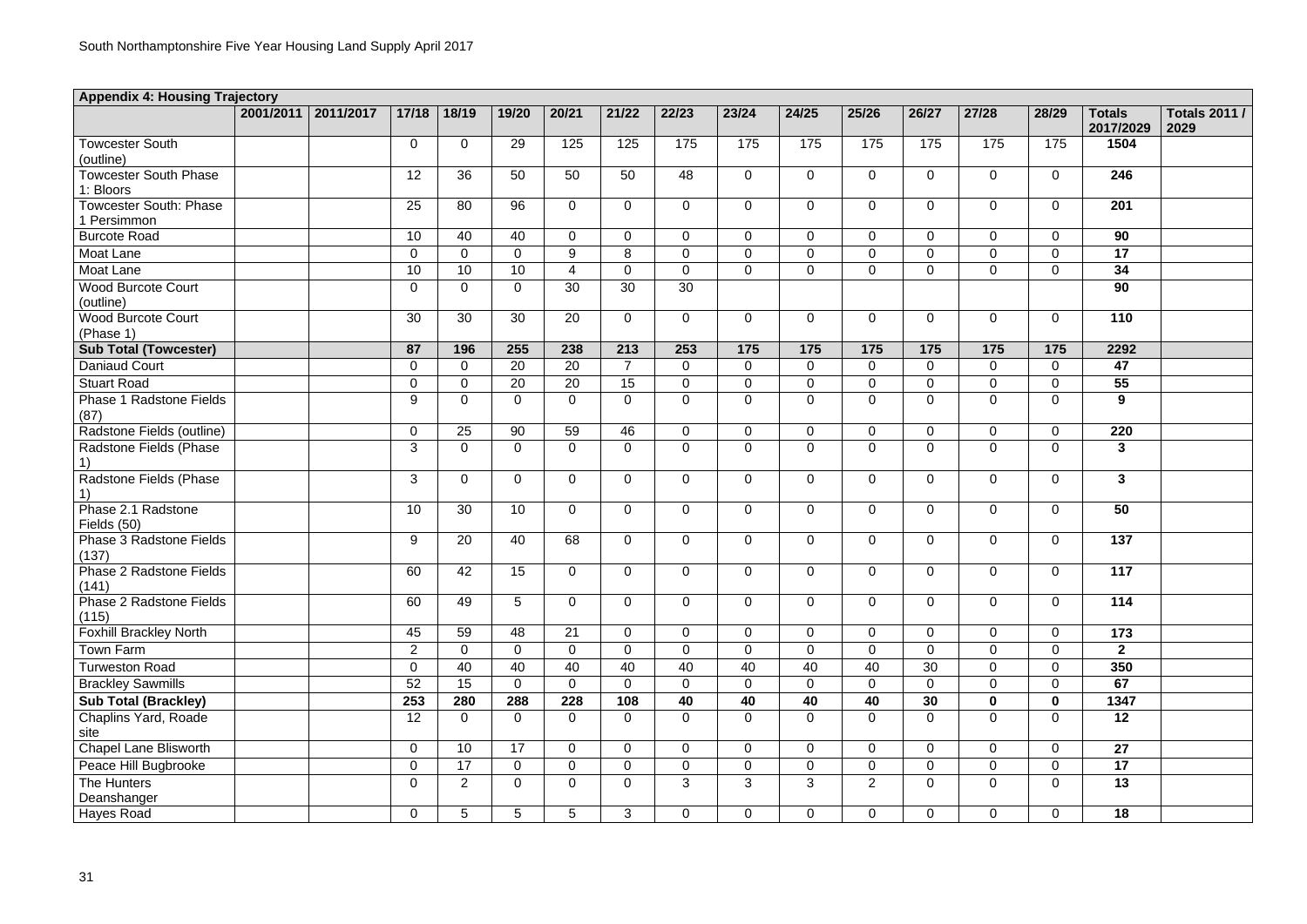| <b>Appendix 4: Housing Trajectory</b>                |           |           |                |                |                 |                         |                 |                 |                |                 |                  |                  |                 |                 |                |                      |
|------------------------------------------------------|-----------|-----------|----------------|----------------|-----------------|-------------------------|-----------------|-----------------|----------------|-----------------|------------------|------------------|-----------------|-----------------|----------------|----------------------|
|                                                      | 2001/2011 | 2011/2017 | 17/18          | 18/19          | 19/20           | 20/21                   | 21/22           | 22/23           | 23/24          | 24/25           | 25/26            | 26/27            | 27/28           | 28/29           | <b>Totals</b>  | <b>Totals 2011 /</b> |
|                                                      |           |           |                |                |                 |                         |                 |                 |                |                 |                  |                  |                 |                 | 2017/2029      | 2029                 |
| Deanshanger                                          |           |           |                |                |                 |                         |                 |                 |                |                 |                  |                  |                 |                 |                |                      |
| <b>Britannia Works</b>                               |           |           | $\overline{0}$ | 14             | $\overline{0}$  | $\overline{0}$          | $\mathbf 0$     | $\overline{0}$  | $\overline{0}$ | $\mathbf{0}$    | $\mathbf 0$      | $\overline{0}$   | $\overline{0}$  | $\mathbf 0$     | 14             |                      |
| Deanshanger                                          |           |           |                |                |                 |                         |                 |                 |                |                 |                  |                  |                 |                 |                |                      |
| <b>Watts Close Kislingbury</b>                       |           |           | $\mathbf 0$    | 20             | 20              | $\overline{0}$          | $\mathbf 0$     | $\overline{0}$  | $\overline{0}$ | $\mathbf{0}$    | $\mathbf 0$      | $\mathbf 0$      | $\mathbf 0$     | $\overline{0}$  | 40             |                      |
| Hampton Drive King's<br>Sutton                       |           |           | 21             | $\overline{0}$ | $\overline{0}$  | $\mathbf 0$             | $\mathbf 0$     | $\overline{0}$  | $\overline{0}$ | $\mathbf{0}$    | $\overline{0}$   | $\mathbf 0$      | $\overline{0}$  | $\mathbf 0$     | 21             |                      |
| <b>Astrop Grange King's</b><br>Sutton                |           |           | 10             | $\Omega$       | $\overline{0}$  | $\overline{0}$          | $\overline{0}$  | $\overline{0}$  | $\overline{0}$ | $\mathbf{0}$    | $\overline{0}$   | $\overline{0}$   | $\overline{0}$  | $\overline{0}$  | 10             |                      |
| <b>Westhorp Greatworth</b>                           |           |           | $\mathbf 0$    | 10             | $\overline{0}$  | $\overline{0}$          | $\overline{0}$  | $\overline{0}$  | $\overline{0}$ | $\overline{0}$  | $\mathbf 0$      | $\mathbf{0}$     | $\overline{0}$  | $\overline{0}$  | 10             |                      |
| Main Road Middleton<br>Cheney                        |           |           | $\overline{2}$ | $\overline{0}$ | $\overline{0}$  | $\overline{0}$          | $\overline{0}$  | $\overline{0}$  | $\overline{0}$ | $\overline{0}$  | $\mathbf 0$      | $\mathbf 0$      | $\overline{0}$  | $\overline{0}$  | $\overline{2}$ |                      |
| East of Deanshanger<br><b>Road Old Stratford</b>     |           |           | $\overline{0}$ | 33             | $\overline{0}$  | $\overline{0}$          | $\overline{0}$  | $\overline{0}$  | $\overline{0}$ | $\mathbf{0}$    | $\mathbf 0$      | $\overline{0}$   | $\overline{0}$  | $\overline{0}$  | 33             |                      |
| <b>Towcester Road Old</b><br>Stratford               |           |           | 35             | 35             | 21              | $\mathbf 0$             | $\overline{0}$  | $\overline{0}$  | $\overline{0}$ | $\overline{0}$  | $\overline{0}$   | $\overline{0}$   | $\overline{0}$  | $\overline{0}$  | 91             |                      |
| Village Hall Syresham                                |           |           | $\overline{0}$ | 5              | 10              | 11                      | $\overline{0}$  | $\overline{0}$  | $\Omega$       | $\overline{0}$  | $\mathbf 0$      | $\mathbf 0$      | $\overline{0}$  | $\overline{0}$  | 26             |                      |
| <b>Catchyard Silverstone</b>                         |           |           | 40             | 40             | 40              | 40                      | 35              | $\overline{0}$  | $\Omega$       | $\Omega$        | $\overline{0}$   | $\Omega$         | $\overline{0}$  | $\mathbf 0$     | 195            |                      |
| Pianoforte, Roade                                    |           |           | 40             | 40             | 40              | 40                      | 40              | 40              | 31             | $\overline{0}$  | $\overline{0}$   | $\mathbf 0$      | $\pmb{0}$       | $\mathbf 0$     | 271            |                      |
| Land north of Bedford                                |           |           | $\overline{0}$ | $\Omega$       | 20              | $\mathbf 0$             | $\overline{0}$  | $\overline{0}$  | $\overline{0}$ | $\mathbf{0}$    | $\mathbf 0$      | $\overline{0}$   | $\overline{0}$  | $\overline{0}$  | 20             |                      |
| Road, Yardley Hastings                               |           |           |                |                |                 |                         |                 |                 |                |                 |                  |                  |                 |                 |                |                      |
| <b>Sub Total (Rural Areas)</b>                       |           |           | 160            | 231            | 173             | 96                      | 78              | 43              | 34             | 3 <sup>5</sup>  | $\overline{2}$   | $\mathbf 0$      | $\mathbf{0}$    | $\mathbf 0$     | 820            |                      |
| <b>Sub Total (Towcester,</b>                         |           |           | 500            | 707            | 716             | 562                     | 399             | 336             | 249            | 218             | 217              | 205              | 175             | 175             | 4459           |                      |
| <b>Brackley and Rural</b><br>Areas)                  |           |           |                |                |                 |                         |                 |                 |                |                 |                  |                  |                 |                 |                |                      |
| <b>Minor sites</b>                                   |           |           |                |                |                 |                         |                 |                 |                |                 |                  |                  |                 |                 |                |                      |
| <b>Brackley</b>                                      |           |           |                |                |                 |                         | $6^{\circ}$     | $\mathbf{0}$    | 0              | $\overline{0}$  | $\theta$         | $\overline{0}$   | $\overline{0}$  | $\mathbf 0$     | 34             |                      |
| <b>Sub Total (Brackley)</b>                          |           |           | $\overline{7}$ | $\overline{7}$ | $\overline{7}$  | $\overline{7}$          | $6\phantom{1}$  | $\mathbf 0$     | $\mathbf{0}$   | $\mathbf 0$     | $\boldsymbol{0}$ | $\boldsymbol{0}$ | $\mathbf 0$     | $\mathbf 0$     | 34             |                      |
| Towcester                                            |           |           | $\mathcal{R}$  | $\mathbf{R}$   | $\mathbf{R}$    | ર                       | $\mathcal{P}$   | $\Omega$        | $\Omega$       | $\Omega$        | $\Omega$         | $\Omega$         | $\overline{0}$  | $\Omega$        | 14             |                      |
| <b>Sub Total (Towcester)</b>                         |           |           | $\mathbf{3}$   | $\mathbf{3}$   | $\mathbf{3}$    | $\overline{\mathbf{3}}$ | $\overline{2}$  | $\mathbf 0$     | $\mathbf 0$    | $\mathbf 0$     | $\mathbf 0$      | $\mathbf 0$      | $\mathbf 0$     | $\mathbf 0$     | 14             |                      |
| <b>Rural Areas</b>                                   |           |           | 57             | 57             | 56              | 56                      | 56              | $\overline{0}$  | $\overline{0}$ | $\overline{0}$  | $\mathbf 0$      | $\mathbf 0$      | $\overline{0}$  | $\overline{0}$  | 282            |                      |
| <b>Sub Total (Rural Areas)</b>                       |           |           | 57             | 57             | 56              | 56                      | 56              | $\mathbf{0}$    | $\mathbf{0}$   | $\mathbf 0$     | $\mathbf{0}$     | $\mathbf{0}$     | $\mathbf{0}$    | $\mathbf 0$     | 282            |                      |
| <b>Sub Total (Towcester,</b>                         |           |           | 67             | 67             | 66              | 66                      | 64              | $\mathbf{0}$    | $\mathbf{0}$   | $\mathbf{0}$    | $\mathbf 0$      | $\mathbf 0$      | $\mathbf 0$     | $\mathbf 0$     | 330            |                      |
| <b>Brackley and Rural</b><br>Areas)                  |           |           |                |                |                 |                         |                 |                 |                |                 |                  |                  |                 |                 |                |                      |
| <b>Urban Capacity and Windfalls</b>                  |           |           |                |                |                 |                         |                 |                 |                |                 |                  |                  |                 |                 |                |                      |
| Windfalls (Towcester) not                            |           |           | $\overline{0}$ | $\overline{0}$ | 5               | 5                       | 5               | 5               | 5              | 5               | 5                | 5                | 5               | 5               | 50             |                      |
| elsewhere in this table)                             |           |           |                |                |                 |                         |                 |                 |                |                 |                  |                  |                 |                 |                |                      |
| <b>Sub Total (Towcester)</b>                         |           |           | $\mathbf{0}$   | $\mathbf{0}$   | $5\phantom{.0}$ | $5\phantom{1}$          | 5               | $5\overline{)}$ | 5              | $5\phantom{.0}$ | $5\phantom{1}$   | 5 <sup>5</sup>   | $5\overline{)}$ | $5\overline{)}$ | 50             |                      |
| Windfalls (Brackley) not<br>elsewhere in this table) |           |           | $\overline{0}$ | $\mathbf 0$    | $5\overline{)}$ | 5                       | $5\overline{)}$ | $5^{\circ}$     | 5 <sup>5</sup> | 5               | 5                | 5                | 5 <sup>5</sup>  | $5\phantom{.0}$ | 50             |                      |
| <b>Sub Total (Brackley)</b>                          |           |           | $\mathbf{0}$   | $\mathbf{0}$   | 5 <sup>5</sup>  | $5\phantom{1}$          | 5 <sup>5</sup>  | 5 <sup>5</sup>  | 5              | $5\phantom{1}$  | $5\phantom{1}$   | 5 <sup>5</sup>   | 5 <sub>5</sub>  | 5 <sup>5</sup>  | 50             |                      |
| <b>Windfalls (Rural Areas)</b>                       |           |           | 0              | $\overline{0}$ | 65              | 65                      | 65              | 65              | 65             | 65              | 65               | 65               | 65              | 65              | 650            |                      |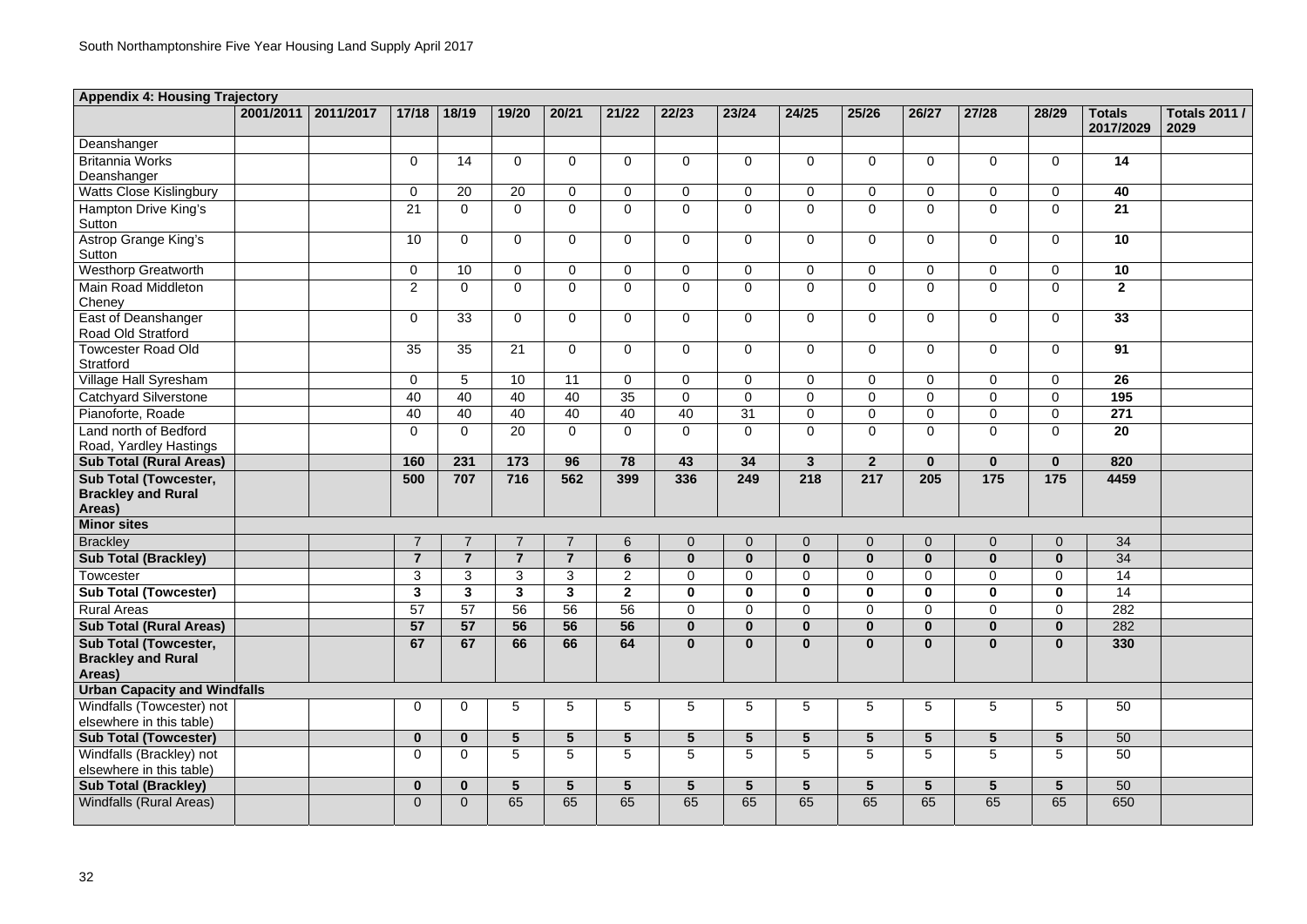| <b>Appendix 4: Housing Trajectory</b>                                                                     |           |           |              |              |       |       |       |       |       |       |       |       |                |       |                            |                              |
|-----------------------------------------------------------------------------------------------------------|-----------|-----------|--------------|--------------|-------|-------|-------|-------|-------|-------|-------|-------|----------------|-------|----------------------------|------------------------------|
|                                                                                                           | 2001/2011 | 2011/2017 | 17/18        | 18/19        | 19/20 | 20/21 | 21/22 | 22/23 | 23/24 | 24/25 | 25/26 | 26/27 | 27/28          | 28/29 | <b>Totals</b><br>2017/2029 | <b>Totals 2011 /</b><br>2029 |
| not elsewhere in this<br>table)                                                                           |           |           |              |              |       |       |       |       |       |       |       |       |                |       |                            |                              |
| <b>Sub total (Rural Areas)</b>                                                                            |           |           | $\mathbf{0}$ | $\mathbf{0}$ | 65    | 65    | 65    | 65    | 65    | 65    | 65    | 65    | 65             | 65    | 650                        |                              |
| <b>Windfall Sub total</b><br>(Towcester, Brackley)<br>and Rural Areas)                                    |           |           | 0            | 0            | 75    | 75    | 75    | 75    | 75    | 75    | 75    | 75    | 75             | 75    | 750                        |                              |
| <b>Actual/ Projected</b><br>completions<br>(Towcester)                                                    | 490       | 228       | 90           | 199          | 263   | 246   | 220   | 258   | 180   | 180   | 180   | 180   | 180            | 180   | 2356                       | 2584                         |
| <b>Actual/ Projected</b><br>completions (Brackley)                                                        | 430       | 627       | 260          | 287          | 300   | 240   | 119   | 45    | 45    | 45    | 45    | 35    | 5 <sup>5</sup> | 5     | 1431                       | 2058                         |
| <b>Actual/Projected</b><br>completions (Rural<br>Areas)                                                   | 1,812     | 1,411     | 217          | 288          | 294   | 217   | 199   | 108   | 99    | 68    | 67    | 65    | 65             | 65    | 1752                       | 3163                         |
| <b>Actual/ Projected</b><br>completions (Brackley,<br><b>Towcester and Rural</b><br>Areas)                | 2,732     | 2,266     | 567          | 774          | 857   | 703   | 538   | 411   | 324   | 293   | 292   | 280   | 250            | 250   | 5539                       | 7805                         |
| <b>Housing requirement</b><br>SNC: (OAN)                                                                  | 2,732     | 1,601     | 386          | 351          | 351   | 351   | 351   | 351   | 351   | 351   | 351   | 351   | 351            | 351   | 6,318                      |                              |
| <b>Amended Housing</b><br>requirement to take<br>account of 5% buffer<br>and surplus (OAN 2011<br>$-2029$ |           |           | 361          | 330          | 330   | 330   | 330   | 340   | 340   | 340   | 340   | 339   | 339            | 339   | 4058                       |                              |